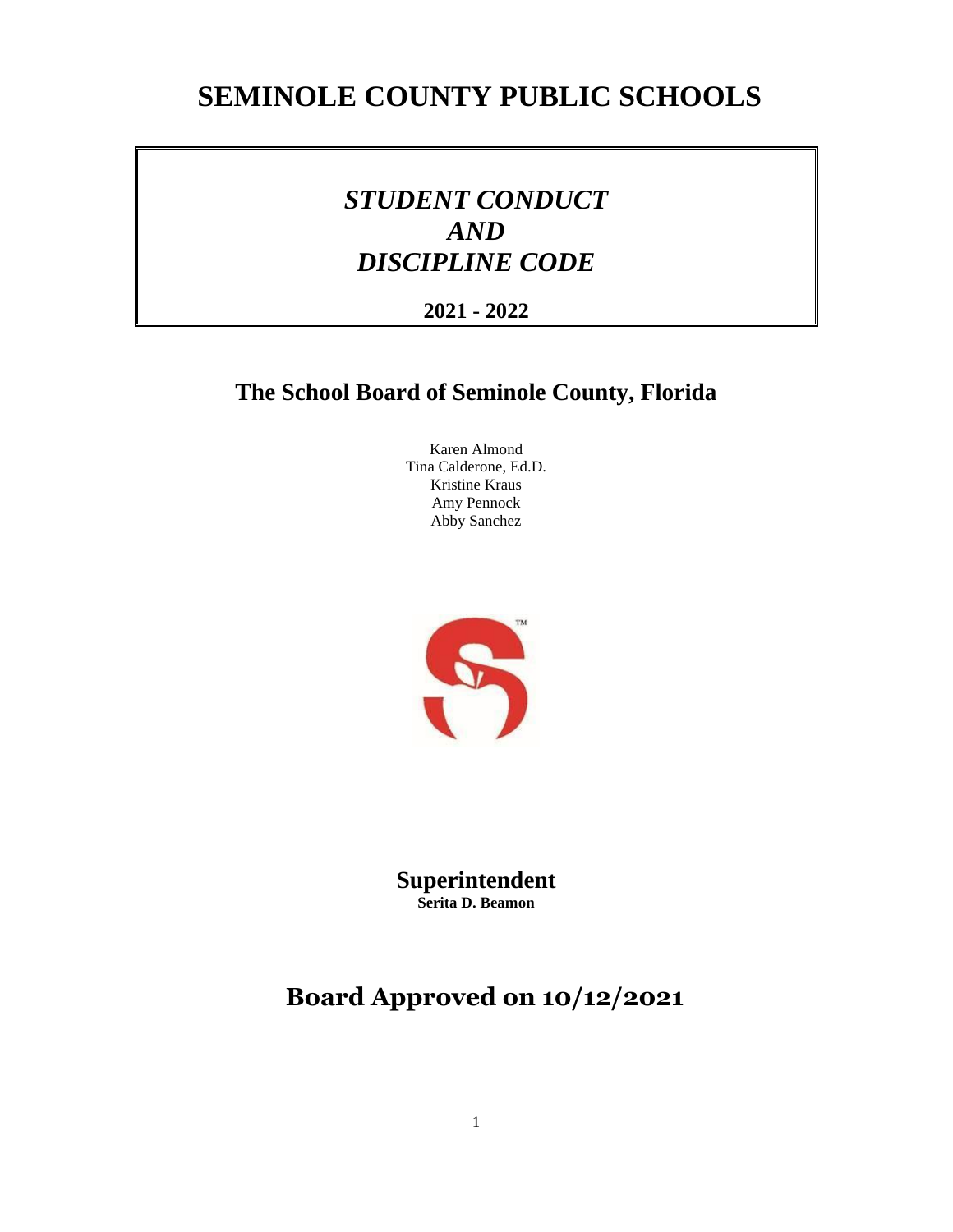# **EDUCATIONAL EQUITY – NOTICE OF NONDISCRIMINATION**

The Educational Equity Administrator for Seminole County Public Schools has the responsibility of assuring compliance with the educational equity requirements by providing technical expertise, monitoring activities or programs related to compliance, and responding to equity complaints. One of the responsibilities is to administer the Educational Equity Complaint/Grievance Procedures as adopted by the School Board.

It is the policy of the School Board of Seminole County, Florida, that no employee, student, or applicant shall – on the basis of race, color, national origin, sex, disability, marital status, age, religion, or any other basis prohibited by law – be excluded from participating in, be denied the benefits of or be subjected to discrimination and harassment under any educational programs, activities or in any employment conditions, policies, or practices conducted by the district. Additionally, the School Board of Seminole County provides equal access to public school facilities for the Boy Scouts of America and other designated youth groups as required by 34 C.F.R. 108.9.

Every employee, student or applicant for employment at Seminole County Public School has a solemn right to be treated fairly, equally, equitably, and with dignity. If for any reason you – the employee, student or applicant for employment – find that you have been victimized by acts of discrimination and or harassment, whether intentional or unintentional, you are strongly encouraged to file an Educational Equity Complaint or Grievance with the Educational Equity Administrator, or any county or school-level administrator. All such complaints must be immediately forwarded to the Educational Equity Administrator for dissemination, action and resolution. Forward to: SCPS Educational Equity Administrator, Seminole County Public Schools, Educational Support Center, 400 E. Lake Mary Blvd., Sanford, FL 32773-7127 (407-320-0321).

The School Board of Seminole County recognizes that the education of children is a process that involves a partnership between a child's parent(s), teachers, school administrators, and other school and school board personnel. School and school district personnel will treat all visitors on School Board property with courtesy and respect. The School Board asks that visitors treat school and school district personnel with the same courtesy and respect.

School Board Policy 3380 Civility and Conduct of Parents, Other Visitors to Schools and School District Facilities, and District Employees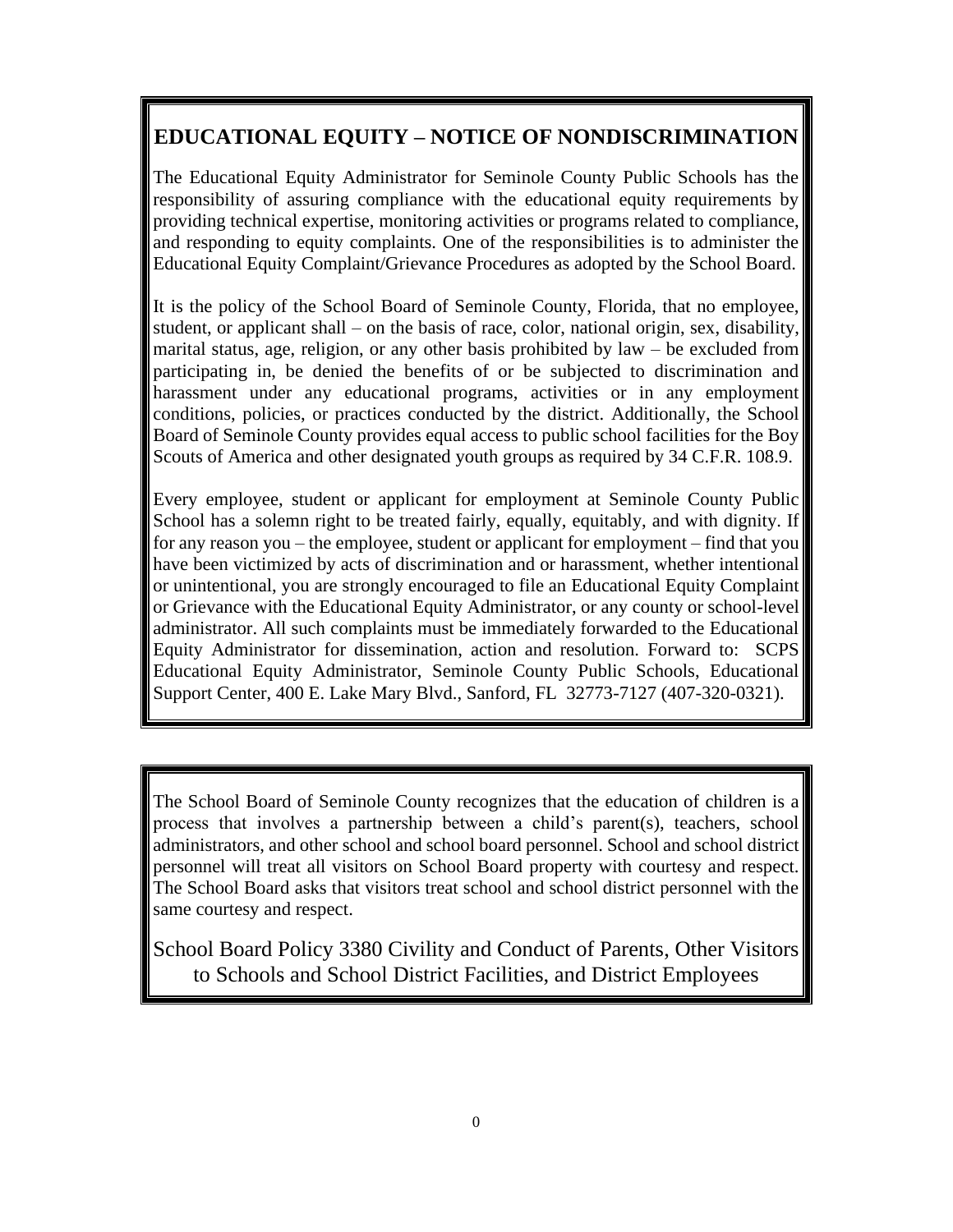# *TABLE OF CONTENTS*

|                                                                                                                                                                                            | -1             |
|--------------------------------------------------------------------------------------------------------------------------------------------------------------------------------------------|----------------|
|                                                                                                                                                                                            | 1              |
|                                                                                                                                                                                            | 1              |
|                                                                                                                                                                                            | 2              |
|                                                                                                                                                                                            | 2              |
|                                                                                                                                                                                            | 3              |
|                                                                                                                                                                                            | 3              |
|                                                                                                                                                                                            | 4              |
|                                                                                                                                                                                            | 4              |
|                                                                                                                                                                                            | 5              |
|                                                                                                                                                                                            | 5              |
|                                                                                                                                                                                            | 6              |
|                                                                                                                                                                                            | 6              |
|                                                                                                                                                                                            | 6              |
|                                                                                                                                                                                            |                |
|                                                                                                                                                                                            | $\overline{7}$ |
|                                                                                                                                                                                            | $7 - 12$       |
|                                                                                                                                                                                            | 12             |
|                                                                                                                                                                                            | 14             |
|                                                                                                                                                                                            | 14             |
|                                                                                                                                                                                            | 14             |
|                                                                                                                                                                                            | 15             |
|                                                                                                                                                                                            | 15             |
|                                                                                                                                                                                            | 16             |
|                                                                                                                                                                                            | 16             |
|                                                                                                                                                                                            | 17             |
|                                                                                                                                                                                            | 17             |
|                                                                                                                                                                                            | 19             |
|                                                                                                                                                                                            | 20             |
| <b>Student Excluded From School and School Activities</b><br><b>Parent Notification</b><br>Guidelines for Suspension<br><b>Immediate Suspension</b><br>Provision for Academic Make-Up Work | 20             |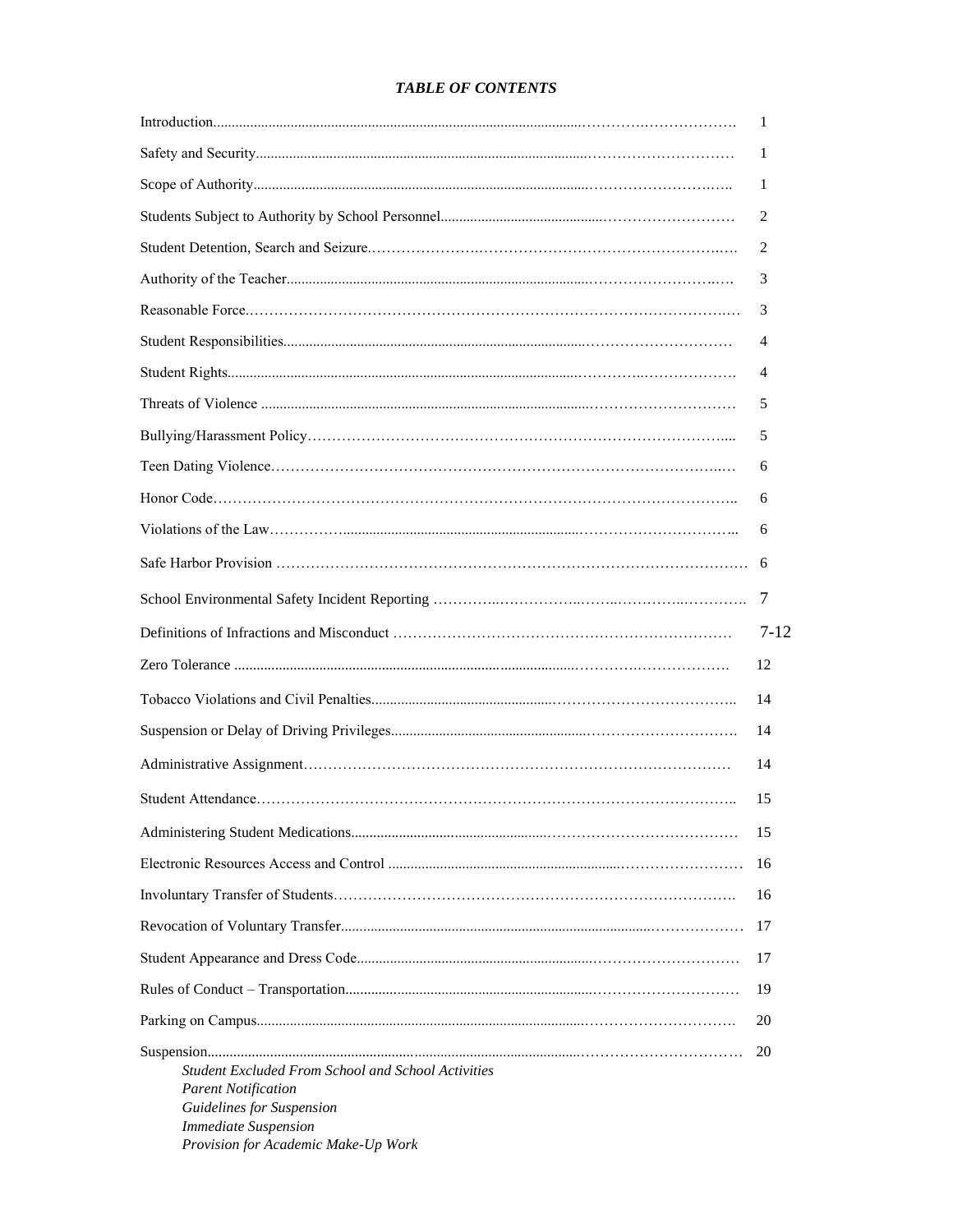| Extension of the Duration of Out-of-School Suspension                                                                                                     |       |
|-----------------------------------------------------------------------------------------------------------------------------------------------------------|-------|
| Suspension for Criminal/Delinquent Acts Off Campus                                                                                                        |       |
| Suspension of Exceptional Education Students                                                                                                              |       |
| Suspension for 504 Accommodated Students                                                                                                                  |       |
| <b>In-School Suspension</b>                                                                                                                               |       |
|                                                                                                                                                           |       |
|                                                                                                                                                           | 22    |
| Expulsion Recommendations for Exceptional Education Students                                                                                              |       |
| Expulsion Recommendation 504 Accommodated Students                                                                                                        |       |
| Guidelines for Expulsions                                                                                                                                 |       |
| <b>Expulsion Recommendations</b>                                                                                                                          |       |
| Alternatives to Expulsion                                                                                                                                 |       |
| Enrollment of Students Expelled/Dismissed From Other School Districts or Private Schools                                                                  | 24    |
|                                                                                                                                                           | 24    |
|                                                                                                                                                           | 25    |
|                                                                                                                                                           |       |
|                                                                                                                                                           | 25    |
| <b>Introduction and Purpose</b>                                                                                                                           |       |
| Applicability                                                                                                                                             |       |
| Processing Reports of Violations                                                                                                                          |       |
| <b>Sanctions</b>                                                                                                                                          |       |
| Suspension from Participation in Events                                                                                                                   |       |
| <b>Imposing Sanctions</b>                                                                                                                                 |       |
|                                                                                                                                                           | 27    |
|                                                                                                                                                           | 29    |
|                                                                                                                                                           | 29    |
|                                                                                                                                                           | 29    |
| Procedures                                                                                                                                                |       |
| Disciplinary Action                                                                                                                                       |       |
|                                                                                                                                                           |       |
|                                                                                                                                                           | 30    |
| Level I, II, III, IV                                                                                                                                      |       |
|                                                                                                                                                           | 31-36 |
| <b>Statutory Notice</b>                                                                                                                                   |       |
| Notification of Rights under the Protection of Pupil Rights Amendment (PPRA)<br>Family Educational Rights and Privacy Act Notice of Directory Information |       |
| Release of Directory Information Form                                                                                                                     |       |
| Notification of Rights under FERPA and FLA. Stat. 1002.22 for Elementary and Secondary Schools                                                            |       |
|                                                                                                                                                           | 37    |
|                                                                                                                                                           | 38    |
| School Environmental Safety Incident Reporting (SESIR)                                                                                                    |       |
|                                                                                                                                                           | 39-41 |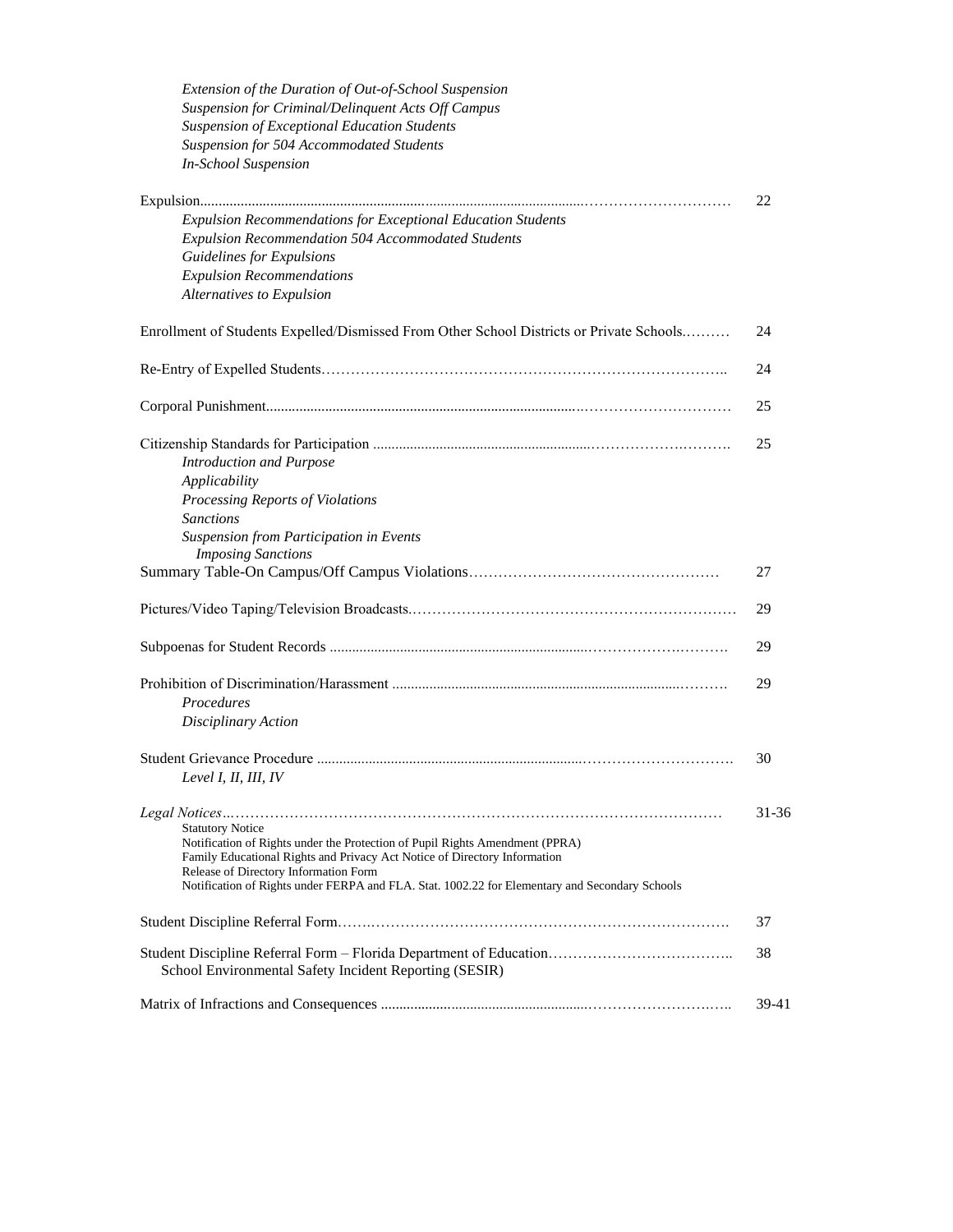#### **INTRODUCTION**

Welcome to Seminole County Public Schools of Florida. The District School Board and Superintendent are proud of the positive learning environment and general tone of good discipline that exist in the public schools of Seminole County. These have been achieved through a cooperative effort among students, school district personnel, and parents to establish an orderly and purposeful educational atmosphere.

#### **DEFINITIONS**:

- 1. The term "parent" wherever used in this document shall include a student's parent or parents, legal guardian, legal custodian, or adult recognized by the student's school as acting "in loco parentis."
- 2. The term "Superintendent" shall include the Superintendent's designees including executive directors, principals, assistant principals, and/or deans as is appropriate within the context of the provision.

The *Student Conduct and Discipline Code* is published to communicate the expectations of the School Board for students' behavior in grades K-12 and to summarize the policies of the Seminole County Public Schools related to the management of student conduct. Accordingly, this handbook:

- 1. defines the **responsibilities** and **rights** of students;
- 2. defines the **rules of conduct** and the **behavioral expectations** for students;
- 3. establishes the **consequences for violations** of the rules of conduct; and
- 4. describes the **procedures for processing disciplinary violations**.

The *Student Conduct and Discipline Code* is published once a year and may not contain subsequent changes in policy or procedure. When a policy or procedure is revised, the change will be communicated through school newsletters or other means of communication, at which time the published revision shall replace previous information. For the most current policy or procedure information, visit the Seminole County Public Schools' website: www.scps.k12.fl.us.

## **SAFETY AND SECURITY**

Maintaining a safe and secure environment is the primary priority of the School Board of Seminole County, Florida. It is the belief of the School Board that all students have the right to attend school and school functions free of fear, harm or harassment. The policies and procedures outlined in the *Student Conduct and Discipline Code* have been adopted in support of this fundamental premise.

Please note that the School Board cooperates with federal, state, and local law enforcement agencies in reporting, preventing and responding to unlawful activities occurring on the campuses of the Seminole County Public Schools.

In order for the School Board to implement its responsibilities fully, it is important that enrollment and emergency card information be kept up to date at each student's school. It is the responsibility of each student and his or her parent to report changes in enrollment or emergency card information to the school.

Video cameras have been installed throughout the buildings of Seminole County Public School campuses. Students may be filmed and the videotapes may be used to determine violations of the Student Conduct and Discipline Code.

#### **SCOPE OF AUTHORITY**

The *Student Conduct and Discipline Code* applies to all students enrolled in a Seminole County public school. The code is in effect on School Board owned or controlled property and whenever students are under the official supervision of School Board employees, including but not limited to: field trips, extracurricular activities, or while being transported to and from such places either by school bus, approved drivers, or other official means of conveyance.

This code applies to students who are formally charged with the commission of a felony, or delinquent act, which would be a felony if committed by an adult, and when such conduct is determined by the student's principal to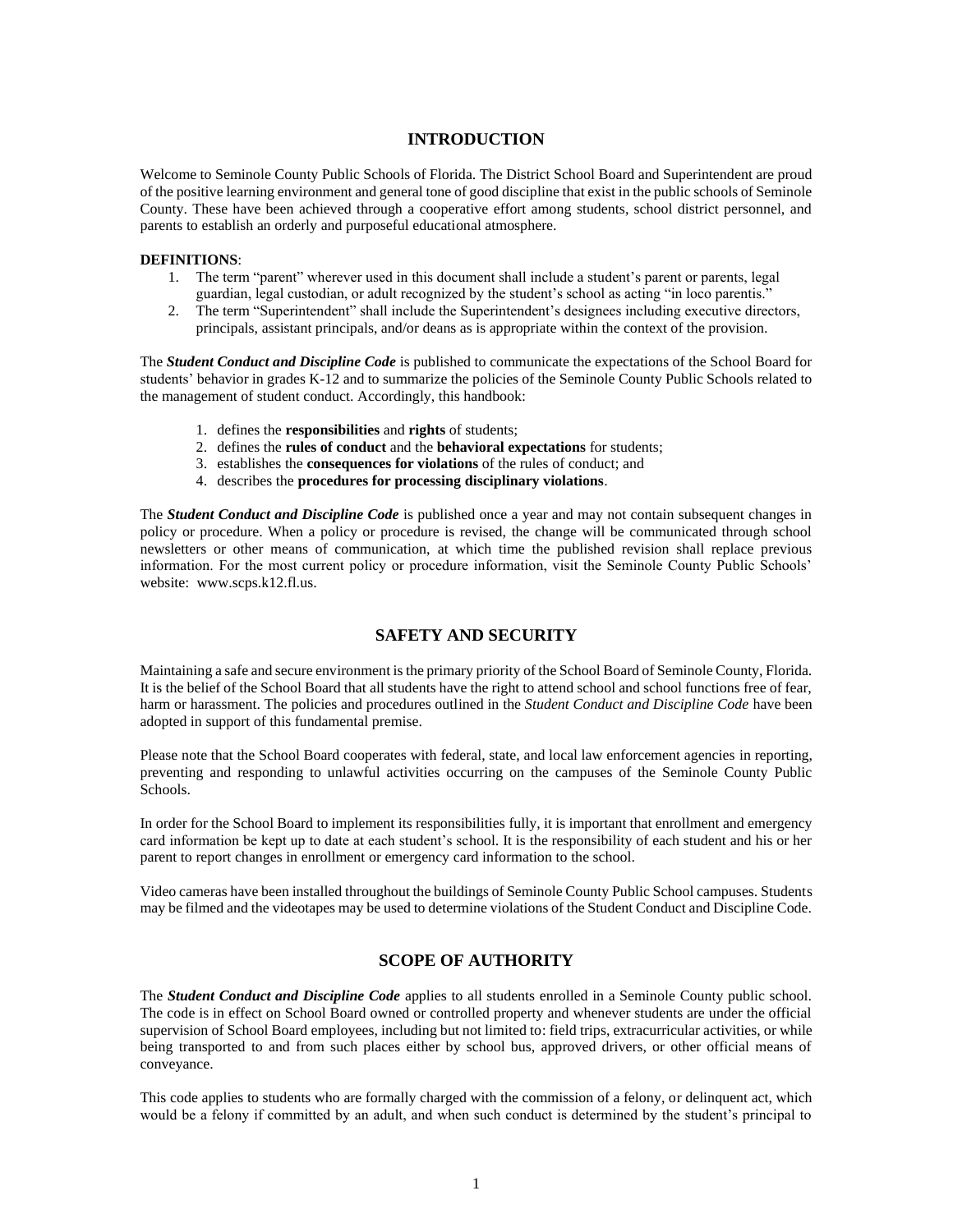have a detrimental effect on the orderly operation of a school, or to jeopardize the health, safety, or welfare of students and staff members of a school.

A student may be subject to school board authorized disciplinary sanctions when he or she commits an act or acts away and apart from school that can be shown to pose a threat or danger to the safety of other students, staff, or school property and/or that the act or acts will prevent the orderly delivery of the instructional program at any school.

## **STUDENTS SUBJECT TO AUTHORITY BY SCHOOL PERSONNEL**

Florida Statute 1003.31 establishes that all students enrolled in the Seminole County Public Schools are subject to the law, rules, regulations, and policies of the State of Florida and the School Board of Seminole County, Florida, anytime:

- 1. a student is on School Board owned property;
- 2. a student is attending school;
- 3. a student is on a school bus;
- 4. a student is being transported to or from school or school-sponsored events; or
- 5. a student is in attendance at or participating in a school-sponsored activity.

School personnel have the right to question students concerning school matters without notice to or consent of the student's parent(s) or legal guardian.

During such times, all students are subject to the immediate control and direction of district and school level administrators, deans, supervising teachers or other adults (such as chaperones), staff members, and school bus drivers.

## **STUDENT DETENTION, SEARCH AND SEIZURE**

Except as otherwise permitted herein (student vehicle parking) students may be detained, searched, and property seized as permitted by School Board Policy 5771. Neither Florida law nor School Board policy prohibits the use of metal detectors or specially trained animals in the course of a search for illegally possessed substances or objects. Policy 5771 provides as follows:

The School Board recognizes that the privacy of students or their belongings may not be violated by unreasonable search and seizure and directs that no student be searched without reasonable suspicion or in an unreasonable manner.

The Board acknowledges the need for in-school storage of student possessions and shall provide storage places, including desks and lockers, for that purpose. Such spaces remain the property of the Board and, in accordance with law, may be the subject of search upon reasonable suspicion that a prohibited or illegally possessed substance or object is contained therein. Where locks are provided for such places, students may lock them against incursion by other students, but in no such places shall students have such an expectation of privacy as to prevent examination by a school official.

School authorities are charged with the responsibility of safeguarding the safety and well-being of the students in their care. In the discharge of that responsibility, school authorities may search the person or property, including vehicles, of a student, with or without the student's consent, whenever they reasonably suspect that the search is required to discover evidence of a violation of law or of school rules. The extent of the search will be governed by but not limited to, the training and experience school authority; their personal observation; the reliability of informant information; previous experiences with the student to be searched, the knowledge of the student's age, reputation, and discipline record; the prevalence and/or seriousness of the suspected violation of the law or the Student Conduct and Discipline Code, and the urgency to protect the health and safety of students, school personnel, and others. This authorization to search shall also apply to all situations in which the student is under the jurisdiction of the Board.

Search of a student's person or intimate personal belongings shall be conducted by a person of the student's gender, in the presence of another staff member of the same gender, and only in exceptional circumstances when the health or safety of the student or of others is immediately threatened.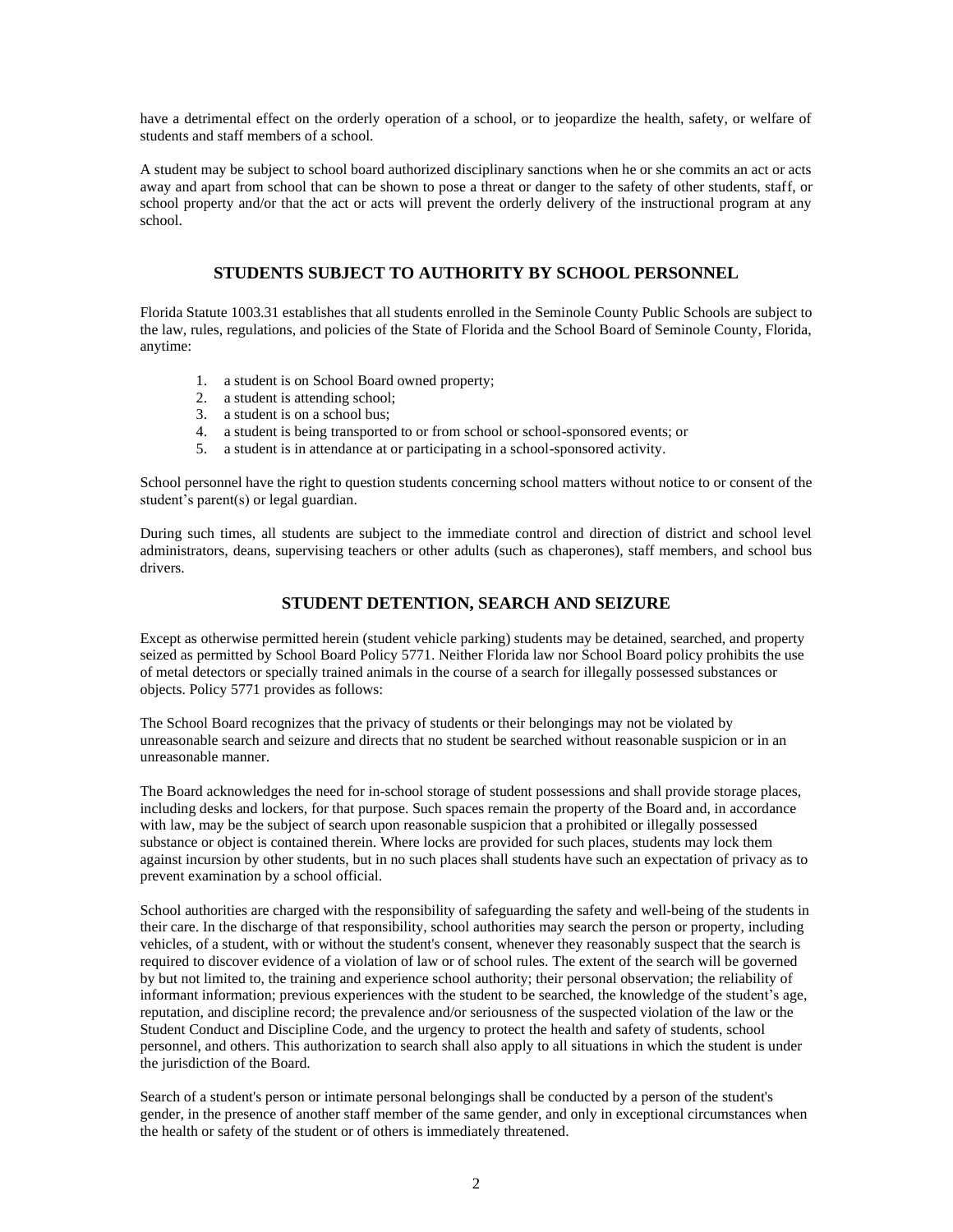The Board also authorizes the use of canines, trained in detecting the presence of drugs or devices. This means of detection shall be used only to determine the presence of drugs in locker areas and other places on school property where such substances could be concealed. Canine detection must be conducted in collaboration with law enforcement authorities or with organizations certified in canine detection and is not to be used to search individual students unless a warrant has been obtained prior to the search.

Except as provided below, a request for the search of a student or a student's possessions will be directed to the Principal who shall seek the freely offered consent of the student to the inspection. Whenever possible, a search will be conducted by the Principal in the presence of the student and a staff member other than the Principal. A search prompted by the reasonable belief that health and safety are immediately threatened will be conducted with as much speed and dispatch as may be required to protect persons and property.

The Principal shall be responsible for the prompt recording in writing of each student search, including the reasons for the search; information received that established the need for the search and the name of informant, if any; the persons present when the search was conducted; any substances or objects found; and the disposition made of them. The Principal shall be responsible for the custody, control, and disposition of any illegal or dangerous substance or object taken from a student.

# **AUTHORITY OF THE TEACHER**

Florida Statute 1003.32 vests teachers and other school staff members with authority for the control and discipline of students on a school campus and in other places they are assigned to supervise students. Students are **required** to follow the lawful directions of all district or school level administrators, teachers, school staff members and chaperones when on School Board owned property or at other places where they are under the supervision of School Board personnel.

Teachers shall make every reasonable effort to control classroom disruptions or misbehavior by students. However, if a disruption or misbehavior persists, or if the disruption is severe, the teacher shall direct the student to an appropriate administrator with a description of the offense written on a **referral form** provided by the administration.

**Note:** Florida Statute 1003.32 and State Board Rule 6A-1.0404, and 6A-6.03312 authorize teachers and other school or school district personnel to file charges against a student if a crime has been committed against a teacher or other instructional personnel on school property, on school-sponsored transportation, or during school-sponsored activities.

**Note:** Florida Statute 1003.32(4) authorizes teachers to remove a student who is unruly, disruptive, or abusive, or who repeatedly interferes with the teacher's ability to communicate with the class or the ability of the student's classmates to learn in accordance with the provisions of  $1003.32(5)$  & (6).

# **REASONABLE FORCE**

Florida Statute 1003.32(1)(J) authorizes teachers and other instructional personnel to use reasonable force to protect himself/herself or others from injury. The Department of Education has defined reasonable force as, "appropriate professional conduct including physical force as necessary to maintain a safe and orderly environment." The Department of Education has also clarified that school personnel have the right and the authority to protect against:

- 1. conditions harmful to learning;
- 2. conditions harmful to student's physical and mental health;
- 3. conditions harmful to safety; or
- 4. conditions harmful, causing injury to self, school personnel, and others.

**Note**: Florida Statute 1006.11(2) further provides that a principal, teacher, other staff members, or bus driver shall not be civilly or criminally liable for any action carried out in conformity with School Board rules regarding the control, discipline, suspension, and expulsion of students, except in the case of excessive force, or cruel and unusual punishment.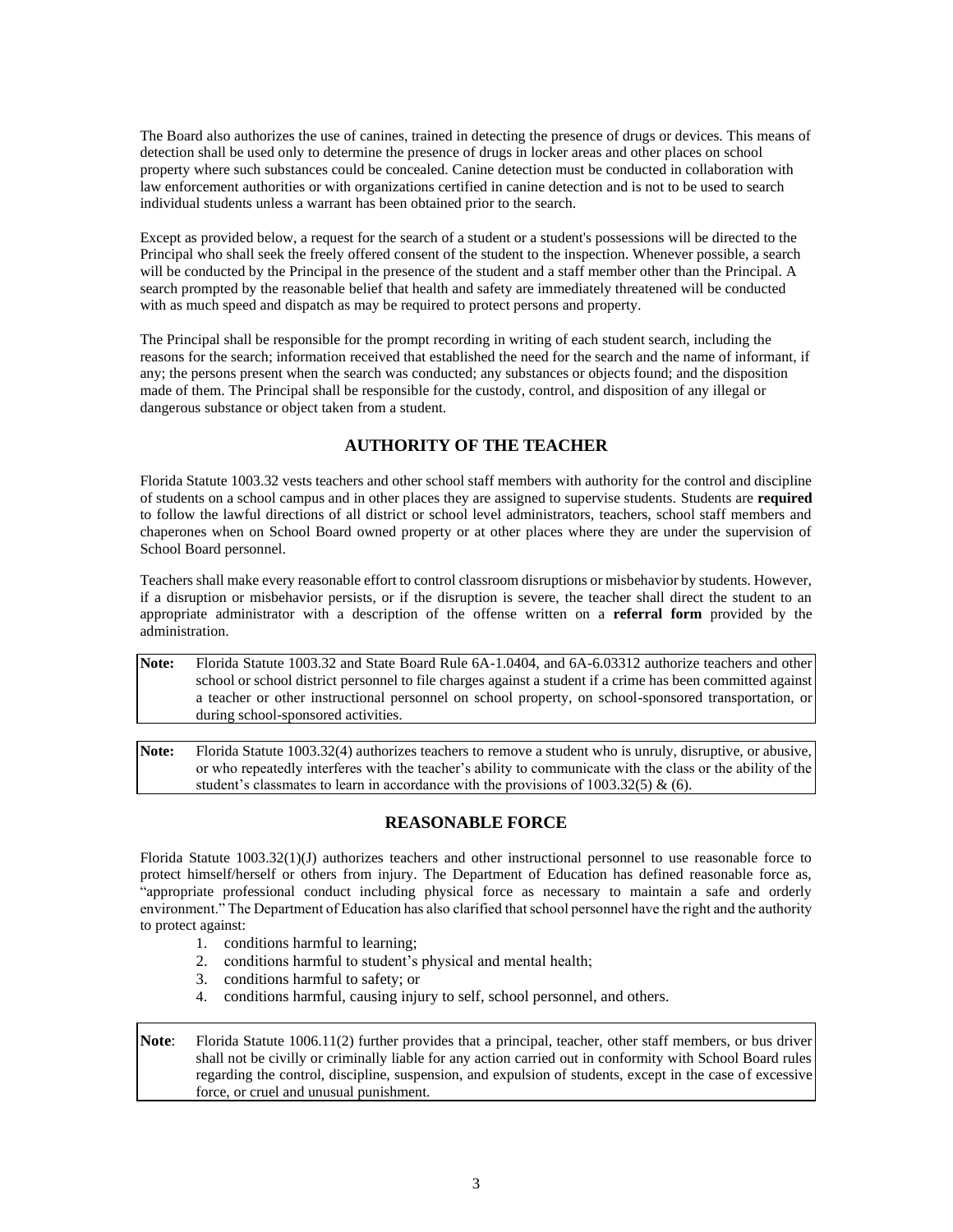#### **STUDENT RESPONSIBILITIES**

The following declaration outlines the fundamental responsibilities of all students who attend Seminole County Public Schools:

#### **Responsible Students Make the Difference**

#### **Students are required to:**

- 1. attend school regularly;
- 2. treat others with respect;
- 3. treat school property and the property of others with respect;
- 4. respect the privacy of others;
- 5. have in their possession only those items allowed by law and/or School Board rules or policies;
- 6. listen courteously to the opinions and points of view of others;
- **7.** come to class with all necessary materials and be prepared to learn;
- 8. take advantage of their learning opportunities;
- 9. report hazardous or dangerous situations to an adult in authority;
- 10. report threats to do harm to an adult in authority, and
- 11. submit original work.

Seminole County Public Schools is committed to creating positive learning environments, promoting kindness between all individuals, and creating a safe community. For more information on initiatives within Seminole County, please visit the following:

**Speak Out Hotline**: The "Speak-Out" program provides three 24-hour monitored services that allows students, parents, or community members to report concerns regarding drugs, weapons, bullying, harassment, violence, abuse, suicide, or other problems anonymously by calling (1-800-423-8477), texting (274637) or reporting at [\(www.speakouthotline.org\)](http://www.speakouthotline.org/). Speak-Out has contributed to the district's ability to be proactive in responding to troubling situations before they escalate to the crisis level.

**Focus on Safety**: This is a program sponsored by the Seminole County Sheriff's Office. This program is designed to educate students on the following topics: violence prevention, substance abuse, bullying (including cyber bullying) and character education. This program is taught by Seminole County Deputy Sheriffs and provided to 5<sup>th</sup> grade elementary students. For additional information contact the Seminole County Sheriff's Office Juvenile Division (407-708-7640).

**UpStanders:** This is a program for middle school students sponsored by the Holocaust Center in Maitland that promotes a positive school environment by teaching students to become Upstanders rather than bystanders [\(www.holcaustedu.org/education/student\\_center/upstander\\_stand\\_up\\_to\\_bullying\)](http://www.holcaustedu.org/education/student_center/upstander_stand_up_to_bullying).

**To Be Kind**: This is a program promoting anti-bullying campaign that fosters positive actions for the prevention for bullying for all grade levels [\(www.facebook.com/TBK.ToBeKind](http://www.facebook.com/TBK.ToBeKind) and www.twitter.com/TBKtobekind).

## **STUDENT RIGHTS**

Students attending Seminole County Public Schools have the right to a free and appropriate education, which includes the right to equal educational opportunities without regard to race, national origin, gender, disability, or marital status. Students are also vested with other fundamental rights. Among these are the rights to:

- 1. a safe and orderly environment in which to learn;
- 2. treatment with dignity and respect;
- 3. reasonable expression of opinions and personal points of view;
- 4. peaceable assembly;
- 5. security in their personal privacy;
- 6. limit access to their student records;
- 7. notification of the rules of conduct; and
- 8. reasonable and fair treatment.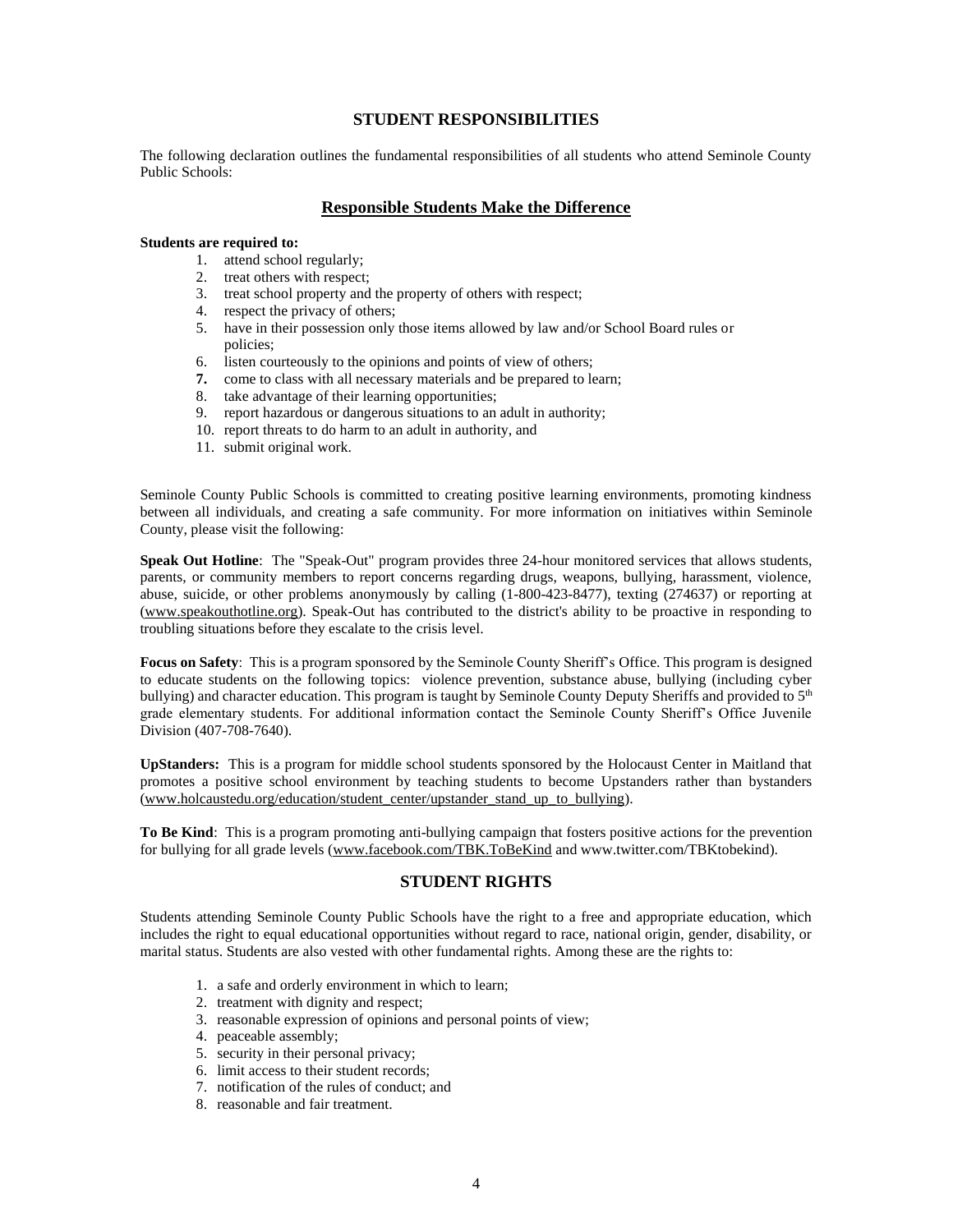**Note:** These rights are not absolute and are more restricted at school than when students are in a public place or engaged in activities not associated with school. Any student behavior that substantially interferes with the orderly operation of the school is prohibited and may subject the student to disciplinary action and criminal prosecution.

# **THREATS OF VIOLENCE**

Students are **prohibited** from making direct or indirect threats of violence against individuals or groups. Any threat of such violence must be **reported immediately** to a teacher or school administrator. All threats of violence (oral, written, electronic, or symbolic) will be reported to **law enforcement** and investigated by school officials. A student found to have made a threat of violence is subject to appropriate disciplinary consequences, up to and including: **suspension, expulsion, arrest, and prosecution**.

| Note: | Pursuant to Florida Statute 836.10, it is a second-degree felony for a person to communicate a written |
|-------|--------------------------------------------------------------------------------------------------------|
|       | threat to do bodily harm to another person.                                                            |

**Note:** Pursuant to Florida Statute 790.162, it is a second-degree felony for a person to threaten to place or discharge a destructive device with the intent to do bodily harm.

# **BULLYING AND HARASSMENT**

It is the policy of the Seminole County School Board that all of its students, school district employees and school district volunteers have an educational setting that is safe, secure and free from harassment and bullying of any kind. The School Board will not tolerate bullying and harassment of any type. Conduct that constitutes bullying and harassment, as defined herein, is prohibited. Any behavior that applies to the definition for bullying or harassment should be reported to the school, and policy protocol will be followed.

Bullying means systematically and chronically inflicting physical hurt or psychological distress on one or more students, a school district employee or a school district volunteer, including: unwanted and repeated written, verbal, or physical behavior threats. This includes any threatening, insulting, or dehumanizing gesture that is severe or pervasive enough to create an intimidating, hostile or offensive educational environment; cause discomfort or humiliation; or unreasonably interferes with the individual's school performance or participation.

Harassment means any threatening, insulting or dehumanizing gesture, use of data or computer software, written, verbal or physical conduct directed against a student, school district employee or school district volunteer by a student, school district employee or school district volunteer.

Bullying and Harassment includes cyber stalking which means engaging in a course of conduct to communicate, or to cause to be communicated, words, images, or language by or through the use of electronic mail or electronic communication, directed at a specific person, causing substantial emotional distress to that person and serving no legitimate purpose, as defined by Florida Statute 784.048(1)(d). Cases of cyber stalking will be reported to law enforcement.

The Seminole County School Board requires that students, school district employees, and school district volunteers conduct themselves appropriately for their respective level of development and maturity, and demonstrate capabilities with a proper regard for the rights and welfare of other students, school district employees and school district volunteers as otherwise set forth in School Board policies.

To review the entire Seminole County Bullying and Harassment Policy please visit the website: <https://go.boarddocs.com/fl/semi/Board.nsf/Public> Policy 5517.01.

#### **UNSUBSTANTIATED BULLYING (UBL) OR UNSUBSTANTIATED HARASSMENT (UHR)**

NOTE: If after a complete investigation and follow up of a reported bullying or harassment offense, the investigator determines that there is not enough evidence to substantiate that the incident meets the criteria of a prohibited act under the definition of bullying or harassment as listed in the Jeffery Johnston Stand Up for all Students Act, the unsubstantiated bullying or harassment allegation will be reported to SESIR (section 1006. 147, F. S.).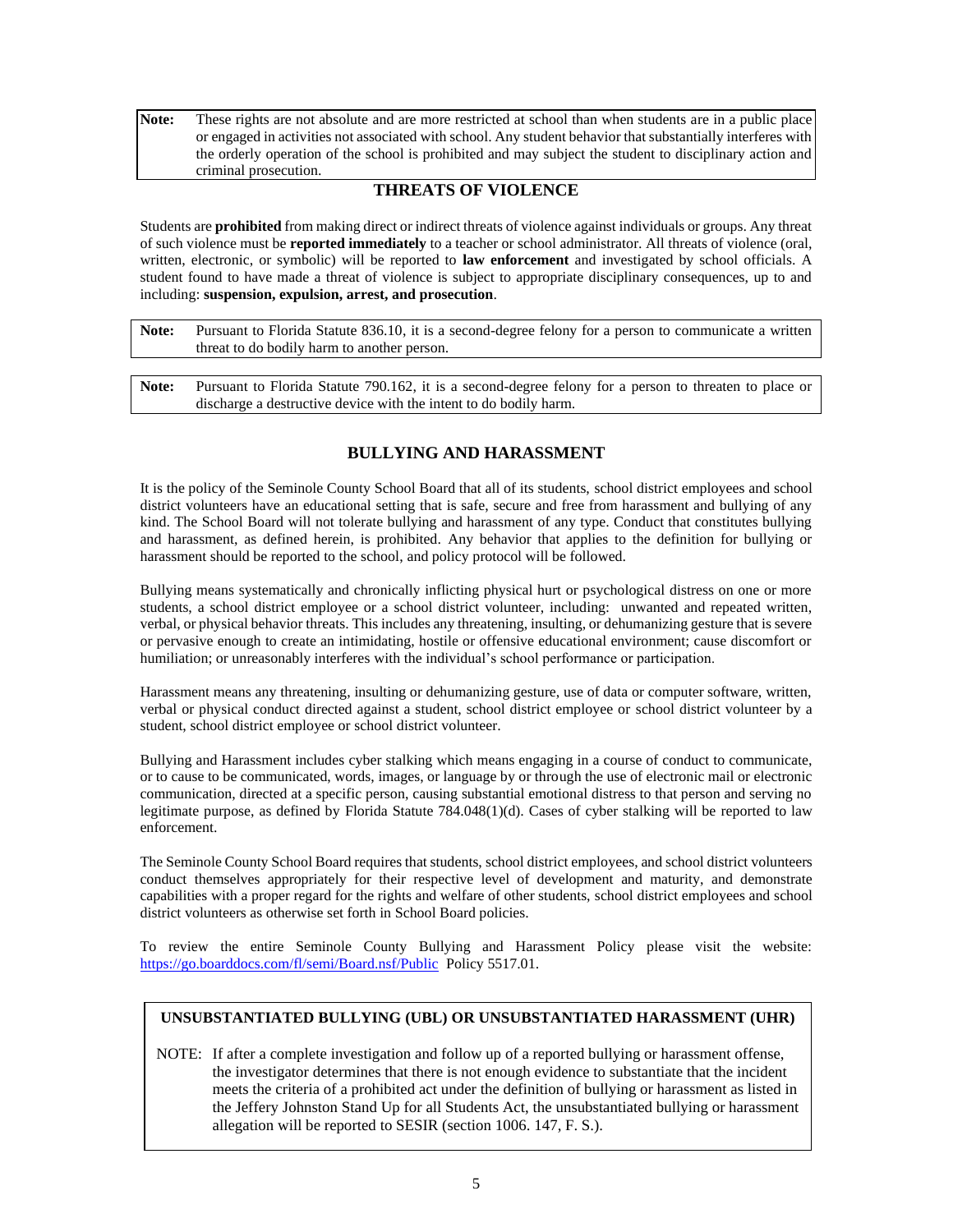**Note**: A knowingly false accusation of an act of bullying or harassment and retaliation against a student for asserting or reporting bullying or harassment will result in disciplinary actions

#### **TEEN DATING VIOLENCE**

It is the policy of the Seminole County School Board that all of its students have an educational setting that is safe, secure, and free from dating violence or abuse of any kind. The School Board will not tolerate teen dating violence or abuse in any form. Consistent with the intent and requirements of section 1006.148, Florida statutes, dating violence by any student is prohibited.

Dating violence means violence between students who presently have, or have had, a continuing and significant relationship of a romantic or intimate nature. Violence is any assault, aggravated assault, battery, aggravated battery, sexual assault, sexual battery, stalking, aggravated stalking, kidnapping, or false imprisonment, or any criminal offense resulting in physical injury or death by a student against any other student. Additionally these include insults, coercion, social sabotage, sexual harassment, stalking, threats and/or acts of physical or sexual abuse, abuse, harassment, and stalking via electronic devices such as cell phones and computers, and harassment through a third party, which may be physical, mental or both.

The Seminole County School Board requires that students conduct themselves appropriately for their respective level of development, maturity, and demonstrated capabilities with a proper regard for the rights and welfare of other students as set forth in School Board policies.

#### **HONOR CODE**

Academic honesty and integrity are essential to the existence and integrity of an academic community. Without maintaining a high standard of honesty and conduct, the academic reputation of a school is compromised.

Students of Seminole County Public Schools shall refrain from all forms of academic dishonesty, such as cheating, plagiarism, misuse of electronic communication, or other deceitful means of obtaining inflated grades. In addition to receiving all consequences listed below, students found in violation of the Honor Code may lose additional academic and extracurricular privileges.

| <b>FIRST OFFENSE</b>          | <b>SECOND OFFENSE</b>               | <b>THIRD OFFENSE</b>                |
|-------------------------------|-------------------------------------|-------------------------------------|
| Zero on assignment            | Zero on assignment                  | Zero on assignment                  |
| Parent contact                | Parent contact                      | Parent contact                      |
| Saturday School or equivalent | In-School Suspension or equivalent  | Out-Of-School Suspension or         |
|                               |                                     | equivalent                          |
|                               | Invocation of Citizenship Standards | Invocation of Citizenship Standards |

#### **VIOLATIONS OF LAW**

Students are subject to arrest and prosecution for committing violations of the *Student Conduct and Discipline Code*, which are also determined to be violations of law. School resource officers and other law enforcement officers have the power and authority to conduct investigations independent of those conducted by school personnel for the same offense. Furthermore, the sanctions imposed by the school district for misconduct are separate and distinct from the consequences that may be imposed following the arrest and prosecution of a student for a violation of the law originating from the same offense. School personnel will make every effort to contact parents when a student is arrested.

#### Safe Harbor Provision

A student may approach a school official or contracted personnel and turn in an object which is not allowed by the Student Conduct and Discipline Code. Unless an investigation by school officials regarding the possession of an object that is not allowed by the Student Conduct and Discipline Code has already begun, a student who approaches a school official and voluntarily turns in the object, will not receive discipline. An investigation is deemed to have begun when a school official or contracted personnel becomes aware of the object that is not allowed by the Student Conduct and Discipline Code. If applicable, the school will make arrangements with the student's parent/guardian to pick up the object from the school.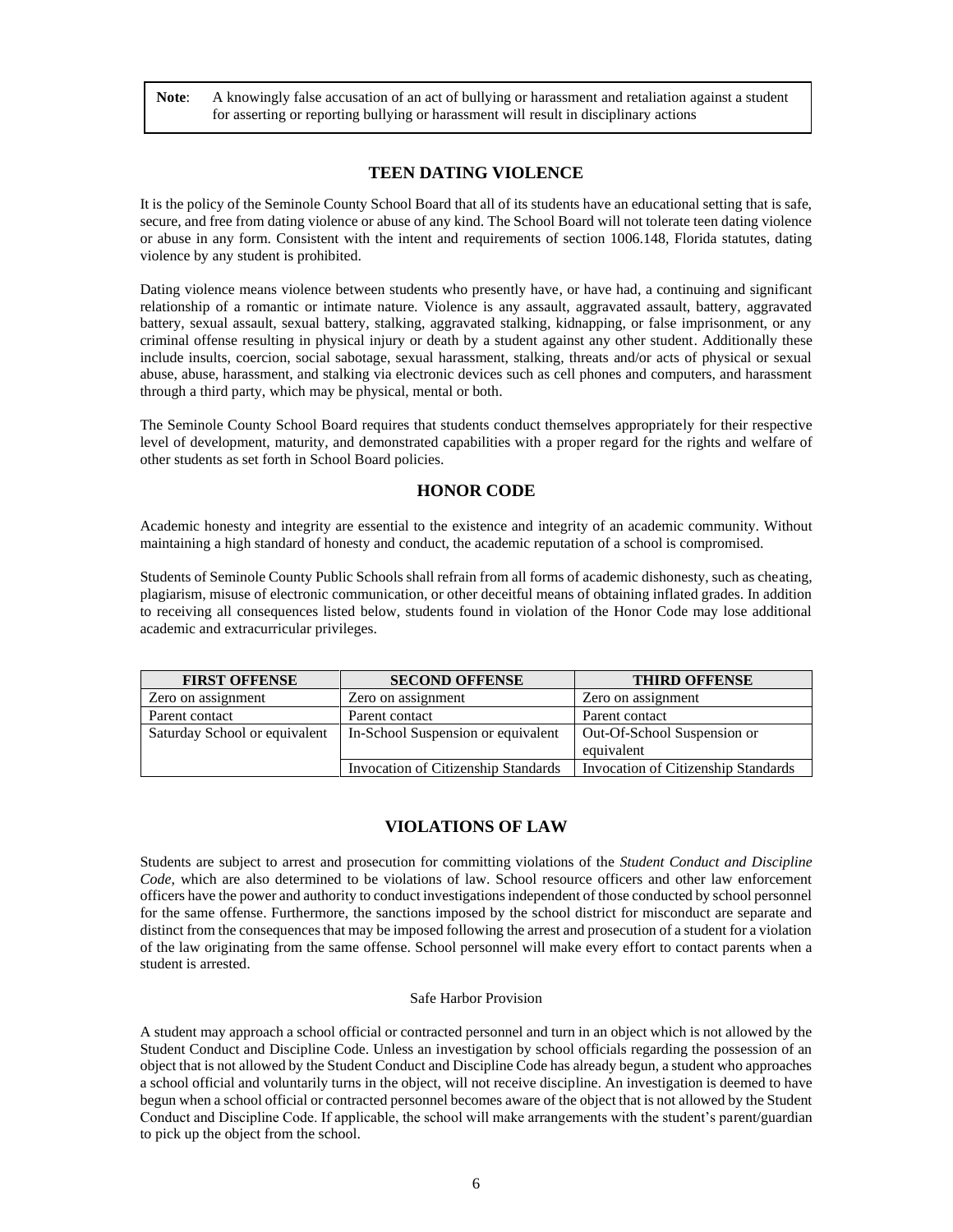If a student discovers illegal objects such as drugs, weapons, or other contraband on school property, including on a school bus, the student may approach a school official or contracted personnel and report the discovery. A student will not be held in violation of the Student Conduct and Discipline Code by making such a report. School officials shall adhere to policies and procedures concerning further investigation of the report.

Notwithstanding, the Safe Harbor provisions of this section, Law enforcement may be contacted for specific offenses, which may include, but are not limited to, firearms, drugs, and explosive devices. Objects not allowed by the Student Conduct and Discipline Code that are discovered during a random search are not protected by the Safe Harbor provisions set forth in this section.

#### **School Environmental Safety Incident Reporting (SESIR)**

The School Environmental Safety Incident Reporting (SESIR) System collects data on specific incidents of crime, violence, and disruptive behaviors. These incidents occur on school grounds, at off-campus, schoolsponsored events, on school transportation, or off campus where the incident is accomplished through electronic means, if the incident substantially disrupts the educational process or orderly operation of a school. SESIR incidents occur 24 hours a day, 365 days per year. School districts are required to provide data relating to SESIR incidents to the Department of Education. SESIR incidents relate to:

| <b>Aggravated Battery</b>  | Kidnapping               | Sexual Offences – Other   |
|----------------------------|--------------------------|---------------------------|
| Alcohol                    | Hazing                   | Threat/Intimidation       |
| Arson                      | Homicide                 | <b>Tobacco</b>            |
| <b>Burglary</b>            | Larceny/Theft (\$750.00) | Trespassing               |
| <b>Bullying</b>            | Other Major Incidents    | Vandalism $(\$1,000)$     |
| Disruption on Campus-Major | <b>Physical Attack</b>   | <b>Weapons Possession</b> |
| Drug Sale or Distribution  | Robbery                  |                           |
| Drug Use or Possession     | <b>Sexual Assault</b>    |                           |
| Fighting                   | Sexual Battery (Rape)    |                           |
| Harassment                 | <b>Sexual Harassment</b> |                           |

SESIR incidents must be reported regardless of whether:

- 1. The incident was carried out by a student, a person other than a student, school personnel or where the person who carried out the incident is unknown;
- 2. The victim of the incident is a student, a person other than a student, school personnel or where the victim is unknown;
- 3. The incident occurred when school was in session or not. SESIR incidents occur 365 days a year at any time of the day or night; or.
- 4. Disciplinary action is taken by the school district and regardless of whether law enforcement action is taken.

# **DEFINITIONS OF INFRACTIONS AND MISCONDUCT**

Student conduct, which is considered to be a violation of the *Student Conduct and Discipline Code,* is defined and described in this section of the handbook. When a student has committed an infraction, the misbehavior is to be classified according to the definition that best describes it [**(S)** indicates a SESIR violation]. The sanctions to be imposed are then to be determined by referring to the *Matrix of Infractions and Consequences*. Students who commit a SESIR infraction as outlined in the Student Conduct and Discipline Code may be assigned to the Eugene Gregory Memorial Youth Academy.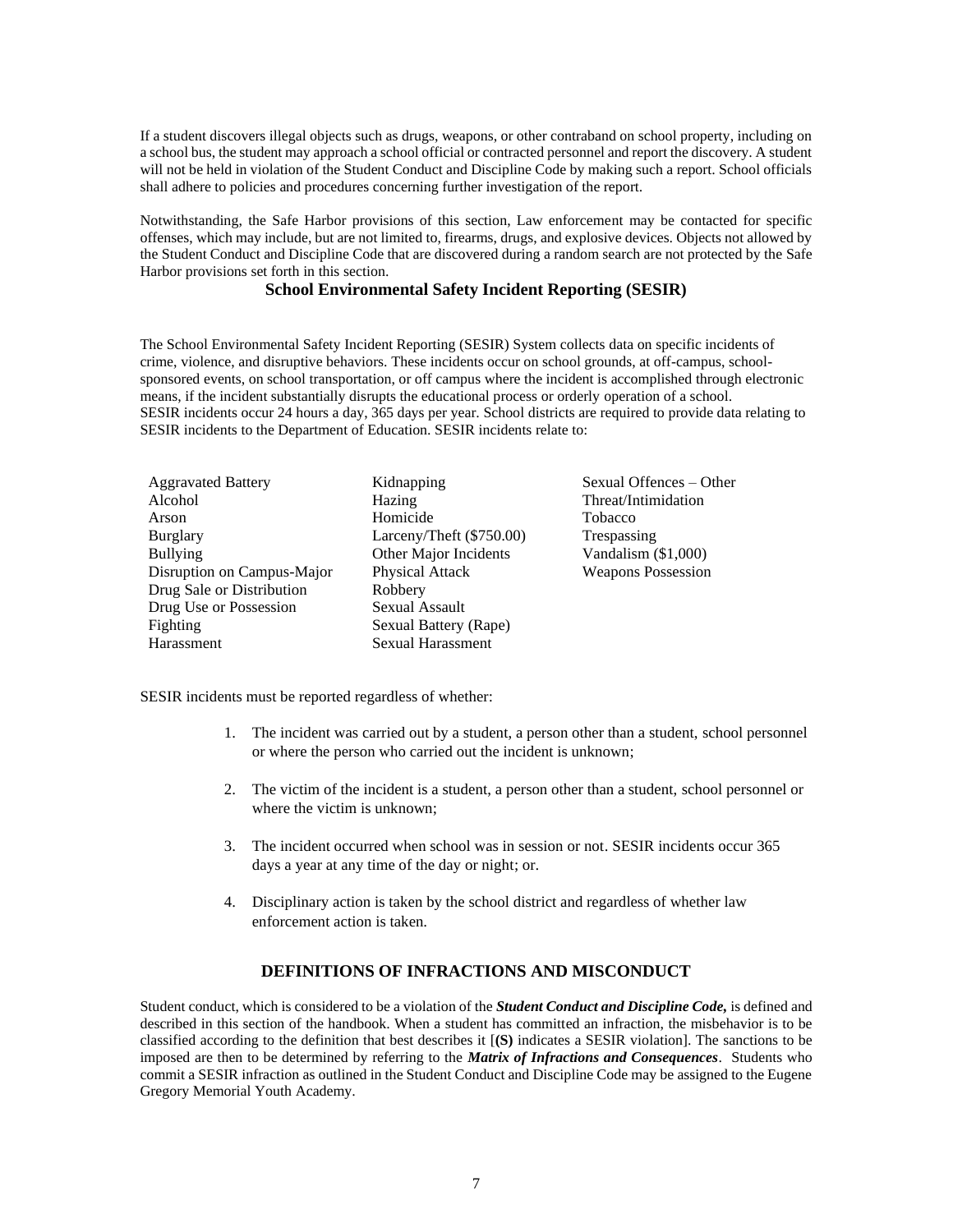**Aggression -** engaging in any behavior (by word or act) as an individual or as a member of a group or crowd that encourages, incites, or instigates threatening, aggressive, or unsafe acts, or participating as a member of a group or crowd in aggressive or unsafe acts.

**Aggravated Battery (S) -** A battery where the attacker intentionally or knowingly causes more serious injury, such as: great bodily harm, permanent disability, or permanent disfigurement; uses a deadly weapon; or, where the attacker knew or should have known the victim was pregnant.

Note: Florida Statute 784.081 provides that enhanced criminal penalties be imposed on anyone who commits an assault or battery against a school employee.

**Alcohol (S)** - Possession, sale, purchase or use of alcoholic beverages. Use means the person is caught in the act of using, admits to use or is discovered to have used in the course of an investigation. Alcohol incidents cannot be Drug-related.

**Arson (S)** - To Intentionally damage or cause to be damaged, by fire or explosion, any dwelling, structure, or conveyance, whether occupied or not, or its contents.

| Note: | Pursuant to Florida Statute 790.162, it is a second-degree felony for a person to threaten to place or |
|-------|--------------------------------------------------------------------------------------------------------|
|       | discharge a destructive device with the intent to do bodily harm.                                      |
|       |                                                                                                        |

**Note**: Pursuant to Florida Statute 790.163, it is a second-degree felony to make a false report concerning the placement of a bomb or destructive device.

**Burglary (S)** - unlawful entry into or remaining in a dwelling, structure, or conveyance with the intent to commit a crime therein.

**Bullying (S) -** Systemically and chronically inflicting physical hurt or psychological distress on one or more students or employees that is severe or pervasive enough to create an intimidating, hostile or offensive environment, or unreasonably interfere with the individual's school performance or participation Bullying includes instances of cyberbullying.

**Cheating** - possession of inappropriate or deliberate distribution or use of information, including, but not limited to: computer files or folders, electronic devices or oral or written notes, materials, or work of another person in the completion of an academic exam, test, or assignment (refer to Honor Code).

**Classroom Disruption** - engaging in conduct that interferes with the process of teaching or learning.

**Confrontation** - engaging in behavior that provokes, promotes, or encourages hostility or disruption.

**Contraband** - possession or storage of items which are prohibited at school, including, but not limited to: ammunition clips, bullets or cartridges, flammable liquids, combustible materials, poisonous substances, matches, lighters, firecrackers, bottle rockets, smoke bombs, paraphernalia, vaporizers, common pocket knives (without intent) or other similar devices, and laser pointers or light pens.

**Counterfeit (S) (OMC)** - producing knowingly, using or distributing an imitation of something genuine with the intent to deceive or defraud including but not limited to counterfeit money.

**Destruction of Property** (under \$1,000 not a SESIR violation) - See vandalism for definition.

**Disrespect** - using words or acts that demean, degrade, antagonize, or humiliate a person or group of persons.

**Disruption on Campus -Major (S) -** Disruptive behavior that poses a serious threat to the learning environment, health, safety, or welfare of others. Examples of major disruptions include bomb threats, inciting a riot, or initiating a false fire alarm.

**Dress Code Violation** - failure to comply with the established dress code policy.

**Drug Sale or Distribution (S) -** The manufacture, cultivation, sale, or distribution of any drug, narcotic, controlled substance, or any substance when used for chemical intoxication. Use means the person is caught in the act of using, admits to use or is discovered to have used in the course of an investigation.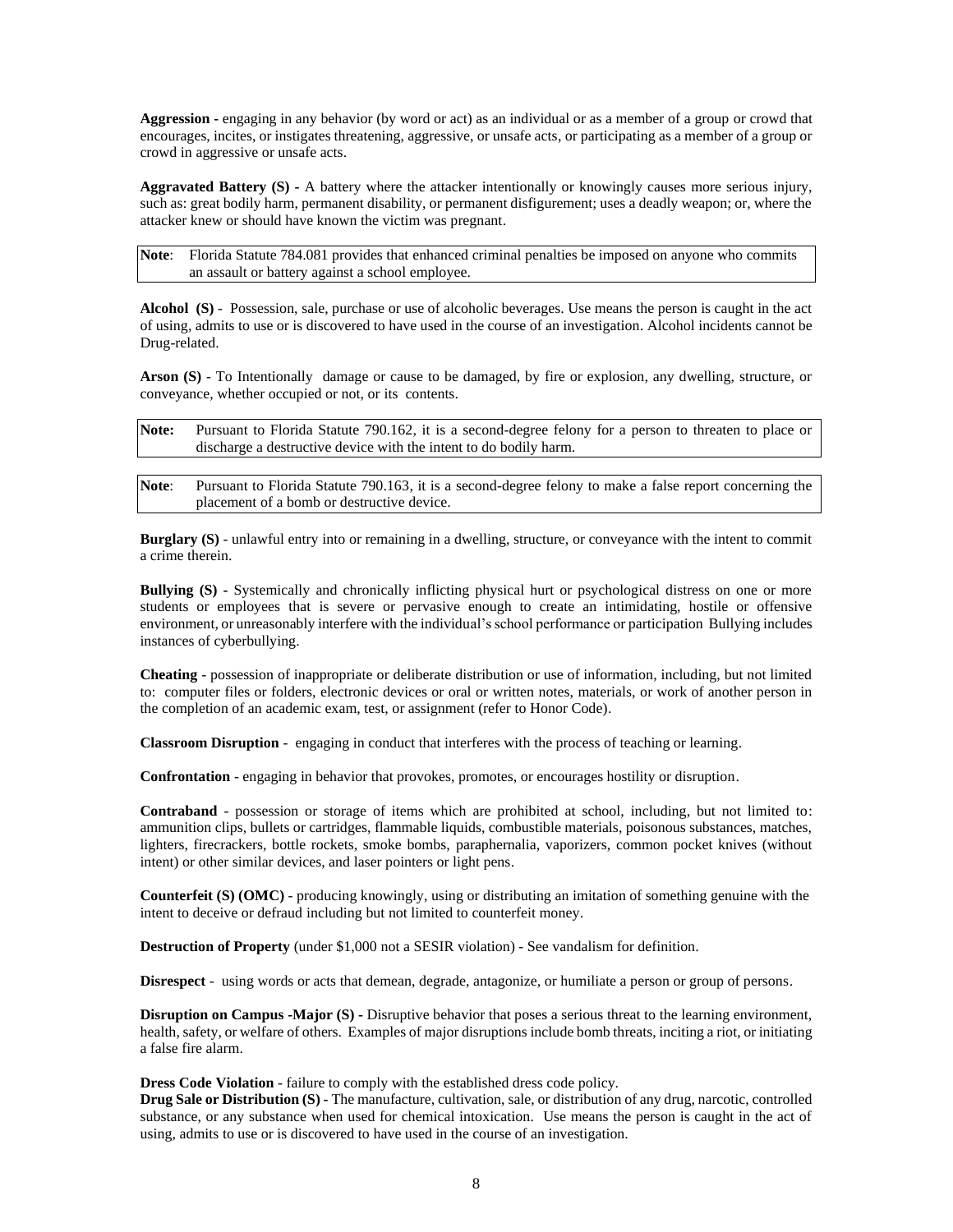**NOTE**: Students are prohibited from distributing by sale or otherwise any drug, narcotic, controlled substance or any substance that is represented to be, represented to contain, mimics, or that looks like a narcotic drug, hallucinogenic drug, amphetamine, barbiturate, marijuana, stimulant, depressant, intoxicant, or controlled substance of any kind under the law of Florida or federal law while on a school campus, a school bus, at a school or School Board sponsored function, or while at any School Board facility or on property owned or utilized by the School Board. A substance includes, but is not limited to, anything that contains or is represented to contain chemicals, any substance that produces the same effect as or is represented to produce the same effect as a controlled substance, or any analogue of a controlled substance including, but not limited to, K2, also known as "Spice or legal weed."

**Drug Use or Possession (S) -** The use or possession of any drug, narcotic, controlled substance, or any substance when used for chemical intoxication. Use means the person is caught in the act of using, admits to use, or is discovered to have used in the course of an investigation.

**Note:** Pursuant to State Board Rule 6A-1.0017(8)(h), F.A.C., All SESIR incidents that involve the use of noncombustible vaping products, including electronic cigarettes, vapes and vape pens, or any electronic nicotine delivery system (ENDS) are required to be reported as Vaping-related, if the liquid used contains nicotine or a controlled substance. Schools are not required to test for nicotine or drugs in vaping devices.

**NOTE**: Students are prohibited from possessing or being under the influence of or using any drug, narcotic, controlled substance or any substance that is represented to be represented to contain, mimics, or that looks like a narcotic drug, hallucinogenic drug, amphetamine, barbiturate, marijuana, stimulant, depressant, intoxicant, or controlled substance of any kind under the law of Florida or federal law while on a school campus, a school bus, at a school or School Board sponsored function, or while at any School Board facility or on property owned or utilized by the School Board. Substance includes, but is not limited to, any substance that contains or is represented to contain chemicals, any substance that produces the same effect as or is represented to produce the same effect as a controlled substance, or any analogue of a controlled substance including, but not limited to, K2, also known as "Spice or legal weed"

**Electronic Device Misuse** - disruptive and inappropriate exposure/use of cell phones, text messaging, web access, mp3 players, digital cameras and similar communication devices during the instructional day. Principals, in cooperation with the School Advisory Council at each school, have the option of permitting wireless/electronic devices for instructional purposes and/or in common areas during the school day.

The use of a computer/calculator to do the following unauthorized and prohibited activities include, but are not limited to: violating the Acceptable Use Policy for Creating Digital Citizens (SBSC Policy 7540.03) hacking into or accessing or breaking into restricted accounts or networks; modifying, or destroying files without permission; illegally copying software; and entering, accessing, viewing, distributing, or printing inappropriate/unauthorized files, programs, accessing pornographic sites, or sites advocating hate or violence.

**Extortion (S) (OMC)** - using threat or intimidation to obtain or attempt to obtain anything of value from another person, including, but not limited to, money.

**Failure to Report for Detention/Saturday School** - Failure to attend an assigned detention or Saturday School.

**False Accusation Against a Staff Member -** the intentional publication (oral or written) of untrue, injurious allegations against a staff member or school volunteer, or knowingly bringing false charges against a staff member or school volunteer.

**Fighting (S)** - when two or more persons mutually participate in use of force or physical violence that requires either physical intervention or results in injury requiring first aid, or medical attention. Lower-level fights, including pushing, shoving, or altercations that stop on verbal command are not required to be reported in SESIR reporting.

**Note:** *Self Defense* – a student has the right to protect self from unsought physical harm or injury. A valid claim of self-defense requires the danger of imminent bodily harm in which the student was unable to decline or escape the conflict; the student did not say or do anything for the purpose of provoking another student; and the student used reasonable force and restraint in protecting him/herself. Retaliation is not selfdefense.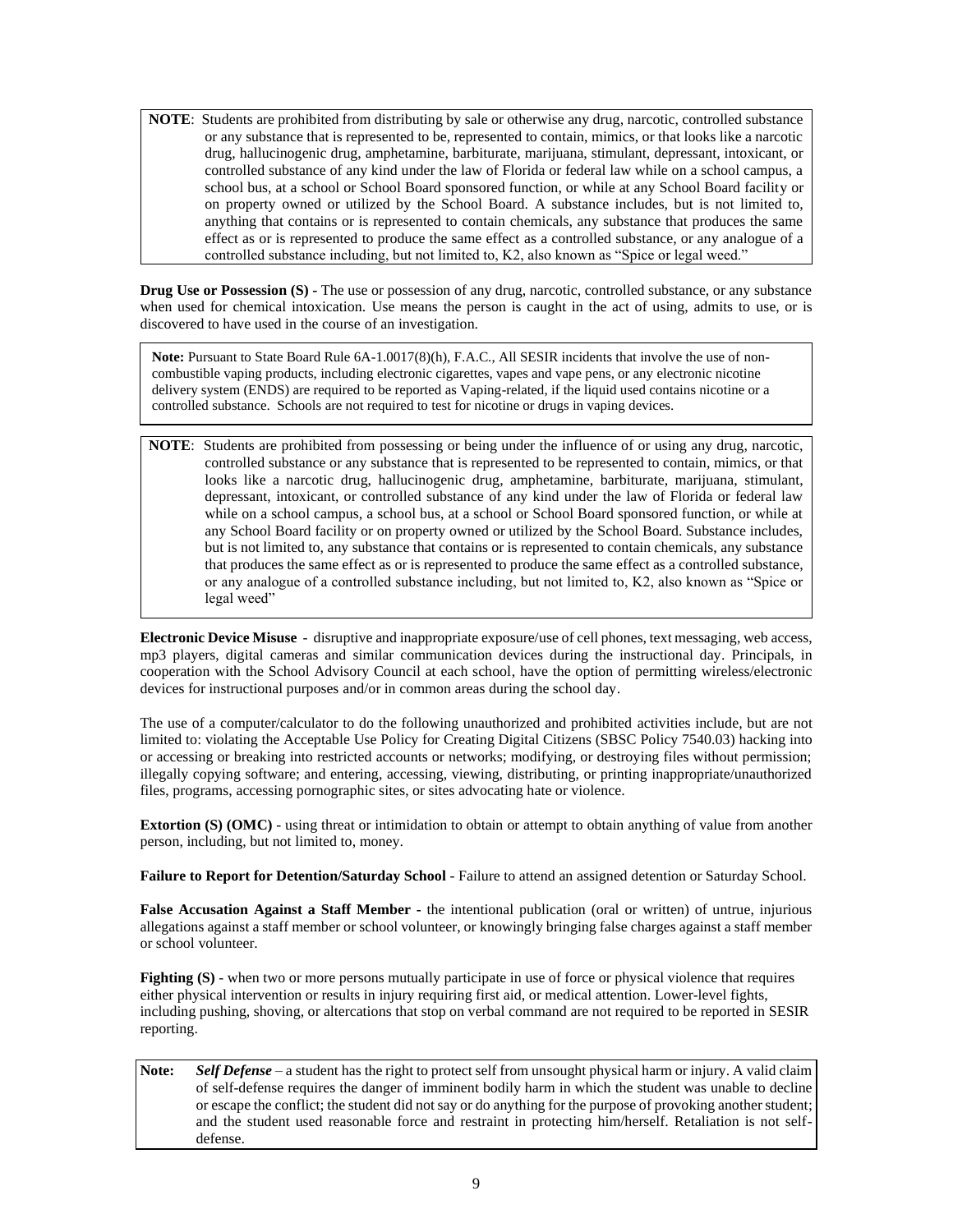**Forgery (S) (OMC)** - making a false or misleading written communication to a school staff member with either the intent to deceive or under circumstances which would reasonably be calculated to deceive a staff member, or producing or possessing any false document, item, or record represented to be an authentic school document, item, or record.

**Gambling (S) (OMC)** - any participation in games or activities with a resulting chance for money or items of value.

**Gang-Related Activity** - engaging in any verbal, written, or physical act which is associated with becoming a member of a gang, being a member of a gang, or participating in gang identified rituals or behaviors on a school campus or at a school sponsored program or activity.

**Harassment (S)** - any threatening, insulting or dehumanizing gesture, use of data or computer software, or written, verbal or physical conduct that places a student or school employee in reasonable fear of harm to his/her person or damage to his/her property; has the effect of substantially interfering with a student's educational performance, opportunities, or benefits; has the effect of substantially disrupting the orderly operation of a school including any course of conduct directed at a specific person that causes substantial emotional distress in such a person and serves no legitimate purpose.

**Hate Crime** - an act or acts that indicate prejudice based on race, religion, ethnicity, color ancestry, sexual orientation, or national origin, political beliefs, marital status, age, social and family background, linguistic preference, or mental/physical disability.

**Hazing (S)** - any action or situation that endangers the mental or physical health or safety of a student at a school with any of grades 6-12 for purposes of initiation or admission into or affiliation with any school-sanctioned organization Hazing includes but is not limited to: pressuring, coercing, or forcing a student to participate in illegal or dangerous behavior, or any brutality of a physical nature, such as whipping, beating, branding, or exposure to the elements.

**Homicide** (S) - The unjustified killing on one human being by another.

**Horseplay** - engaging in reckless, rowdy, or rough behavior that interferes with the safe or purposeful order of a school or school-related activity.

**Illegal Organization Violation** - establishing or participating in a secret society or prohibited organization on School Board owned property, at a school function, or at a school sponsored extracurricular activity.

**Inappropriate Act** - the use of oral or written language, electronic messages, pictures, objects, gestures, or engaging in unwelcome or inappropriate touching, or any other physical act that is considered to be offensive, socially unacceptable, or not suitable for an educational setting.

**Inattentive Behavior -** conduct that demonstrates a lack of engagement or attention in lessons or class activities, including, but not limited to, non-participation, putting head down on desk, napping or sleeping in class.

**Insubordination** - the refusal or failure to follow a directive or order from a school staff member, bus driver, or any other adult in authority at school.

**Kidnapping (S) -** Forcibly, or by threat, confining, abducting, or imprisoning another person against his/her will and without lawful authority.

**Larceny/Theft** (\$750 threshold) **(S)** - The unauthorized taking, carrying, riding away with, or concealing another person .including motor vehicles, without threat, violence, or bodily harm. Incidents that fall below \$750 threshold are not reportable in SESIR.

**Lying/Misrepresentation** - intentionally providing false or misleading information to, or withholding valid information from, a school staff member or any other adult in authority at school.

**Medication Policy Violation** - failure to comply with the guidelines for possessing or administering prescription medications and over-the-counter medications.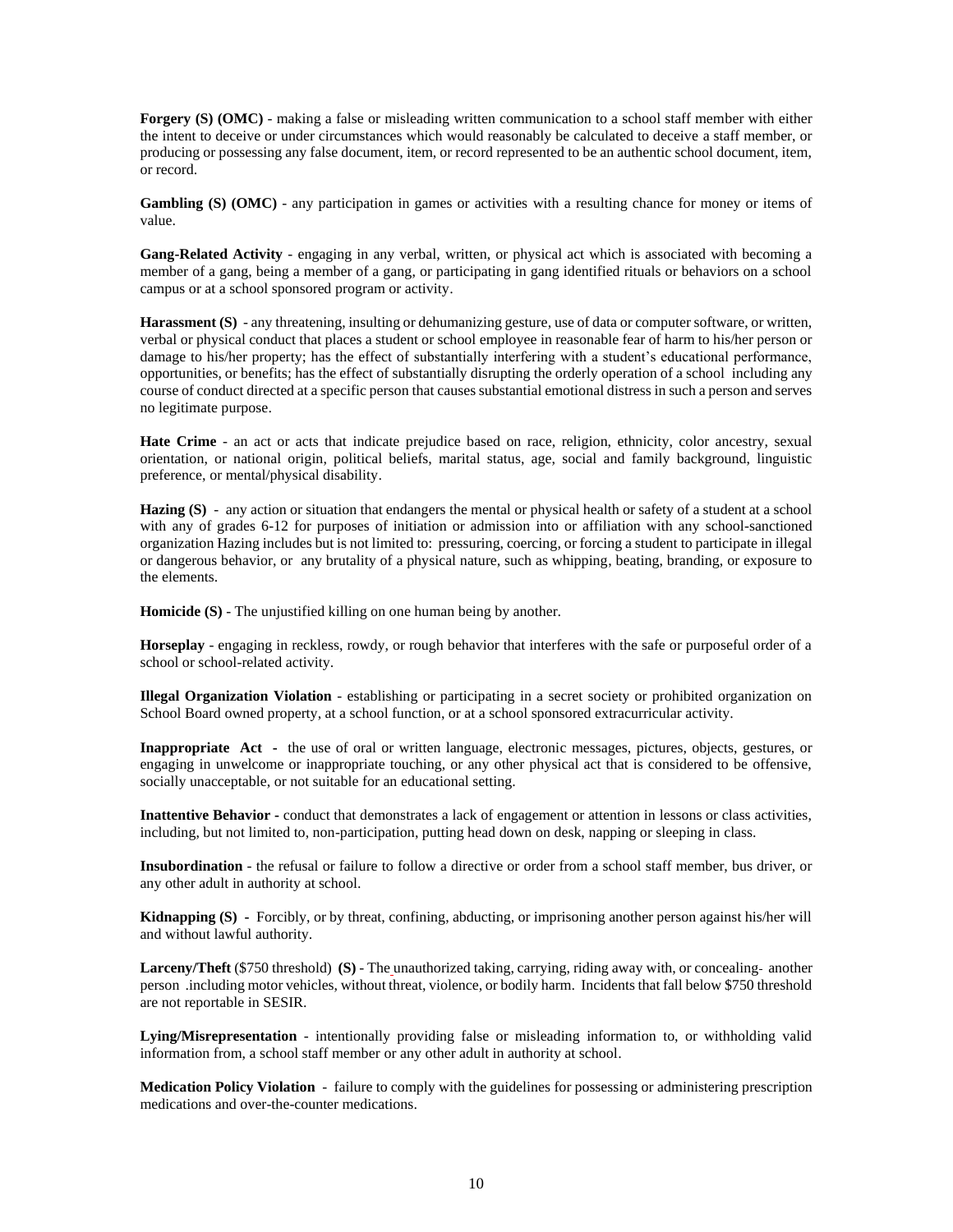**Off Campus Felony** - the notification of the formal charges of a student for an alleged commission of a felony or a delinquent act which would be classified as a felony if committed by an adult at a time and place where students are not subject to the control of the school.

**Open Defiance** - the flagrant or hostile challenge of the authority of a school staff member, bus driver, or any other adult in authority.

**Other Major (OMC) (S) -** Any serious, harmful or incidents resulting in the need for law enforcement consultation not previously classified. This includes any drug or weapon found unattended and not linked to any individual; such incidents must be coded with the appropriate Related element (such as Drug-related or Weapon-related) and incident involvement must be reported as unknown.

**Physical Attack (Battery) (S) -** an actual and intentional striking of another person against his/her will, or the intentional causing of bodily harm to an individual.

**Robbery (S)** - the taking or attempted taking of anything of value owned by another person or organization, under the confrontational circumstances of force or threat of force or violence and/or by putting the victim in fear. A key difference in robbery and larceny/theft is that robbery involves a threat or assault.

**Sexting** - the taking, disseminating, transferring, or sharing of obscene, pornographic, lewd or otherwise illegal images or photographs, where electronic data transfer or otherwise may constitute a crime under state and/or federal law. Any person taking, disseminating, transferring, or sharing obscene, pornographic, lewd, or otherwise illegal images or photographs will be reported to law enforcement and/or other appropriate state or federal agencies, which may result in arrest and prosecution.

**Sexual Assault (S)** - an incident that includes threatened rape, fondling, indecent liberties, child molestation, both males and females can be victims of sexual assault.

**Sexual Battery (Rape) (S)** - Forced or attempted oral, anal, or vaginal penetration by using a sexual organ or an object simulating a sexual organ, or the anal or vaginal penetration of another by any body part or foreign object. Both males and females can be victims of sexual battery.

**Sexual Harassment (S) -** unwanted verbal, nonverbal or physical behavior with sexual connotations by an adult or student that is severe or pervasive enough to create an intimidating, hostile or offensive educational environment, cause discomfort or humiliation or unreasonably interfere with the individual's school performance or participation as defined in Rule, 6A-19.008, F.A.C.(1)); an offense when one person demands a sexual favor from another under the threat of physical harm or adverse consequence.

**Sexual Offenses (Other) (S) -** other sexual contact, including intercourse, without force or threat of force; Includes subjecting an individual to lewd sexual gestures, sexual activity, or exposing private body parts in a lewd manner.

**Skipping Class** - not reporting to or leaving an assigned class, activity, or area without receiving proper approval by following the established procedures for checking out of a class.

**Skipping School -** not reporting to school or leaving school grounds without receiving proper approval by following the established procedures for checking out of school.

**Tardy** - late arrival to school or to a class.

**Teasing (unwanted) -** making fun of, mocking or attempting to provoke or irritate; saying or doing something in order to have fun by annoying another; provoking behavior and/or persistent annoyances that does not rise to the level of the definition of bullying or harassment.

**Threat**/**Intimidation (S)** - An incident where there was no physical contact between the offender and victim, but the victim felt that physical harm could have occurred based on verbal or nonverbal communication by the offender. This includes nonverbal threats and verbal threats of physical harm which are made in person, electronically, or through any other means.

**Note**: Pursuant to Florida Statute 836.10 it is a second-degree felony for a person to communicate a written threat to do bodily harm to another person**.**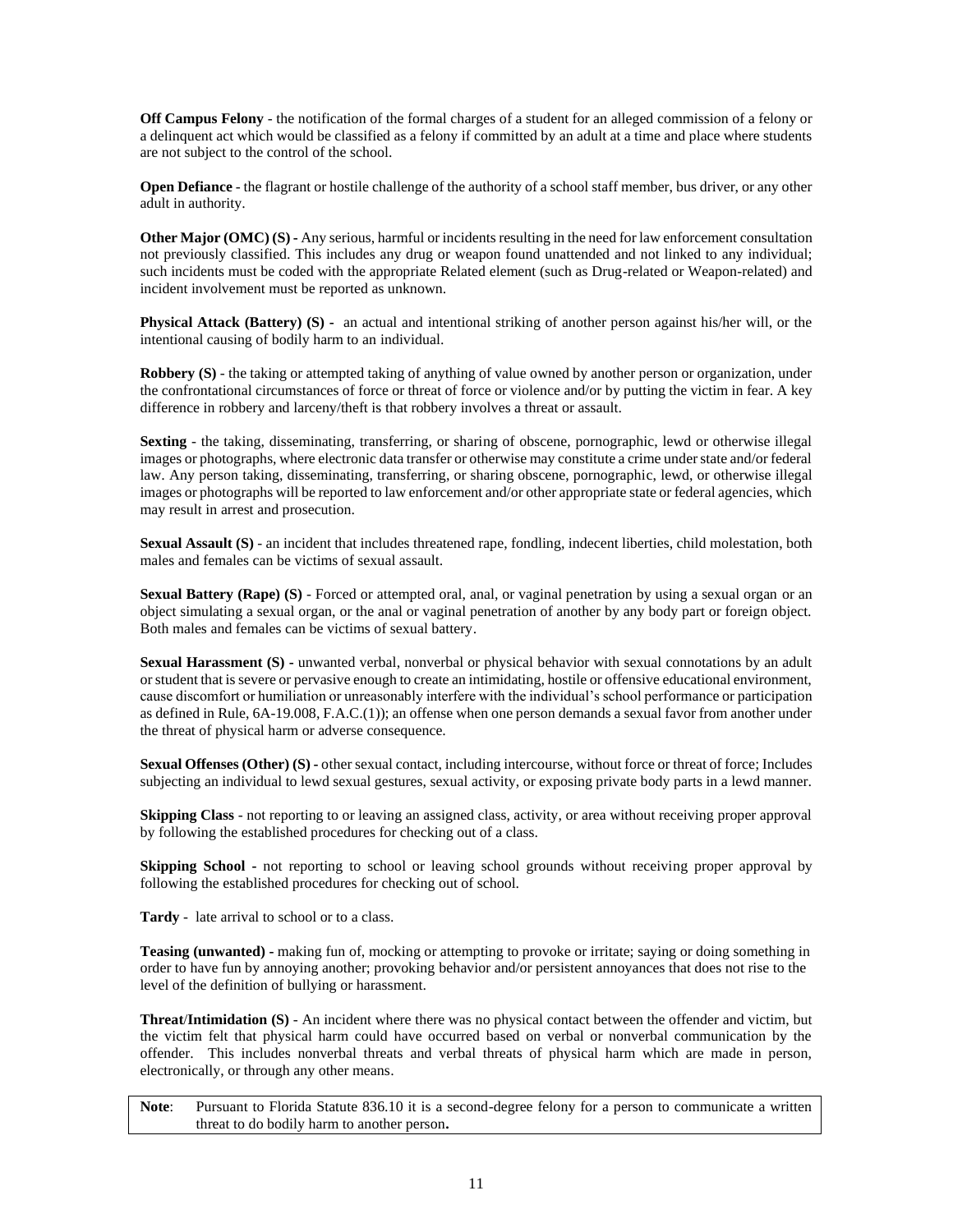**Tobacco (S)** - The possession, use, distribution, or sale of tobacco or nicotine products on school grounds, at school-sponsored events, or on school transportation by any person under the age of 21. Tobacco incidents cannot be Drug-related.

**Note:** Pursuant to State Board Rule 6A-1.0017(8)(h), F.A.C., All SESIR incidents that involve the use of noncombustible vaping products, including electronic cigarettes, vapes and vape pens, or any electronic nicotine delivery system (ENDS) are required to be reported as Vaping-related, if the liquid used contains nicotine or a controlled substance. Schools are not required to test for nicotine or drugs in vaping devices.

- **Note**: Pursuant to Florida Statute 386.212 it is unlawful for any person less than 18 years of age to smoke tobacco in, on, or within 1,000 feet of a public school. Monetary fines, community services, and revocation of driving privileges may be imposed for a violation of this law.
- **Note**: Pursuant to Florida Statute 569.11 it is unlawful for anyone under the age of 18 to be in possession of tobacco products. Monetary fines, community services, and revocation of driving privileges may be imposed for a violation of this law.

**Trespassing (S)** - To enter or remain on school grounds, school transportation, or at a school-sponsored event, without authorization or invitation and with no lawful purpose for entry.

**Unauthorized Area** - being present in buildings, rooms, or other areas on a school campus restricted or not open to student access during all or portions of a day.

**Unauthorized Assembly** - being present at unapproved student gatherings, meetings, demonstrations, or protests which interfere with the orderly process of the school environment, or which interrupts a school function or an extracurricular activity.

**Unauthorized Items -** the possession or storage of items that have the potential of interfering with teaching or learning, such as, but not limited to skates, skateboards, radios, toys**,** video games, over the counter stimulants, as well as items or merchandise brought to school without administrative authorization for the purpose of sale or distribution.

**Unauthorized Publication** - the unapproved posting or distribution of printed words, petitions, electronic messages, or graphic representations as defined in School Board policy.

**Unsafe Act** - engaging in any act which compromises the health or safety of an individual including, but not limited to, recklessness, pushing, shoving, hitting, kicking, or slapping.

**Vandalism (\$1,000 threshold) (S)** - The intentional destruction, damage, or defacement of public or private/personal property without consent of the owner or the person having custody or control of it. Incidents that fall below the \$1,000 threshold are not reportable in SESIR.

**Vehicle/Parking Violation** - failure to follow established rules and regulations concerning the privilege of driving and parking vehicles on a school campus.

**Weapons Possession (S)** - Possession of a firearm or any instrument or object as defined by Section 790.001.F.S., or district code of conduct that can inflict serious harm on another person, or that can place a person in reasonable fear of serious harm. Incidents involving toys and simulated firearms or weapons are subject to the limitations defined in Section  $1006.07(2)(g)$ , F.S.

NOTE: School administrators should refer to the Seminole County Discipline Procedures Manual for reporting requirements.

**Zero Tolerance (S)** - as herein defined and as defined to School Board policy.

# **ZERO TOLERANCE**

The School Board has zero tolerance for conduct that poses a threat to school safety. Zero tolerance policies must apply equally to all students and are not intended to be rigorously applied to petty acts of misconduct.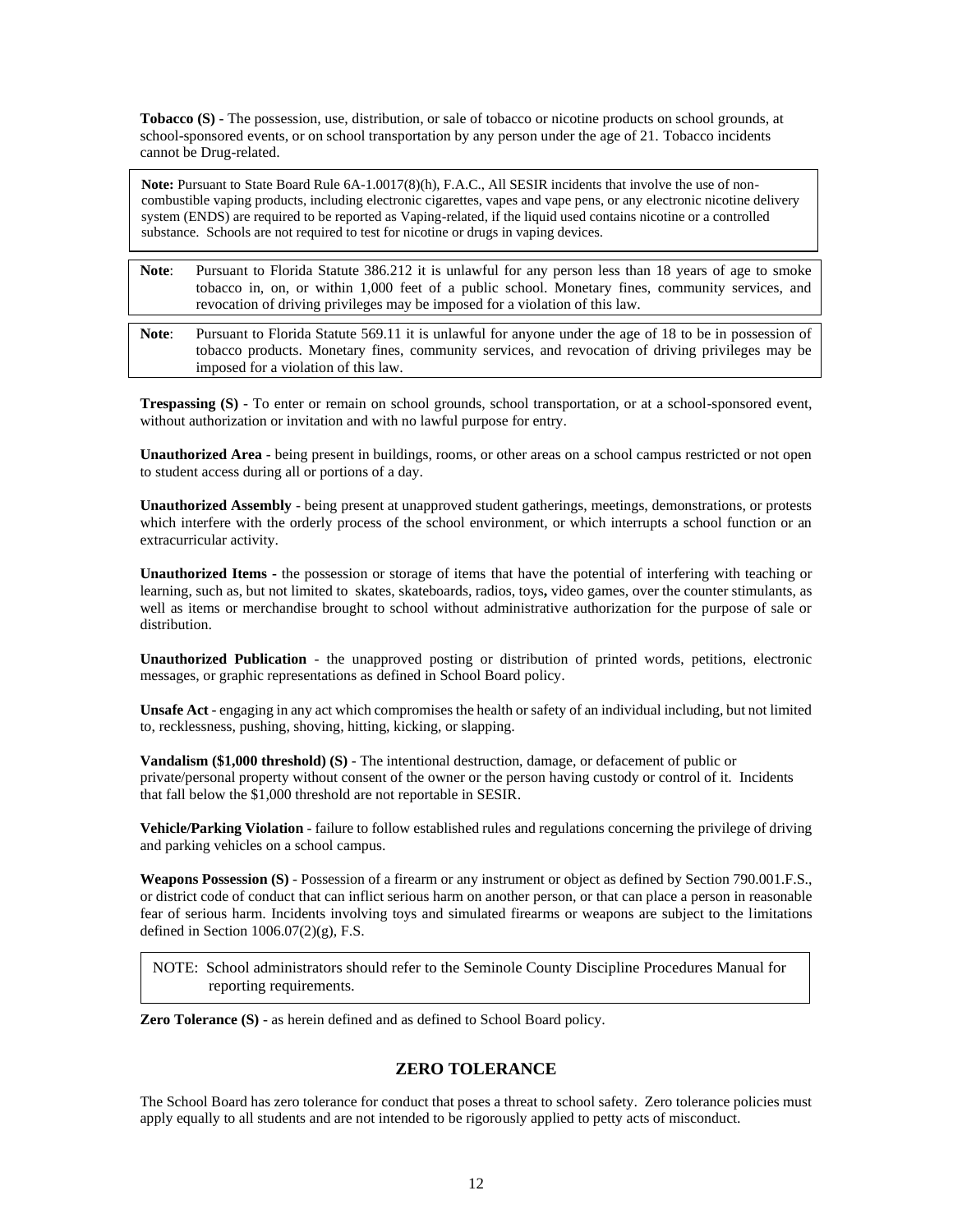**Recommendation for Expulsion Required:** Students who are determined by the School Board to have committed one of the following violations as defined by Florida law or this code while on School Board owned, operated or maintained property (including a school bus or other school or School Board vehicle) or while at a school/School Board sponsored activity (whether on or off a school site, or School Board owned, operated or maintained property).

- (a) Shall be **recommended for** expulsion from all Seminole County public schools for not less than one year:
	- (1) Bringing or possessing a firearm or weapon, as defined in Chapter 790 Fla. Stat., to school, to any school function, or onto any school-sponsored transportation.

**Note:** For the purposes of zero tolerance "weapon" means any dirk, knife, metallic knuckles, slungshot, billy club, tear gas gun, chemical weapon or device or other deadly weapon except a common pocketknife, plastic knife, or blunt-bladed table knife.

"Firearm" means any weapon (including starter gun) which will, is designed to, or may readily be converted to expel a projectile by the action of an explosive; the frame or receiver of any such weapon; any firearm muffler or silencer; any destructive device; or any machine gun. The term firearm does not include an antique firearm unless the antique firearm is used in the commission of a crime.

(2) Making a threat or false report, as defined by ss. 790.162 and 790.163, respectively, involving a school or school personnel's property, school transportation, or a schoolsponsored activity.

Upon recommendation by the Superintendent, the School Board may assign students who are determined to have committed any of the above offenses to an alternative assignment under such terms and conditions as determined by the School Board in lieu of expulsion. If a student committing any zero tolerance offenses is a student who has a disability, the School Board shall comply with applicable State Board of Education rules.

Any student found to have committed a violation of SS. 784.011(1), (2), or (3) shall be expelled or placed in the district alternative school or other alternative program as deemed appropriate. Upon being charged with an offense under SS 784.011(1), (2), or (3), the student shall be immediately removed from his or her school of regular attendance and placed in the district alternative school, or other alternative program as deemed appropriate and as required by SS. 1006.13(4).

**Acts that Pose a Threat to School Safety:** Those acts that pose a threat to school safety include, but are not limited to:

- (a) possession of firearms or other weapons
- (b) placing, discharging, or throwing an explosive item or noxious substance or making threats to do so
- (c) arson
- (d) felony assault
- (e) threats of unsafe and potentially harmful, dangerous, violent, or criminal activities

**Petty Act of Misconduct Defined**: Petty acts of misconduct that are not a threat to school safety do not require consultation with law enforcement. The following are typically considered petty acts of misconduct, although each act must be examined on a case-by-case basis to determine whether or not the act constitutes a threat to school safety requiring consultation with law enforcement:

- (a) disorderly conduct
- (b) disrupting a school function
- (c) simple assault or battery
- (d) verbal abuse or use of profanity
- (e) cheating
- (f) theft of less than \$300, trespassing, and vandalism of less than \$1,000
- (g) possession or use of tobacco
- (h) any other act deemed as petty misconduct by the Superintendent or his designee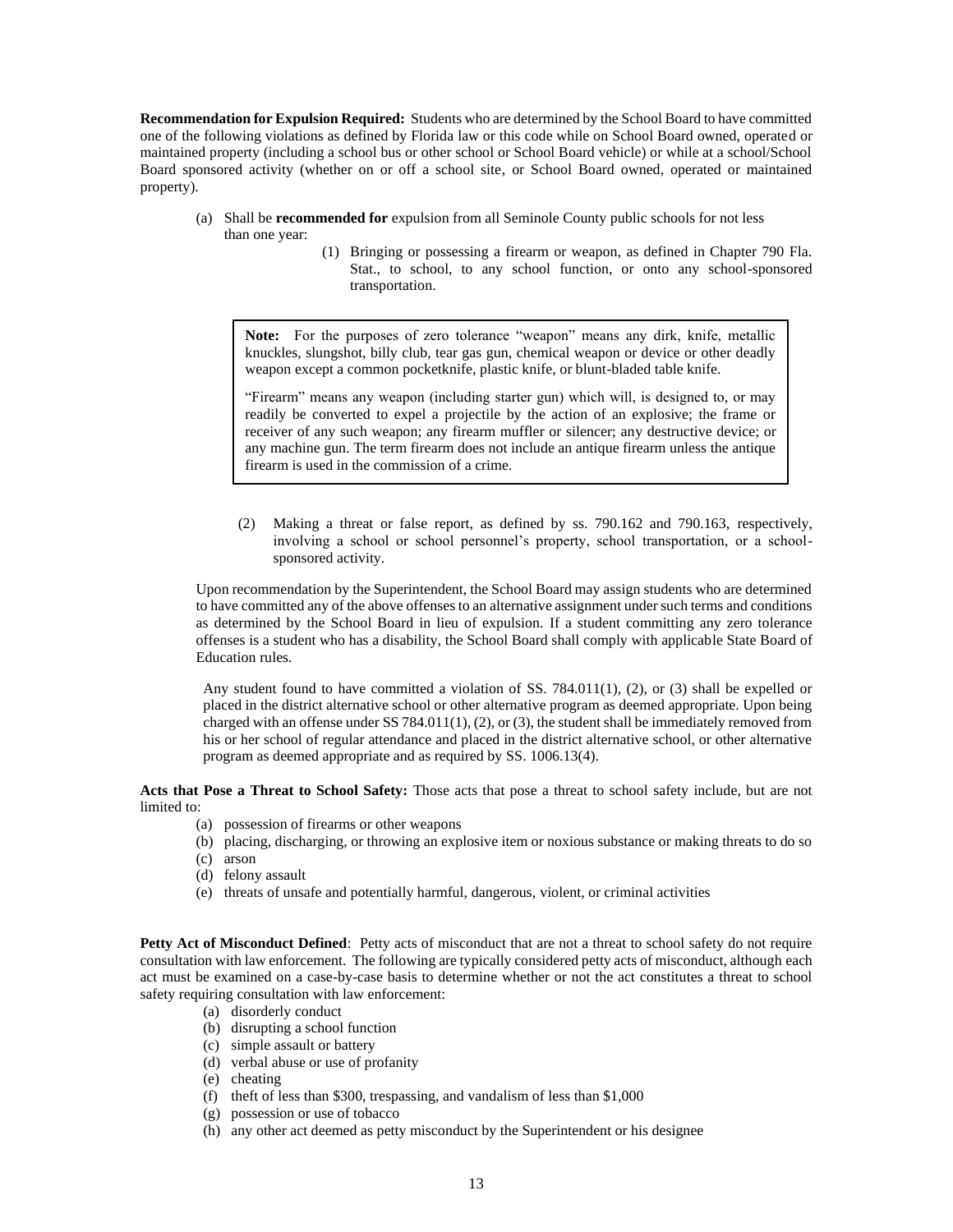**Review of Disciplinary Action Imposed:** Each student has the opportunity for a review of the disciplinary action imposed. Please turn to the Involuntary Transfer of Students section on page 17 for those procedures. Please turn to the Expulsion section beginning on page 24 for those procedures.

**Reporting to Law Enforcement:** The District shall enter into agreements with local law enforcement specifying procedures so that acts that pose a threat to school safety, whether committed by a student or adult, are reported to a law enforcement agency having jurisdiction.

**Threat Assessment Team Consultation**: Pursuant to ss. 1006.13(2)(f), Fla. Stat. the threat assessment team is required to consult with law enforcement when a student exhibits a pattern of behavior, based upon previous acts or the severity of an act, that would pose a threat to school safety.

**Minimization of Victimization**: The principal shall notify all school personnel as to their responsibility regarding incident reporting, that acts which pose a threat to school safety, and crimes are properly reported to the principal, and that the disposition of the incident is properly documented.

# **TOBACCO VIOLATIONS AND CIVIL PENALTIES**

Florida Statute 569.12 authorizes school officials to be designated as Tobacco Product Enforcement Officers and authorizes them to issue civil citations that are filed with the Clerk of the Court for the Circuit Court of the 18<sup>th</sup> Judicial Circuit in Seminole County, Florida. Students found to be guilty of a tobacco violation (FS 386.212 or FS 569.11) are subject to penalties that include monetary fines, community service, and revocation of driving privileges in addition to discipline sanctions as provided by this code.

# **SUSPENSION OR DELAY OF DRIVING PRIVILEGES**

Florida law authorizes the *Department of Highway Safety and Motor Vehicles* to suspend the driver's license or delay the issuance of a driver's license to anyone if they:

- 1. are convicted of the possession, sale, or conspiracy to possess a controlled substance *(FS 322.055).*
- 2. are less than 21 years of age and misrepresent his/her age or the age of any other person for the purpose of obtaining alcoholic beverages *(FS 322.069).*
- 3. are less than 21 years of age and are in possession of alcoholic beverages *(FS 322.069).*
- 4. are less than 18 years of age and misrepresent his/her age for the purpose of obtaining tobacco products and fail to complete the penalties imposed by the court *(FS 322.069).*
- 5. are less than 18 years of age and are in possession of tobacco or smoking tobacco on school property or within 1,000 ft. of a public school and fail to complete the penalties imposed by the court *(FS 322.069)*.
- 6. are less than 18 years of age and accumulate 15 unexcused absences in any 90-day period during the school year *(FS 322.091*).
- 7. are less than 18 years of age and drop out of school *(FS 322.091*).
- 8. are expelled from public school *(FS 322.091) and not otherwise in attendance as required by law.*

# **ADMINISTRATIVE ASSIGNMENT**

A student found to have committed one or more violations of the of *Student Conduct and Discipline Code*, which according to the Discipline Matrix of the *Seminole County Public Schools Student Conduct and Discipline Code* is punishable by an alternative placement, and may be assigned by the Principal or the Principal's designee to Journeys Academy, or other alternative program as deemed appropriate for a period not to exceed two school years (4 semesters). Additionally, a student who has previously been assigned to Journeys Academy and has committed an infraction outlined in the Student Conduct and Discipline Code that results in an alternative assignment may be alternatively assigned to Eugene Gregory Memorial Youth Academy, with the approval of the Director of Alternative Programs. A student who commits a SESIR infraction as outline in the Student Conduct and Discipline Code may be assigned to the Eugene Gregory Memorial Youth Academy.

The Superintendent reserves the right to extend a student's administrative assignment to the district alternative school or other alternative program as deemed appropriate for a period not to exceed one additional semester if the student does not meet transition requirements. The staff will provide the student/parent with an orientation to the alternative program and the transition requirements will be provided in writing at the time of the orientation.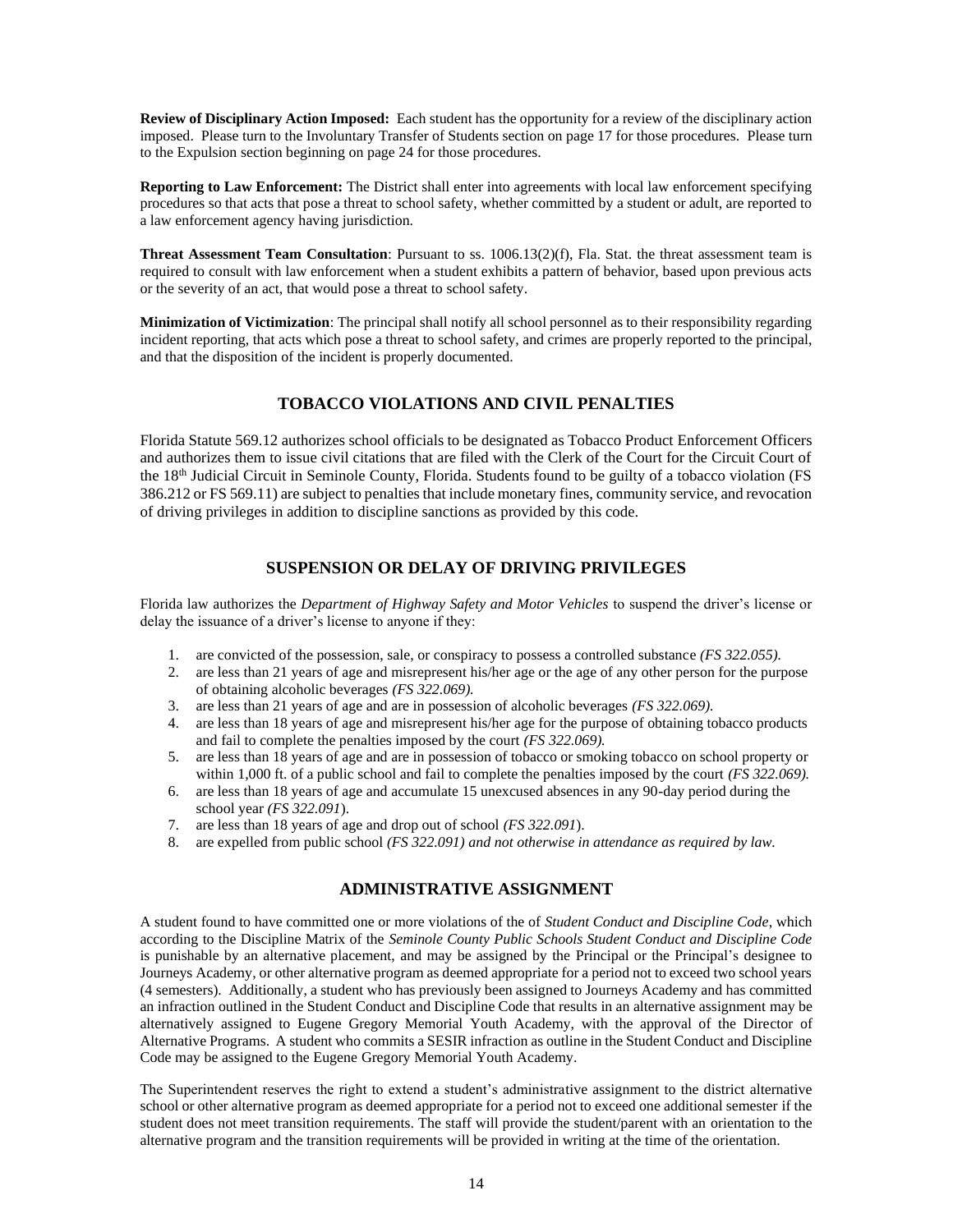Students assigned to an alternative school, but who fail to attend the district alternative program and enroll in school in another district, private school, home school or charter school, must apply for reentry to his/her zoned school through and the Department of Alternative Programs. The student's records of school attendance, school performance, and behavior will be reviewed to determine placement. The Superintendent reserves the right to reassign the student to the district alternative school or other district alternative program for up to and including the length of time of the original assignment.

A student attending an out-of-zone school on the basis of a voluntary transfer (limited family/program transfer, capacity transfer, diversity transfer, incentive transfer, controlled open enrollment student) or on the basis of an administrative assignment, to the extent permitted by law (NCLB, IDEA, or No Contact Order), who is expelled or placed at the district alternative school or another district alternative disciplinary program, shall be reassigned to the student's zoned school upon completion of the student's term of assignment to the district alternative school or other district alternative program.

## **STUDENT ATTENDANCE**

Regular attendance provides students the opportunity to acquire specific skills and meet course goals and objectives that may not otherwise be possible if not in attendance. Many integral learning activities, including class discussions, laboratory experiments, field trips, direct instruction, and guest speakers cannot be simulated or replicated with bookwork. Therefore, the Seminole County Public Schools has adopted a*ttendance policies* for elementary, middle and high schools to encourage honest, accurate, and consistent adherence by all students, parents, teachers, and administrators. These policies outline what qualifies as an excused absence and unexcused absence and provide guidelines for the make-up of work missed due to an absence.

Florida Statute 1003.21 establishes that regular school attendance is required of **ALL** students enrolled in public school. This statute also points out that only those students who have attained the age of 16 years and have filed a formal declaration of intent to terminate school enrollment are not subject to compulsory school attendance laws. The declaration to terminate school enrollment must be signed by both the student and the student's parent. This declaration requires the student and parent to acknowledge that terminating enrollment is likely to reduce the student's earning potential or career opportunities in the future.

Parents are responsible for the attendance of their children within the compulsory attendance age (Florida Statute 1003.24). Whenever a student of compulsory school attendance age is absent without the permission of the person in charge of the school, the parent of the student must, as soon as practical after learning of the absence, report and explain the cause of such absence to the appropriate school personnel.

Florida Statute 1003.27 provides that a parent or legal guardian who refuses or fails to have a child under his or her control attend school regularly, is subject to the charge of a second-degree misdemeanor, punishable as provided by law. A student who accumulates 15 or more unexcused absences within 90 days with or without the knowledge or consent of the student's parent shall be classified as a habitual truant. If a student becomes a habitual truant, the school administration shall refer matters to the Legal Services Department. Thereafter, the Superintendent may file a truancy petition with the circuit court. The Superintendent also may choose to refer truancy matters to the State Attorney's Office for criminal prosecution of the parent.

Students who are married and students who are pregnant shall not be prohibited from attending school. These students and students who are parents shall receive the same educational instruction, or its equivalent, as other students, but may voluntarily be assigned to a class or program suited to their special needs. Consistent with Florida Statute 1003.54, pregnant or parenting teens shall be entitled to participate in a teenage parent program. Pregnant students may attend alternative education programs or adult education programs, provided that the curriculum allows the student to continue to work toward a high school diploma.

Note: ALL students who do not attend school or who leave school without permission are subject to being detained by a local law enforcement officer and transported to the **Seminole Truancy Alternatives for Youth** (S.T.A.Y.) **Center** where they must remain until released directly into the custody of a parent or guardian.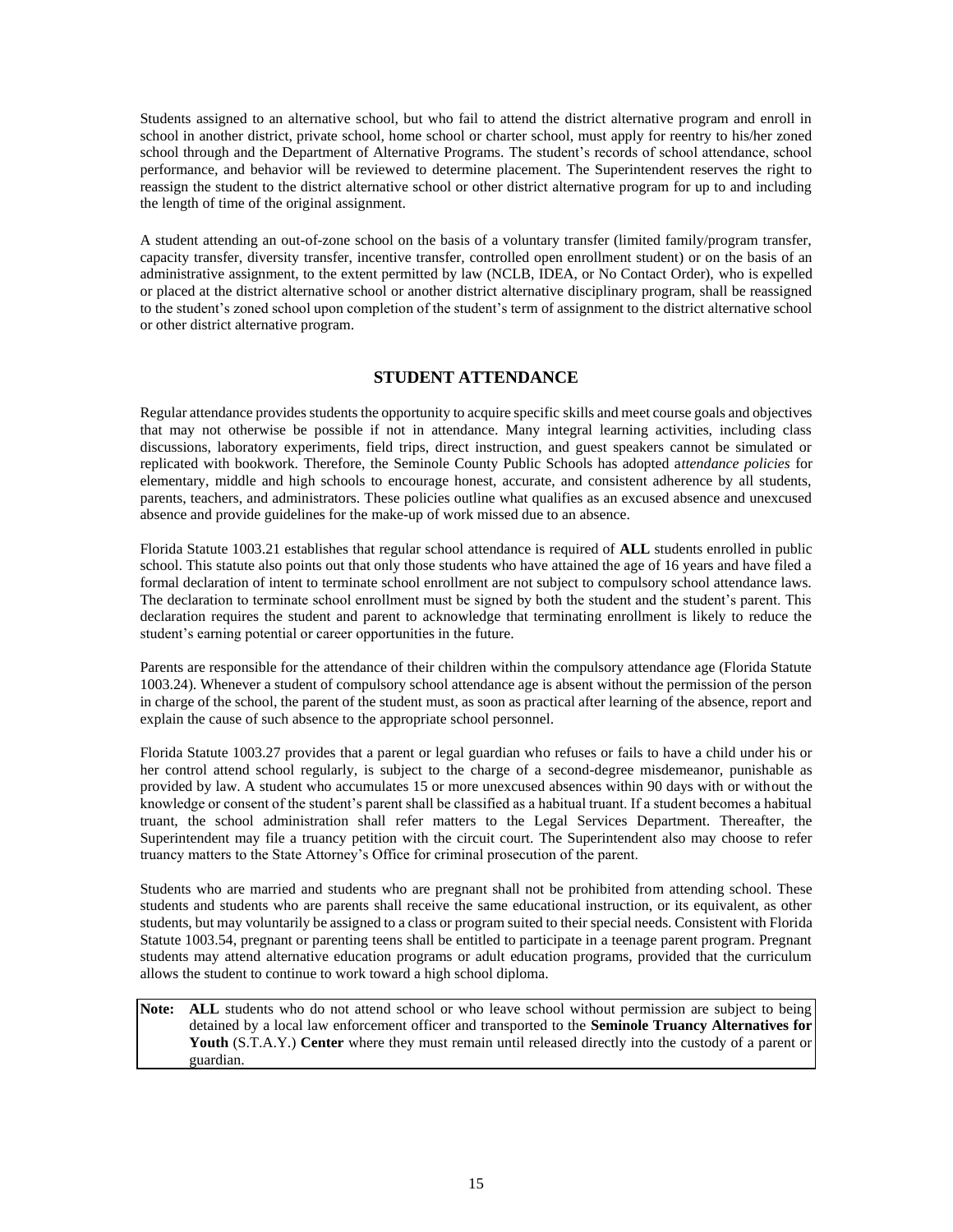# **ADMINISTERING STUDENT MEDICATIONS POLICY**

Medication which is prescribed by a licensed health care provider with prescriptive authority may be administered to the student or self-administered by the student (when permitted) during the school day, including any occasion when the student is away from school property on official school business.

Prescription, non-prescription, and over-the-counter medication must be administered in accordance with the district policy for Administering Medication to Students.

All medication to be administered by school personnel or self-administered by a student will require completion of the appropriate authorization form.

#### **ELECTRONIC RESOURCES ACCESS AND CONTROL**

The *Student Technology Acceptable Use and Safety Policy (AUP) (SBSC Policy 7540.03)* provides, among other things, that the use of the district network, the Internet and other electronic resources relies heavily on the proper conduct of the users who must adhere to strict guidelines. If a student user violates any of the provisions, his/her access account will be terminated, and future access will be denied. In addition, appropriate disciplinary actions will be taken which may include suspension, expulsion, or referral to law enforcement.

- 1. Usage
	- a. The use of the account must comply with the educational goals and policies of SCPS.
	- b. Use of any other network or computer resources must be consistent with the rules appropriate to that network. This includes but is not limited to laws and regulations regarding:
		- (1) copyright material;
		- (2) threatening, obscene or profane materials;
		- (3) material protected by trade secret.
- 2. The following are prohibited:
	- a. Use of another individual's account or providing individual account information to another person.
	- b. Use of the network for financial gain or for political or commercial activity.
	- c. The attempt to send or sending anonymous messages of any kind or pretending to be someone else while sending a message.
	- d. The attempt or actual action to access, modify, harm, or destroy another user's data on the SCPS network.
	- e. Harassing, insulting, or attacking others via network communication.
- 3. Privileges

The use of electronic networks is a privilege. Inappropriate use will result in cancellation of that privilege and referral for disciplinary/legal action. Administrators will decide if usage is appropriate and their decision is final.

4. Security

When a student identifies a security problem, he/she must notify a teacher, media specialist, or system administrator immediately, not show or identify the problem to others.

# **INVOLUNTARY TRANSFER OF STUDENTS**

The Superintendent/Superintendent's designee may involuntarily transfer a student to a school or alternative program other than the student's zoned school when such placement is determined to further the interest of the School Board in maintaining a safe, orderly, and purposeful learning environment. A student who is repeatedly disruptive or who poses a threat to the health, safety, or welfare of others may be involuntarily assigned to an alternative program or school.

The School Board may, instead of an expulsion, assign a student to a school or an alternative program other than the student's zoned school when the recommendation of expulsion is a mandatory consequence for the violation of the Student Conduct and Discipline Code.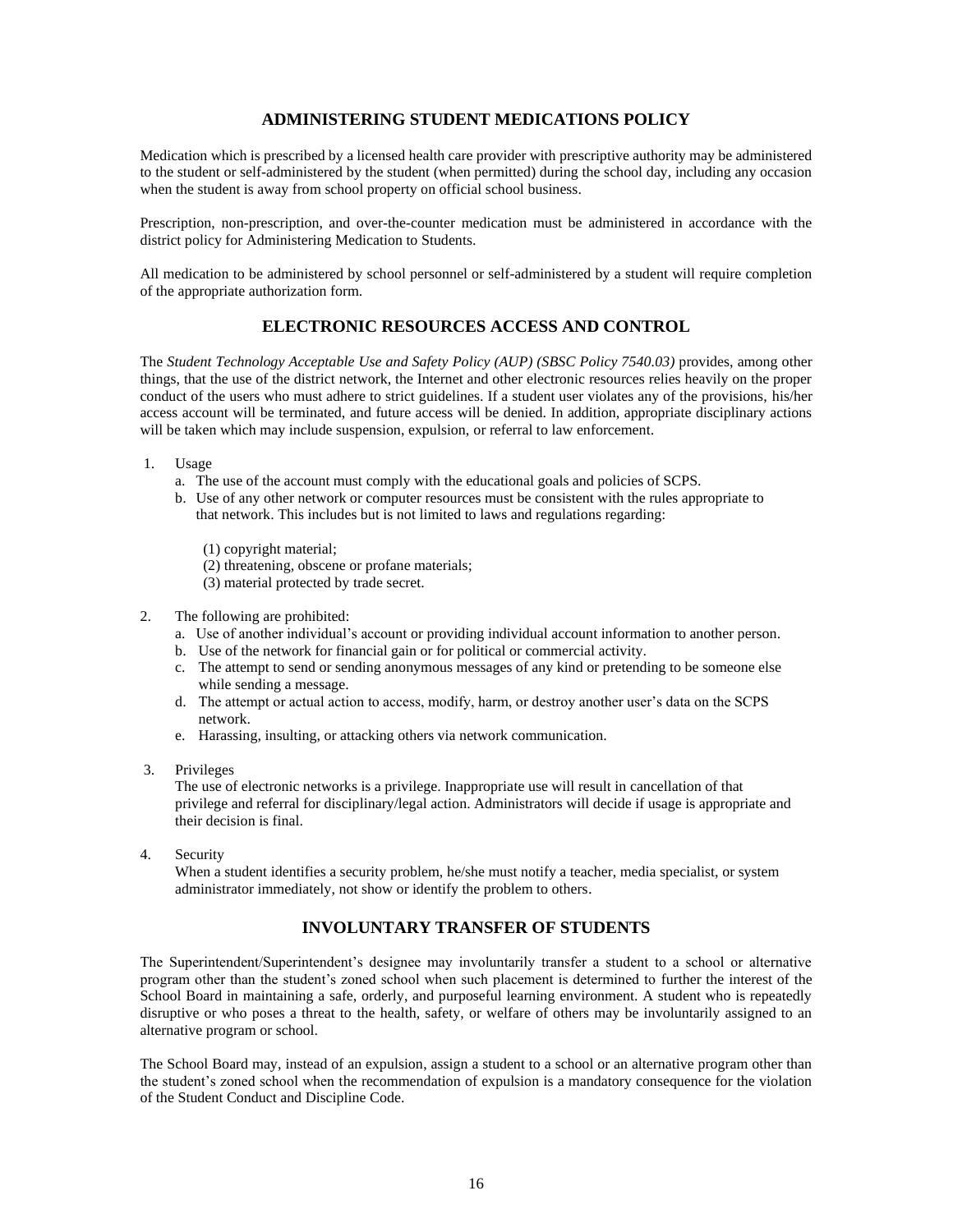Students who have been suspended, expelled, or administratively assigned to the district alternative school or other alternative program are prohibited from coming on any district school campus, participating in any extra-curricular event, or attending any event or activity sponsored by a school or the School Board for the duration of their suspension, expulsion or disciplinary assignment, regardless of whether the assignment is an administrative assignment by the Superintendent/Superintendent's designee or an assignment in lieu of expulsion by the School Board. Students who violate this prohibition shall be deemed trespassers.

Students who are administratively assigned to a school other than their zoned school for violations of the *Student Conduct and Discipline Code* or as the result of the imposition of a no contact order may only participate in activities or events at their assigned school, except as otherwise limited or prohibited by the Citizenship Standards for participation in school sponsored extra-curricular activities.

A student who is administratively assigned to an alternative disciplinary school or program or a school other than the student's zoned school may request a review of the assignment by the School Board Hearing Officer. The assignment shall, however, be effective upon the termination of any suspension or if there is no suspension, immediately upon being made. Upon review, the School Board may take such action, as it deems appropriate.

| Note: | State Board Rule 6A-1.0404 authorizes the use of a student's juvenile justice information and criminal     |
|-------|------------------------------------------------------------------------------------------------------------|
|       | record in conjunction with other relevant information for the purpose of reviewing a student's educational |
|       | placement and need for services, and to protect the safety of other students and school personnel.         |

# **REVOCATION OF VOLUNTARY TRANSFER**

The voluntary transfer of a student from one school to another, pursuant to SBSC Policy 5120, may be revoked and the student returned to his/her zoned school of attendance if tardiness, unexcused absences or behavior/discipline problems develop at the receiving school.

# **STUDENT APPEARANCE AND DRESS CODE**

Responsibility for the dress and appearance of students enrolled in the Seminole County Public Schools primarily rests with parents and the students. Some student apparel, however, may not be appropriate to wear to school even though that same apparel may be appropriate to wear in other settings. To assist parents and students in making appropriate fashion and grooming decisions for school, the School Board has established the following minimal guidelines for the appearance and dress of students.

The standards of appearance for students shall insure that the students be clean, neat, and properly dressed. They shall observe modes of dress and standards of personal grooming which are appropriate for the academic environment.

It is the responsibility of the principal to see that the dress appearance of any student shall not be extreme, to the point of creating a disturbance, or is hazardous to self, others, or school property, whether or not the specific case is covered by the information below. The principal or principal's designee may make exceptions to the dress code for special school events. The principal or principal's designee has the final authority for interpreting whether a student's apparel/appearance conforms to the dress code.

*All schools have the option of adopting a standard dress code (uniform) when developed and agreed upon in collaboration with their School Advisory Council. Schools that adopt a standard dress code should include the following: Collared shirts, sleeves, khaki or dark pants/shorts/skorts, defined shirt colors (e.g. school colors).*

# **(1) HEADWEAR**

No hats, caps, visors, hoods, sunglasses or other head gear may be worn on campus except with administrative permission (i.e. medical necessity, religious practice, school related events). Face coverings may be worn for medical, health, safety, and preventative measures only.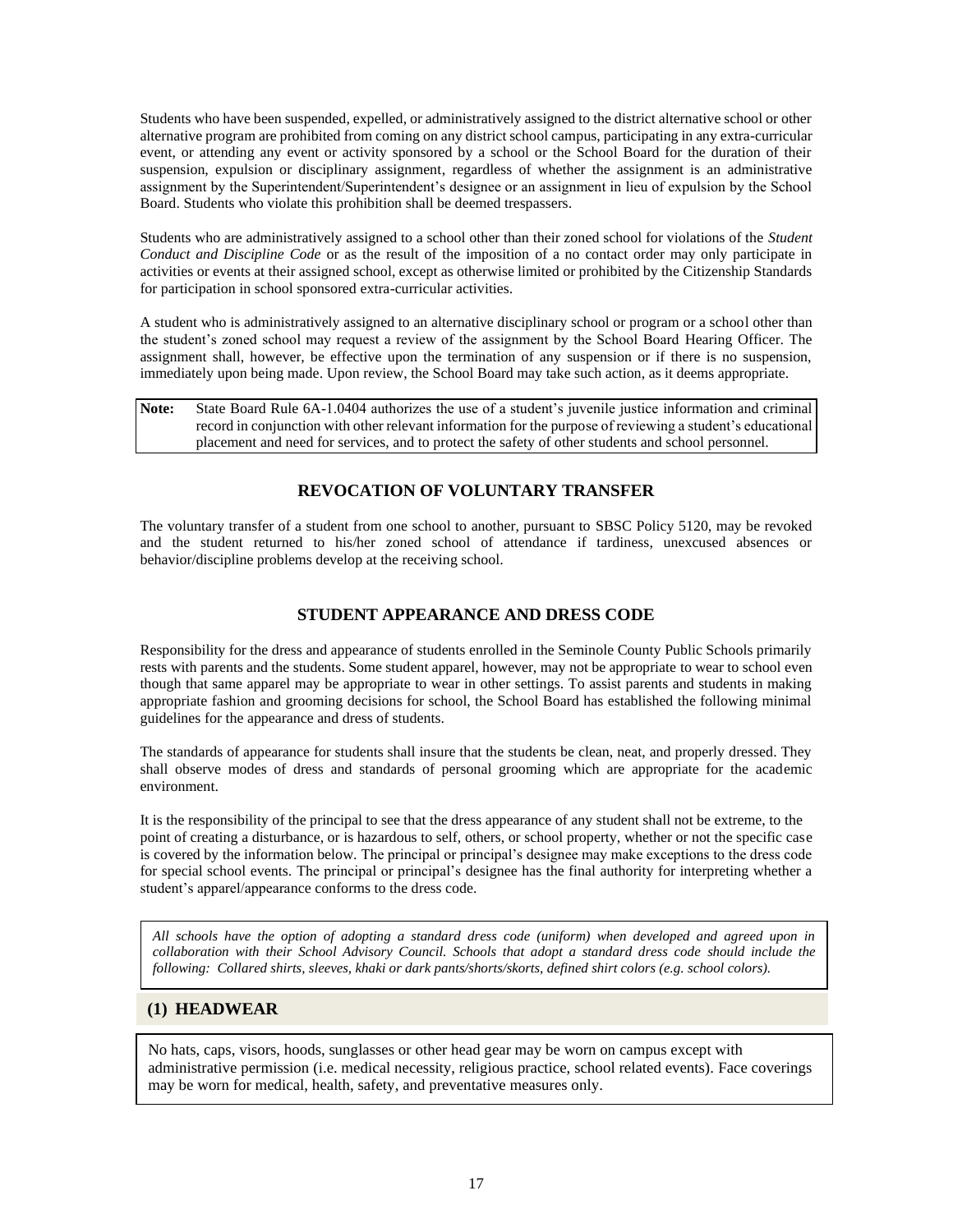# **(2) FOOTWEAR**

(a) All students shall wear shoes/footwear. Students must wear shoes that are safe and appropriate for the learning environment. Students must wear athletic shoes in all PE classes and/or outdoor activities.

# **(3) UPPER GARMENTS**

| Garments must be appropriate<br>(a)<br>for the learning environment.<br>The following items are<br>(b)<br>prohibited unless worn under<br>a covering garment: halter<br>tops, tube tops, backless<br>dresses/tops, spaghetti straps,<br>crop tops and tank tops. | Low cut necklines are<br>(a)<br>prohibited, and the cut of<br>garments must not<br>expose undergarments or<br>chest.<br>Shirts must touch, at a<br>(b)<br>minimum, the top portion<br>of lower garments at all<br>times.                       | Garments that are distracting<br>(a)<br>or inappropriate are<br>prohibited, including but not<br>limited to those with see-<br>through materials, skintight<br>items, pajamas, trench coats,<br>bandanas, rips/tears, printed<br>profanity, or<br>language/symbols/styles that<br>promote the use of alcohol,<br>drugs, tobacco products,<br>gang-related or other illegal<br>activities. |
|------------------------------------------------------------------------------------------------------------------------------------------------------------------------------------------------------------------------------------------------------------------|------------------------------------------------------------------------------------------------------------------------------------------------------------------------------------------------------------------------------------------------|-------------------------------------------------------------------------------------------------------------------------------------------------------------------------------------------------------------------------------------------------------------------------------------------------------------------------------------------------------------------------------------------|
| (4) LOWER GARMENTS                                                                                                                                                                                                                                               |                                                                                                                                                                                                                                                |                                                                                                                                                                                                                                                                                                                                                                                           |
| (a) Undergarments and the<br>buttocks MUST remain entirely<br>covered even while seated.                                                                                                                                                                         | (b) Dresses, skirts and shorts<br>must be at least mid-thigh or<br>below in length. Rip/tears above<br>mid-thigh that expose skin or<br>undergarments are not<br>permitted.<br>The waistband of pants,<br>(c)<br>shorts or skirts must be worn | (d) Undergarments as<br>outerwear, pajama pants,<br>bathing suits, bike shorts are<br>prohibited.                                                                                                                                                                                                                                                                                         |

# **(5) ACCESSORIES**

| (a) | Clothing, jewelry, and accessories<br>shall not convey messages that<br>are: crude, vulgar/profane,<br>violent/death-oriented, gang<br>related, sexually suggestive, or<br>promote alcohol, drugs or<br>tobacco. | (b) | Jewelry or accessories that<br>pose a safety concern for the<br>student or others are<br>prohibited. | (c) | Due to school and safety<br>concerns, personal<br>technology (headphones,<br>earbuds, or other<br>accessories) is restricted to<br>minimal volume, only to be<br>heard by the user. One ear<br>must remain free of the<br>accessory at all times.<br>Exceptions to this rule may<br>be granted by<br>administration, faculty or<br>staff. |
|-----|------------------------------------------------------------------------------------------------------------------------------------------------------------------------------------------------------------------|-----|------------------------------------------------------------------------------------------------------|-----|-------------------------------------------------------------------------------------------------------------------------------------------------------------------------------------------------------------------------------------------------------------------------------------------------------------------------------------------|

and secured between the hips

and the waist.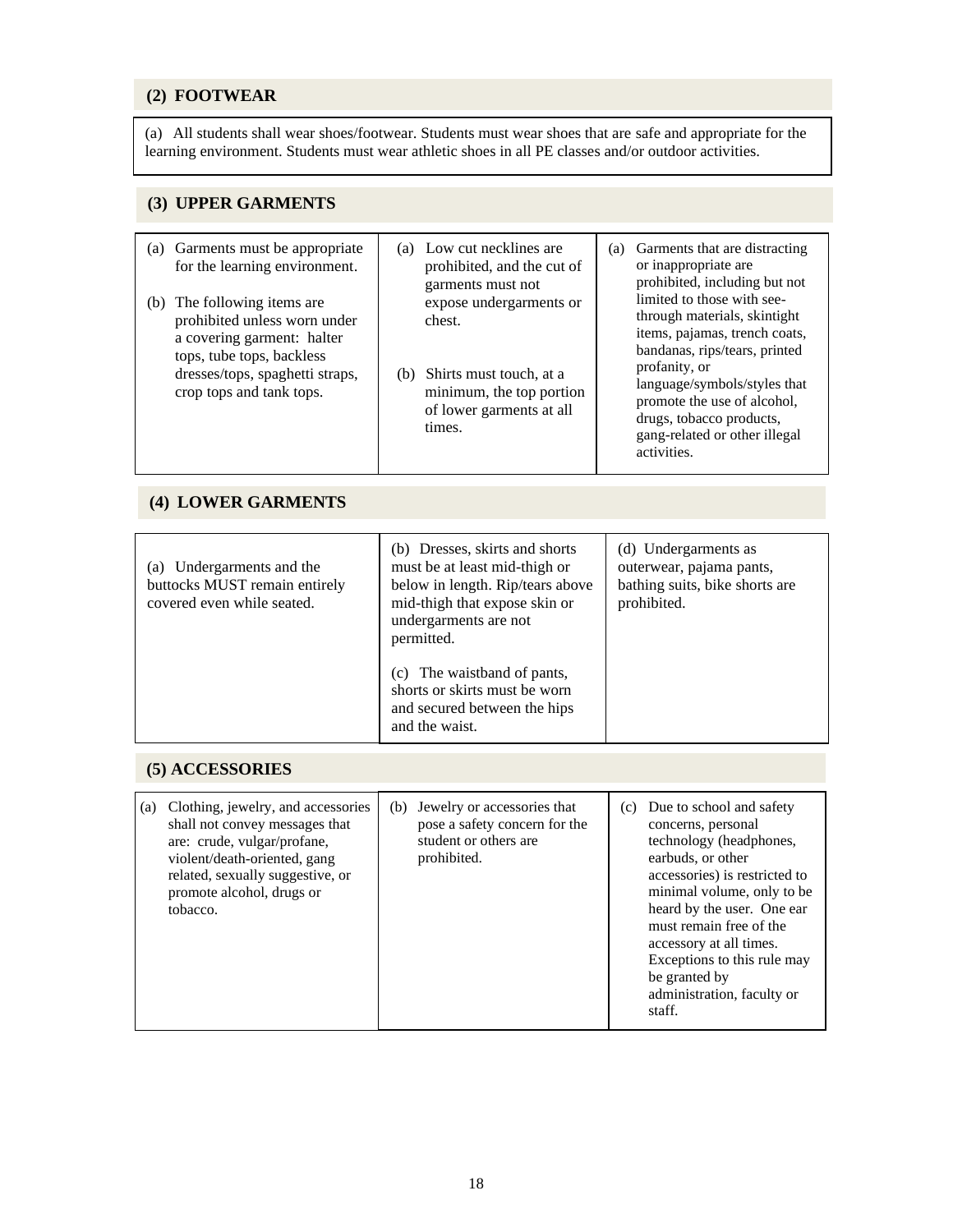NOTE: Consequences for wearing clothing that exposes underwear or body parts in an indecent or vulgar manner or that disrupts the orderly learning environment:

- 1. For the first offense, a student shall be given a verbal warning and the school principal/designee shall call the student's parent or guardian.
- 2. For the second offense, the student is ineligible to participate in any extracurricular activity for a period of time not to exceed five (5) days and the school principal/designee shall meet with the student's parent or guardian.
- 3. For a third or subsequent offense, a student shall receive an in-school suspension pursuant to s.1003.014 (5) for a period not to exceed three (3) days, the student is ineligible to participate in any extracurricular activity for a period not to exceed 30 days and the principal/designee shall call the student's parent or guardian and send the parent or guardian a written letter regarding the student's in-school suspension and ineligibility to participate in extracurricular activities. Students not involved in extracurricular activities will be subjected to the consequences listed in the Matrix of Infractions.

# **RULES OF CONDUCT - TRANSPORTATION**

Florida Statute 1006.10 gives school bus drivers the authority to monitor and control the behavior of students when they are on a school bus, when they are being transported to and from school or school functions at public expense, or when a school bus is present at a bus stop.

**Video Cameras on Buses**: Video cameras with audio recording capability have been installed on all Seminole County Public School Buses. Students may be filmed at any time during their ride. The tapes may be utilized to determine violations of the Student Conduct and Discipline Code. Violations of these standards, the *Student Conduct and Discipline Code*, or any action or behavior by a student(s) to distract the driver substantially and causes or has the potential to cause a safety hazard on a moving bus, or while stationary, may be the basis for suspension from bus/school and/or expulsion of bus riding privileges.

**Standards of Conduct for Riding a School Bus:** Student conduct that distracts the driver, endangers the health and safety of other students, or demonstrates a willful disregard for transportation rules shall be reported to the principal or principal's designee.

The following rules of conduct apply to students when the bus is present at the bus stop and when they are being transported on a school bus:

- 1. Students must be at the bus stop on time. The bus driver cannot wait for those who are tardy.
- 2. Students are to stand at least five (5) feet off the roadway at all times while waiting for the bus.
- 3. A student's parents have responsibility for the control and direction of the student at the bus stop.
- 4. Students must ride their assigned buses and cannot board or depart the bus at any stop other than their regular stop, unless authorized by the principal/designee.
- 5. Students are to enter the bus in an orderly manner and sit in an assigned seat, if designated by the bus driver or by the school administration.
- 6. Students must obey the driver, monitors, and chaperones at all times and follow the posted rules of conduct while riding the school bus.
- 7. Students are to remain seated, facing forward at all times when the bus is moving. All portions of a student's body are to remain inside the bus. Students are required to wear seat-belts in buses equipped with passenger restraint systems.
- 8. Eating or drinking is not permitted on the bus.
- 9. Glass or breakable containers are not permitted on the bus.
- 10. Reptiles, insects, animals, or marine life are not permitted to be transported on the bus.
- 11. Absolute silence is required of students at railroad crossings.
- 12. Bulky or objectionable objects, including musical instruments, that cannot be held in the student's lap are not permitted on the bus. No objects may block the aisles or emergency exits.
- 13. No items are to be thrown or propelled out of the bus windows. (Behavior that violates this rule/expectation may be classified as a felony. The student and the parent/guardian shall be held responsible for any damages that result from such an act).
- 14. Littering, throwing, or propelling of objects inside the bus is not permitted.
- 15. Defacing or vandalizing a school bus is forbidden. Restitution will be required.
- 16. Profanity, obscene language, offensive gestures, or offensive materials of any nature are not permitted on the bus.
- 17. Posters or signs not to be displayed from the bus.
- 18. After disembarking, those students who must cross the road shall cross approximately twelve (12) feet in front of the stopped bus.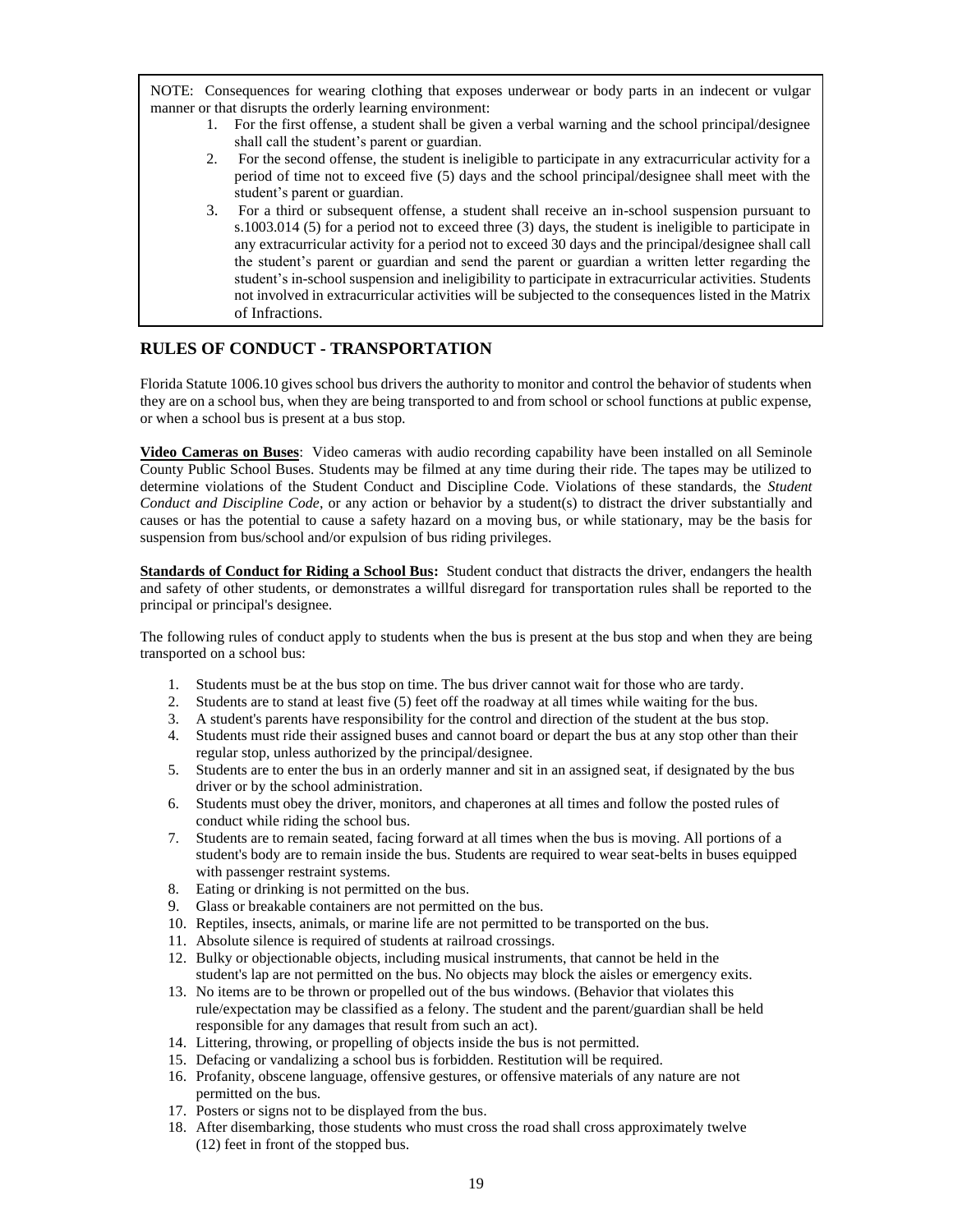**Bus Probation:** Violation of transportation policies, rules or standards of conduct committed while on the school bus may be grounds for placing a student on probationary status for an indefinite period of time. Violation of the conditions of probation is grounds for bus suspension, or other sanctions, up to and including, out-of-school suspension and expulsion if warranted.

**Bus Suspension:** Violation of transportation policies, rules or standards of conduct committed while on the school bus may be grounds for the suspension of bus riding privileges for a period of time not to exceed ten (10) school days per occurrence. However, the consequences for such violations are **not limited** to the suspension of bus riding privileges. Other sanctions, up to and including, out-of-school suspension and expulsion may be imposed if warranted.

**Bus Expulsion:** Repeated violation, or a single serious violation, of transportation policies, rules or standards of conduct **committed** while on the school bus may be grounds for the revocation of a student's bus riding privileges by the principal for a period of time up to the remainder of a school year, the intervening summer school, and the following school year. However, the consequences for such violations **are not limited** to revocation of bus riding privileges. Other sanctions, up to and including out-of-school suspension and expulsion from school may be imposed if warranted.

#### **PARKING ON CAMPUS**

The parking of a student's vehicle on campus is a privilege that is granted by the School Board that may be conditional upon the purchase of a parking decal from the school of attendance. Students parking vehicles on campus without authorization or who repeatedly violate campus-parking rules may have their parking decal revoked and/or their vehicle towed at the owner's expense. The presence of a vehicle on School Board property pursuant to a parking decal is deemed to be consent by the student to a search of the vehicle. Each student who parks a vehicle on a school campus pursuant to a parking decal is presumed to know what is contained in his/her vehicle and will be held accountable for any contraband, weapons, drugs, etc., which may be found in the vehicle.

Vehicles parked on School Board property (without an appropriately authorized parking decal) by a student are subject to search if school personnel have reasonable suspicion that illegal, prohibited, harmful items or substances, or stolen property may be contained therein. Each student who parks a vehicle on a school campus is presumed to know what is contained in his/her vehicle and will be held accountable for any contraband, weapons, drugs, etc., which may be found in the vehicle.

#### **SUSPENSION**

Suspension is the temporary removal of a student from a class, all classes or from a student's zoned school and all district schools and school or school board sponsored activities, except as authorized by a student's principal for a prescribed period of time, not to exceed ten (10) school days at any one time.

When a student is suspended, the principal or the principal's designee shall make a good faith effort to inform a student's parent(s) *immediately* by telephone of the student's suspension and the reasons for the suspension. The reasons for the suspension shall be reported in writing within *24 hours* to the student's parents by U.S. mail or in person.

Except when taken into custody by law enforcement officials, the student will be remanded to the custody of the parent with specific homework assignments for the student to complete.

**Note**: Florida Statute 1006.09 provides that no student may be suspended out-of-school for unexcused tardies, lateness, absences, or truancy.

**Note:** Only a principal or the principal's designee may suspend a student. Only a principal may reduce the number of days assigned for a suspension.

**Student Excluded from School and School Activities**: Throughout the duration of an out-of-school suspension, the student may not come onto School Board owned property. The student is also prohibited from attending athletic events, extracurricular activities, or any other school related function until the suspension is completed.

**Parent Notification**: When a student is suspended, the principal or the principal's designee shall make a good faith effort to inform the student's parent or guardian immediately by telephone of the reason(s) for the student's suspension. When telephone contact is made with the parent, then a copy of the suspension papers related to the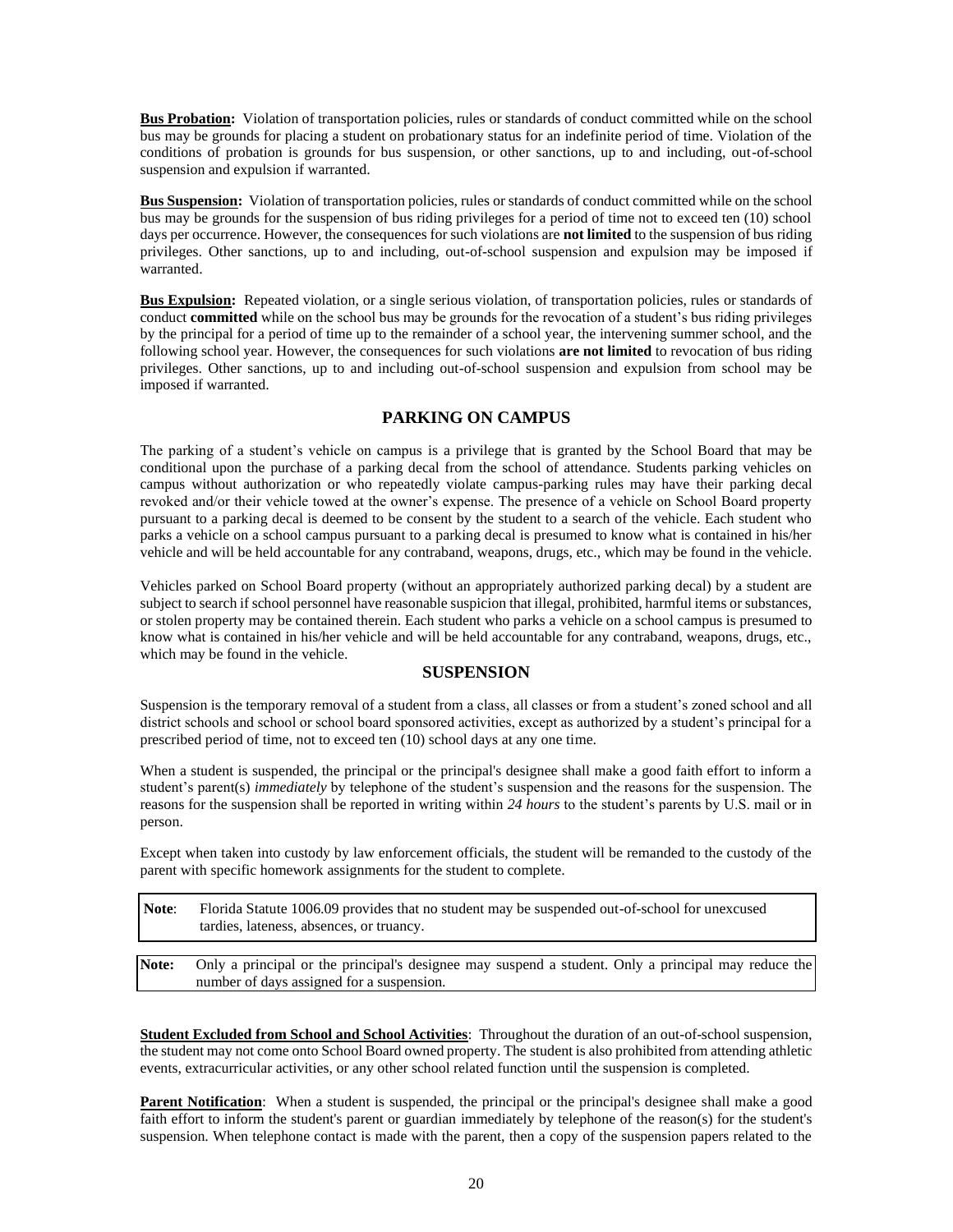offense shall be mailed within 24 hours. Following a conference, a copy of the suspension papers may be given directly to the parent. If the principal or the principal's designee is unable to contact the parent, then the suspension papers related to the offense shall be sent by certified mail to the parent's most current address on record at the school.

**Guidelines for Suspensions:** The principal or the principal's designee may suspend a student for a period of time not to exceed ten (10) school days at any one time. Before a suspension is imposed on a student, except in emergencies, the student shall be provided an:

- 1. explanation of which provision(s) of the Student Conduct and Discipline Code was/were violated, 2. explanation of the specific conduct that constituted the violation(s);
- 2. explanation of the specific conduct that constituted the violation(s);<br>3. explanation of the factual basis for the suspension;
- explanation of the factual basis for the suspension;
- 4. opportunity to present his/her version of the offense;
- 5. opportunity to identify witnesses who support the student's version of the offense, and the identified students will be interviewed by the disciplining administrator;
- 6. explanation of the rationale for the suspension.
- **Note:** A suspension conference is not a formal legal proceeding and is not required to be conducted in accordance with rules of procedure normally associated with an administrative hearing under ss. 120.57, Florida Stat. or a court proceeding. Students do not have the right to cross-examine witnesses or to have legal representation at a suspension conference. However, if the conduct underlying a suspension results in a recommendation for expulsion, the student shall be entitled to the full procedural safeguards associated with an expulsion.

**Immediate Suspension:** The principal may immediately suspend a student out-of-school if he/she has committed any of the following acts:

- 1. physically assaulting another individual;
- 2. engaging in behavior posing an immediate danger to students or staff members; or
- 3. creating an immediate disruption of the orderly operation of the school.
- **Note:** Before a student is suspended immediately from school, the student shall be given either oral or written notice of the allegation(s), an explanation of the allegation(s), and an opportunity to explain his/her version of the offense.

**Provision for Academic Make-Up Work**: Students are permitted to make up, for full credit, any academic work missed during the term of a student's first or second out-of-school suspension. Missed class assignments, homework, quizzes, tests, and exams shall be made up in a timely manner for the student to receive full credit. However, the absences will be coded as a suspension.

Note: It is the student's responsibility to make specific arrangements with each teacher for completing make-up work. At a minimum, the student shall have the number of days he/she was absent to complete and hand in make-up work for credit. A zero will be assigned for any work not made up in a timely manner.

**Extension of the Duration Out-of-School Suspension:** Florida Statute 1006.08 permits the Superintendent to extend a suspension beyond ten (10) school days if such suspension period expires before the next regular or special school board meeting following the tenth day of a suspension if the student is being recommended for expulsion. Alternatively, the Superintendent or the superintendent's designee may assign a student to the district alternative school or other alternative program pending the completion of any expulsion hearing and entry of any final order of expulsion by the School Board.

**Suspension for Criminal/Delinquent Acts Occurring Off Campus:** The Florida Legislature has authorized indefinite suspension, and expulsion of students who engage in criminal/delinquent acts off-campus which cause the student's presence on campus to be disruptive to the maintenance of good order and discipline at school. Florida Statute 1006.09 permits the principal to initiate suspension proceedings against any student who is formally charged by a proper prosecuting attorney with a felony, or with a delinquent act which would be a felony if committed by an adult, for an offense that allegedly occurred on property other than that owned by Seminole County Public Schools.

Upon receipt of notice that a student has been formally charged with a felony, or with a delinquent act which would be a felony if committed by an adult, the principal shall conduct a suspension conference for the purpose of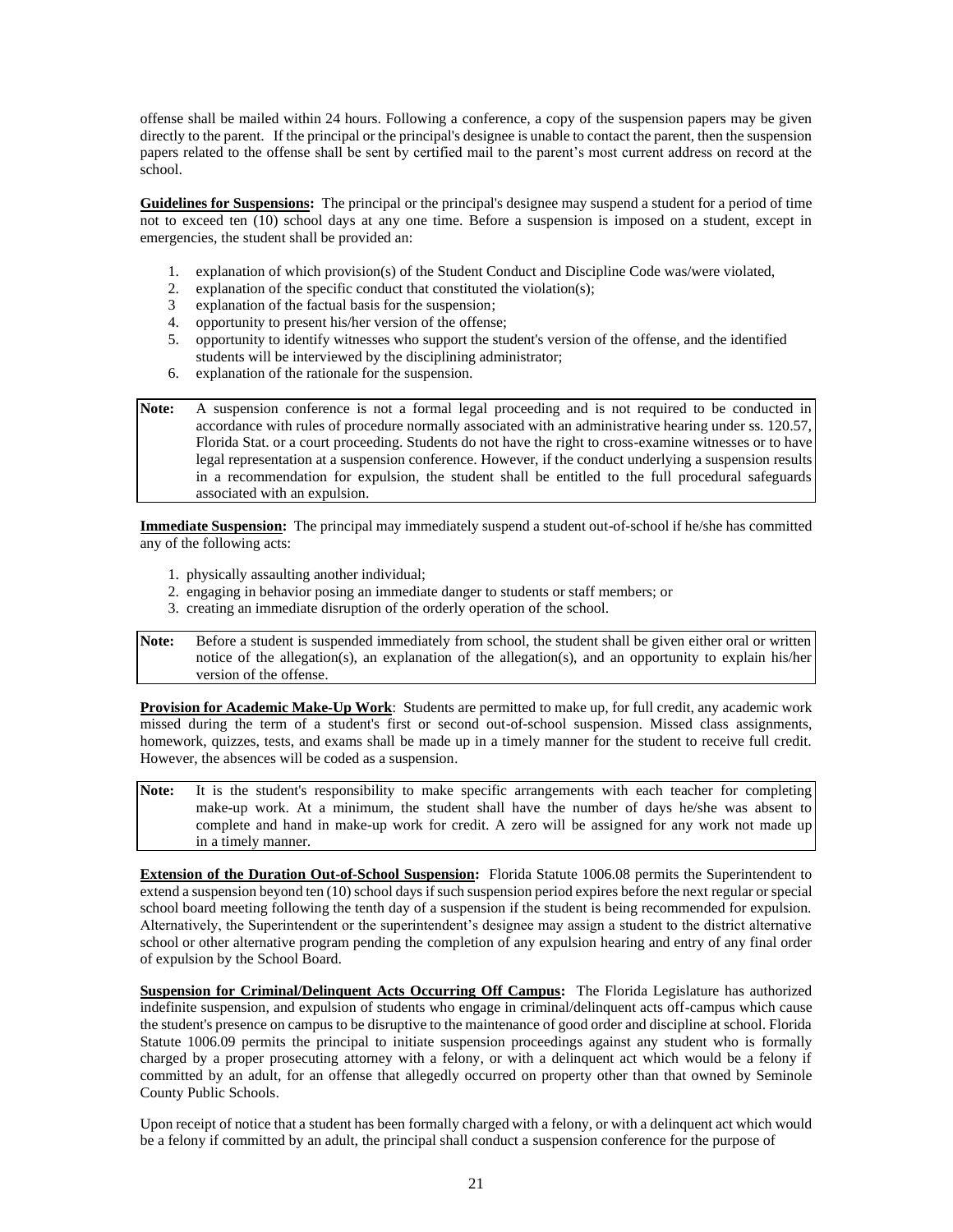determining whether or not the student shall be assigned to the Eugene Gregory/Consequence Alternative Unit pending court determination of whether the student did or did not commit such an act, or dismissal of the charges by the court or prosecuting attorney. The alternative assignment may be implemented upon receipt of notice of the filing of formal charges (Petition for Delinquency in Juvenile Court, Information or Indictment in the Circuit Court or Indictment in the U.S. District Court) pending conduct of the required due process conference and statutory determination that the alternative placement shall continue pending the outcome of the formal charges. All proceedings under this provision shall comply with Fla. Admin. Code R. 6A-1.0956.

Fla. Admin. Code R. 6A-1.0956 requires that, the principal shall:

- 1. Immediately notify, in writing, the student and parent(s) of the specific charge(s) against the student and of their right to a suspension conference at the school.
- 2. Provide a notice of a suspension conference stipulating a date for the hearing which shall be not less than two (2) school days and no more than five (5) school days from the postmarked date, or delivery, of the notification. The notification must advise the parent of the conditions under which a waiver of suspension may be granted.
- 3. Pending such conference, the student may be **temporarily assigned** to the Eugene Gregory/Consequence Alternative Unit if the principal is concerned that the presence of the student on campus will have a disruptive influence on the orderly operation of the school.
- 4. Conduct a school site conference that may be attended by the student, the parent(s), the student's representative or counsel, and any witnesses requested by the student or the principal.
- 5. Allow the student to speak in his/her own behalf, present evidence indicating his/her eligibility for a waiver of disciplinary action, and be questioned regarding his/her testimony.
- 6. Make a determination as to whether the presence of the student on campus would have an adverse impact on the educational program, discipline, or welfare of the school.
- 7. Provide the student and the parent with written notification of the decision as to whether or not the student will be **indefinitely assigned** to the Eugene Gregory/Consequence Alternative Unit pending the legal resolution of the formal charge.
- 8. Make provisions for the delivery of educational services to the student during the time of suspension (assignment to the Eugene Gregory/Consequence Alternative Unit).

Upon a judicial determination that the student committed the act or acts with which he/she is charged, the principal/superintendent may administratively assign the student to Eugene Gregory Memorial Youth Academy for a period of time not to exceed the remainder of the current term and 1 additional year from the time of adjudication or recommend to the School Board that the student be expelled The School Board may be expel the student for the maximum time permitted by law.

**\*\*\*Suspension of Exceptional Education Students:** The required due process guidelines for suspension of students with a disability or otherwise entitled to be treated as a student with a disability under 20 U.S.C. §1415, § 1003.57, Fla. Stat., are set forth in Fla. Admin. Code Rule 6A-6.03312 (IDEA) and in the *Exceptional Student Education Policies and Procedures (SP&P).*

**\*\*\*Suspension of Students With A Section 504 Plan or Subject to Be Treated As a Student With a Disability Under Section 504:** The required due process guidelines for suspension of students with a disability or students otherwise entitled to be treated as a student with a disability under § 504 of the Rehabilitation Act of 1973, 29 U.S.C. § 795 are set forth in the *Seminole County Public Schools Policies and Procedures for Implementation of Section 504 Handbook*.

\*\*\*Previous Student Assignment to a District Alternative School: Students who have previously been assigned to a District Alternative School and have committed an infraction outlined in the Student Conduct and Discipline Code that results in an alternative assignment may, with the approval of the Director of Alternative Programs, be assigned to the Eugene Gregory Memorial Youth Academy.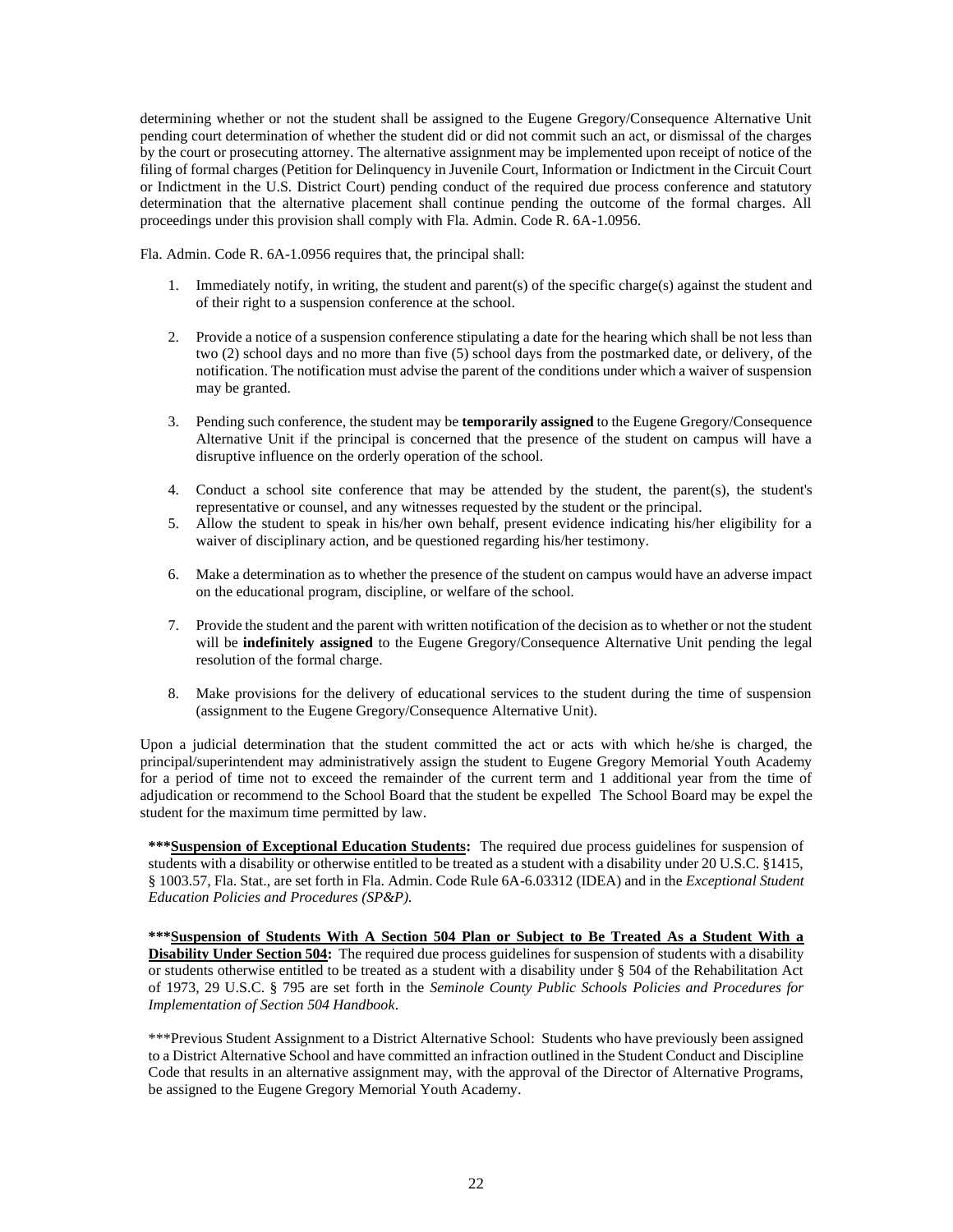**In-School Suspension:** In-School Suspension is an alternative to out-of-school suspension that prevents a student from attending all or some classes for up to ten (10) school days at any one time. During the period of an In-School Suspension, the student is assigned to a self-contained alternative classroom.

# **EXPULSION**

Expulsion is the severest penalty the School Board may impose for a violation of the *Student Conduct and Discipline Code*. Expulsion is the removal of the right and obligation of a student to attend public school for a specified period of time, not to exceed the current school year, the following school year and any intervening summer school. Expelled students are fully excluded and prohibited from attending any Seminole County public school, any school or School Board sponsored activity, or coming upon the grounds of any school, until the term of the expulsion is completed.

A principal will recommend expulsion for a student who has previously, at each level, been assigned to the district alternative program and commits (an) infraction(s) that would otherwise result in an assignment to the district alternative program.

Recommendations for expulsion shall be processed in accordance with the procedures adopted by the School Board and prescribed by law and administrative regulations of the State of Florida, for student expulsions.

**\*\*\*Expulsion Recommendations for Exceptional Education Students:** The required due process guidelines for the expulsion of a student with a disability or otherwise entitled to be treated as a student with a disability under 20 U.S.C. § 1415, § 1003.57, Fla. Stat., or Fla. Admin. Code Rule 6A-6.03312 (IDEA), are set forth in the *Exceptional Student Education Policies and Procedures (SP&P).*

**\*\*\*Expulsion of Students With a Section 504 Plan or Subject to Be Treated as a Student With a Disability Under Section 504:** The required due process for expulsion of students with a disability or otherwise entitled to be treated as a student with a disability under § 504 of the Rehabilitation Act of 1973, 29 U.S.C. § 795, are set forth in the *Seminole County Public Schools Policies and Procedures for Implementation of Section 504 Handbook*.

**Guidelines for Expulsions:** Florida Statute 1006.09 states that the principal may recommend to the Superintendent the expulsion of any student who has committed a serious breach of conduct, as set forth in the *Student Conduct and Discipline Code*, including, but not limited to, willful disobedience, open defiance of a school staff member, violence against persons or property, any other act which substantially disrupts the orderly conduct of the school, or violations of the **Zero Tolerance** policy. All offenses for which a student may be expelled are identified in the *Matrix of Infractions* as set forth in the Code or the Zero Tolerance provision therein contained.

The procedures outlined in this section shall be followed when a student is recommended for expulsion.

- 1. The principal/designee shall conduct a pre-suspension conference with the student as required prior to a student's suspension.
- 2. The principal/designee shall schedule a pre-expulsion conference with the parent(s) or the student (if majority age).
- 3. At the pre-expulsion conference, the principal/designee shall review the basis and rationale for the preliminary recommendation for expulsion and advise the student and the parent of the preliminary recommendation for expulsion that will be forwarded to the Superintendent/designee. Pursuant to Florida Statute Section 1002.20(21)(a), the parent may be accompanied by another adult of their choice such as an attorney, an advocate, etc., at the pre-expulsion conference.
- 4 The student and parent(s) will be advised that the recommendation for expulsion will be scheduled for a preliminary hearing before a school board member sitting as an administrative hearing officer and that at that time the hearing officer will determine if the student admits the misconduct or denies the misconduct. If the student admits the misconduct, the hearing officer shall conduct an informal hearing pursuant to state statute 120.57(2) and determine what penalty to recommend to the School Board. If the student denies the misconduct, the matter will be scheduled for a formal hearing pursuant to state statute 120.57(1). The student and parent(s) will be noticed as to the formal hearing as required by law. The student will be assigned to the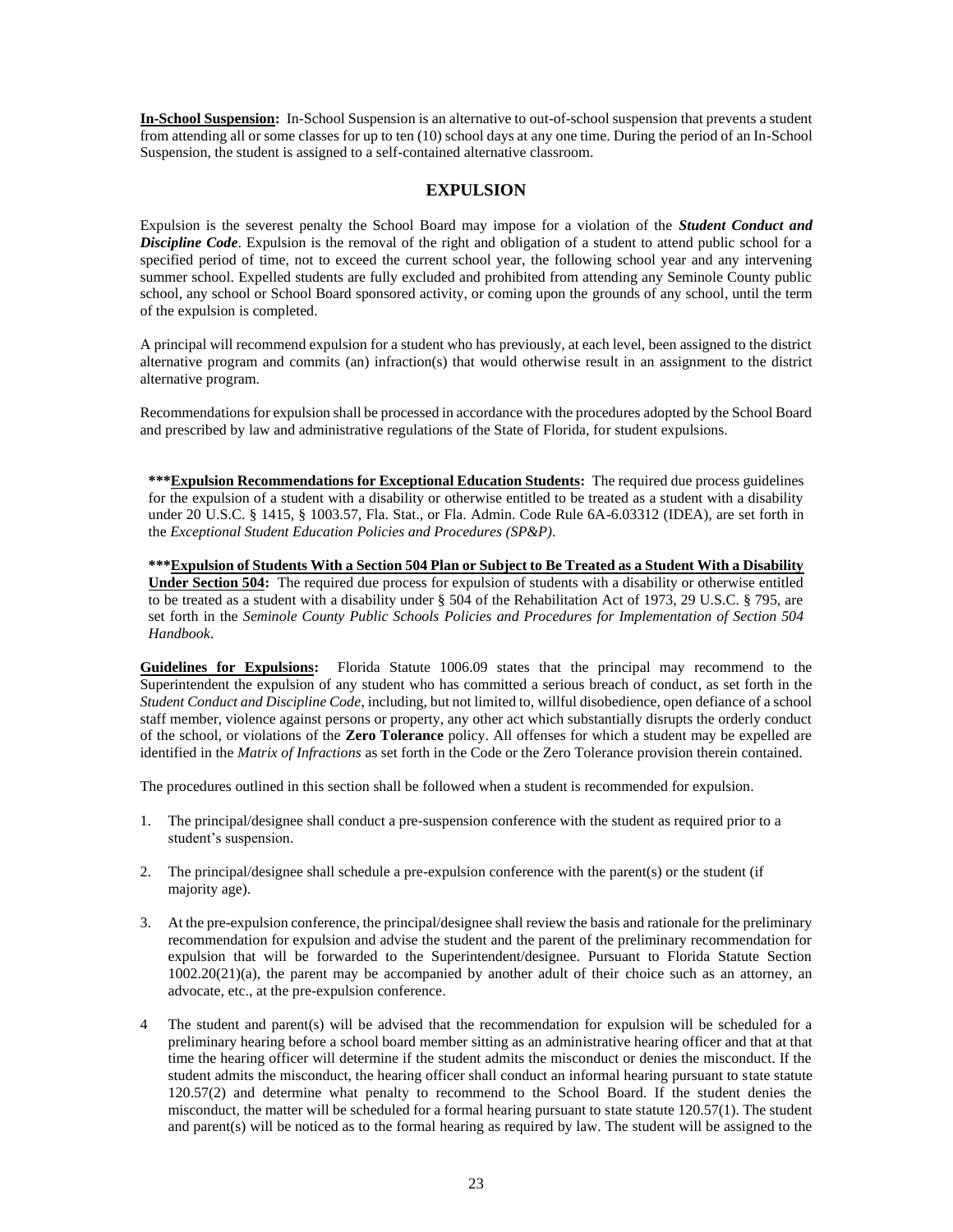district alternative school or will remain at the district alternative school pending any hearing and the entry of any final order by the School Board.

- 5. A student has the right to be represented by legal counsel, or any other qualified person during the process discussed in subsection four (4) above.
- 6. Failure of the student or the parent(s) to appear before the School Board at the designated time for any formal or informal hearing without good cause shall be deemed a waiver of the student's right to a hearing on the matter. Upon the determination of a waiver by the administrative hearing officer, the hearing officer shall forward his or her recommended final order to the School Board without further hearing.
- 7. The recommended order shall comply with the requirements of law and applicable provisions of the Uniform Rules of Procedure for administrative proceedings under ss. 120.57(1) & (2), Florida Statutes found at Fla. Admin, Code R. 28-106.101, et. seq.
- 8. The final order entered by the School Board shall be subject to judicial review pursuant to ss. 120.68. Fla. Stat.

**Expulsion Recommendations:** A student **may** be recommended for expulsion for any violation of the code for which expulsion is an optional penalty. The nature of the offense, the severity of the infraction, and the student's previous record of discipline shall be considered by the principal when making this recommendation. A student shall be recommended for expulsion for any violation of the code that requires a mandatory recommendation or for any "zero tolerance offense." The School Board member hearing officer may recommend any penalty that he or she deems appropriate upon the facts of a case and the School Board may impose any penalty that it deems appropriate upon the facts of a case, upon recommendation of the referring principal or designee or upon its own determination. A principal will recommend expulsion for a student who has previously, at each level, been assigned to the district alternative school and commits (an) infraction(s) that would otherwise result in an assignment to the district alternative program.

**Alternatives to Expulsion:** A student who is being recommended for expulsion may be assigned by the School Board Hearing Officer to the district alternative school or other alternative programs.

When a student is assigned to the district alternative school or other alternative programs, in lieu of expulsion, the School Board reserves the right to extend the term of the student's assignment for a minimum of one semester or revoke the assignment and impose an expulsion for the maximum period permitted by law for the following:

- 1. Failure of the student to attain and maintain a 90% attendance record, except for bona fide excused absences.
- 2. Failure to comply with the rules of conduct established by the district alternative school programs as permitted by §1003.32.

## **ENROLLMENT OF STUDENTS EXPELLED/DISMISSED FROM OTHER SCHOOL DISTRICTS OR PRIVATE SCHOOLS**

The records of students seeking to enroll in Seminole County Public Schools, who have been assigned to an alternative school by another public school district, a private school, or a charter school, must be reviewed by the appropriate Executive Director and the Director of Alternative Programs. The student will be assigned to the district alternative school or other alternative school program or a reentry program for the period of time as determined to be appropriate.

The records of students seeking to enroll in Seminole County Public Schools who are currently being recommended for expulsion or dismissal, or who have been expelled or dismissed from another public school district, a private school, or a charter school, must be reviewed by the appropriate Executive Director and the Director of Alternative Programs The student will be assigned to the district alternative school or other alternative school program or a reentry program for a period of time as determined to be appropriate.

If a final order of expulsion has been imposed upon the student from a previous school, the appropriate Executive Director and the Director of Alternative Programs:

1. honor the expulsion or dismissal of the student from the previous school;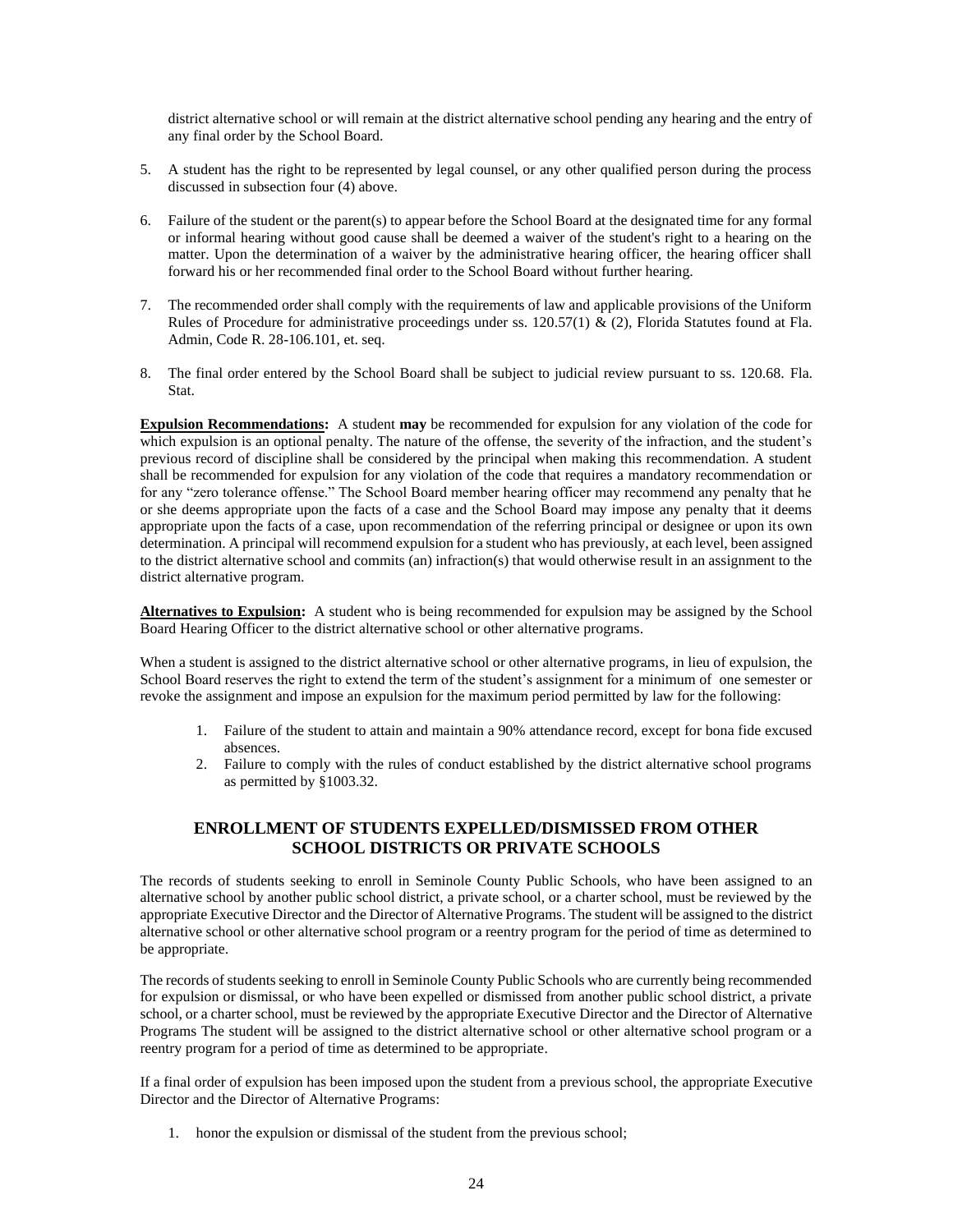- 2. assign the student to a district alternative school;
- 3. assign the student to another district alternative program;
- 4. assign the student to a zoned school of attendance.

#### **RE-ENTRY OF EXPELLED STUDENTS**

Upon completion of a term of expulsion from Seminole County Public Schools, students shall be assigned to the district alternative school, Journeys Academy, for a minimum of one semester prior to returning to his/her zoned or assigned school of attendance.

**Note:** Students are subject to all of the policies, rules, and sanctions outlined in the School Board policies and the *Student Conduct and Discipline Code* while assigned to any district alternative school placement.

#### **CORPORAL PUNISHMENT**

The School Board of Seminole County, Florida prohibits the use of corporal punishment.

# **CITIZENSHIP STANDARDS FOR PARTICIPATION IN SCHOOL SPONSORED EXTRA-CURRICULAR ACTIVITIES**

#### **SECTION 1. INTRODUCTION AND PURPOSE**

#### **A. Introduction**

Participation in a school sponsored extra-curricular activity or sport is a privilege. These activities are important components of our total educational program. Successful participation in school sponsored extra-curricular activities requires a higher level of commitment, energy, and maturity.

It is the goal of Seminole County Public Schools to expect a higher standard of excellence from students involved in these activities. Participating students represent our schools in our neighborhoods, our communities, our state and often our nation. The standard of behavior should be one that exhibits pride, politeness, and responsibility.

Parents and students should seriously discuss the impact of the extra time, energy, and maturity required to participate in these activities, and the strict eligibility rules a student must follow to remain qualified for such activities.

#### **B. Purpose**

- 1. To provide minimum citizenship standards among all Seminole County Secondary Schools for continued participation in school sponsored extra-curricular activities.
- 2. To instill in each student a sense of responsibility to conduct himself/herself as a positive role model.
- 3. To encourage the growth of good citizenship among participants in school sponsored extra-curricular activities.
- 4. To delineate the sanctions that will be imposed for violation of this policy.

#### **SECTION 2. APPLICABILITY**

These standards apply to all students participating in School Board approved extra-curricular activities sponsored by the school. Furthermore, these standards apply 24 hours a day for the duration of an activity season. An activity season is considered to be that span of time that commences with the first group/team meeting or tryouts, and runs through any pre-season or regular season practices, competition, or activities, and concludes with any post-season or state qualifying play or culminating activity.

#### **SECTION 3. PROCESSING REPORTS OF VIOLATIONS**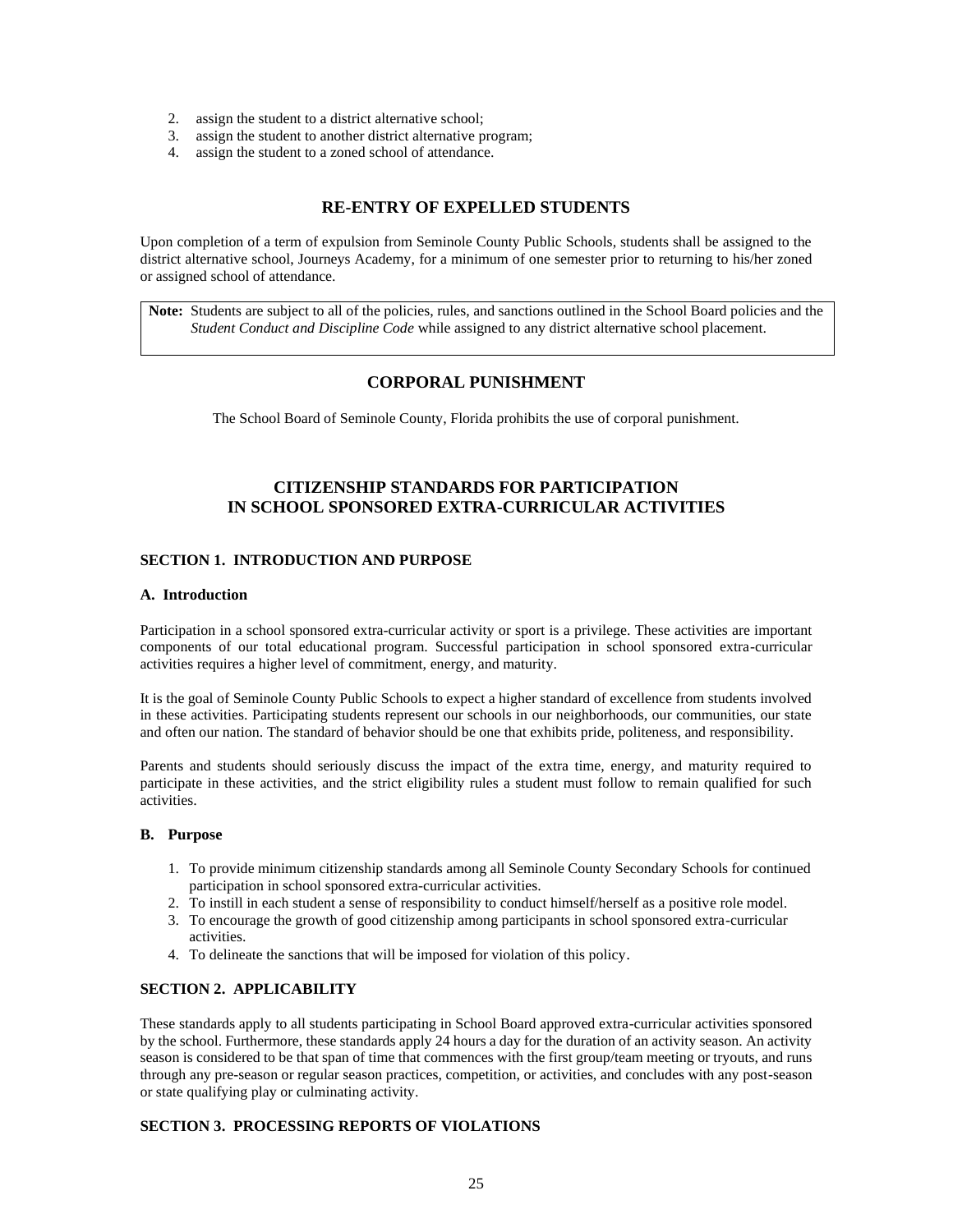Reports of alleged violations of the Citizenship Standards for Participation shall be made to the principal or his/her designee. The principal or his/her designee shall conduct an investigation to determine the validity of any allegations. If it is determined that it is reasonable to believe a violation has occurred, the student and his/her parents shall be notified of the alleged violation, of the possibility of extra-curricular sanctions, and of a right to an informal hearing where evidence may be presented.

A hearing must be requested within seven (7) calendar days of the date of the notification by the principal or his/her designee of the violations. If a hearing is requested, the principal or his/her designee shall conduct one within seven (7) calendar days of receipt of the hearing request. If no hearing is requested, or the hearing request is received after the deadline, the principal or his/her designee shall make a determination whether or not a sanction should be imposed.

Hearings shall be conducted in a manner that affords a student(s) with a full opportunity to present his/her/their version of the offense. However, these hearings are not formal legal proceedings and are not required to be conducted in accordance with the rules of procedure normally associated with formal administrative hearings or court proceedings. The decision of the principal is final and is not subject to appeal. If it is determined that a student did commit a violation of the Citizenship Standards Policy, the sanctions shall be imposed immediately.

#### **SECTION 4. SANCTIONS**

#### **A. Suspension from Participation in Events**

Students found to have violated the Citizenship Standards Policy shall be suspended from participation in extracurricular events in accordance with the sanctions outlined in the *Summary Table of Infractions and Consequences***.** The sanctions outlined in this policy establish the minimum disciplinary sanction a coach or sponsor shall take in responding to a violation of the Citizenship Standards Policy. Coaches and sponsors have the authority to increase the duration of suspension from participation in extra-curricular events for any violation of this policy.

Students suspended from participation shall not be permitted to participate in any event-related activities, dress out for the event, or travel to the event with the team or group. An event is defined as a game, activity, or contest.

When School Board Policy permits, and with permission of the school administration, students under suspension from participation may participate in tryouts, practices, or meetings while waiting for a sanction to be completed. However, the school administration may prohibit students from participating in tryouts, practices, or meetings when they deem such action is appropriate.

It is beyond the scope of this policy to identify every possible action on the part of a student that may be deemed as undesirable by a coach or sponsor. Therefore, coaches and sponsors may impose appropriate disciplinary consequences for acts not specifically identified in the *Summary Table of Infractions and Consequences***.**  Furthermore, nothing in this policy shall prohibit coaches or sponsors from dismissing or removing a student from a team or group (pending administrative approval) when they conclude such action is warranted.

#### **B. Imposing Sanctions**

Sanctions shall remain in effect until they are completed. This may require sanctions assigned as a consequence for a violation of the Citizenship Standards Policy be completed during an activity season that is different from the activity that was in effect when the violation occurred. When necessary, the balance of any unfulfilled sanction shall be completed in the following school year in which the student is enrolled.

Students suspended for a *first time* **tobacco violation** as defined by the Citizenship Standards Policy may be given the opportunity to reduce the number of suspended by up to one half. Students are eligible for this consideration only if they document to the principal completion of a tobacco or smoking cessation class or a tobacco education class that is approved by the school principal.

Students may be given the opportunity to reduce up to one half  $(1/2)$  the number of events they are to be suspended from for **a** *first time* **drug or alcohol related violation** of the Citizenship Standards Policy. Students are eligible for this consideration only if they comply with the principal's requirements for a drug/alcohol assessment from a licensed drug/alcohol counselor and they follow any recommendations made by the counselor.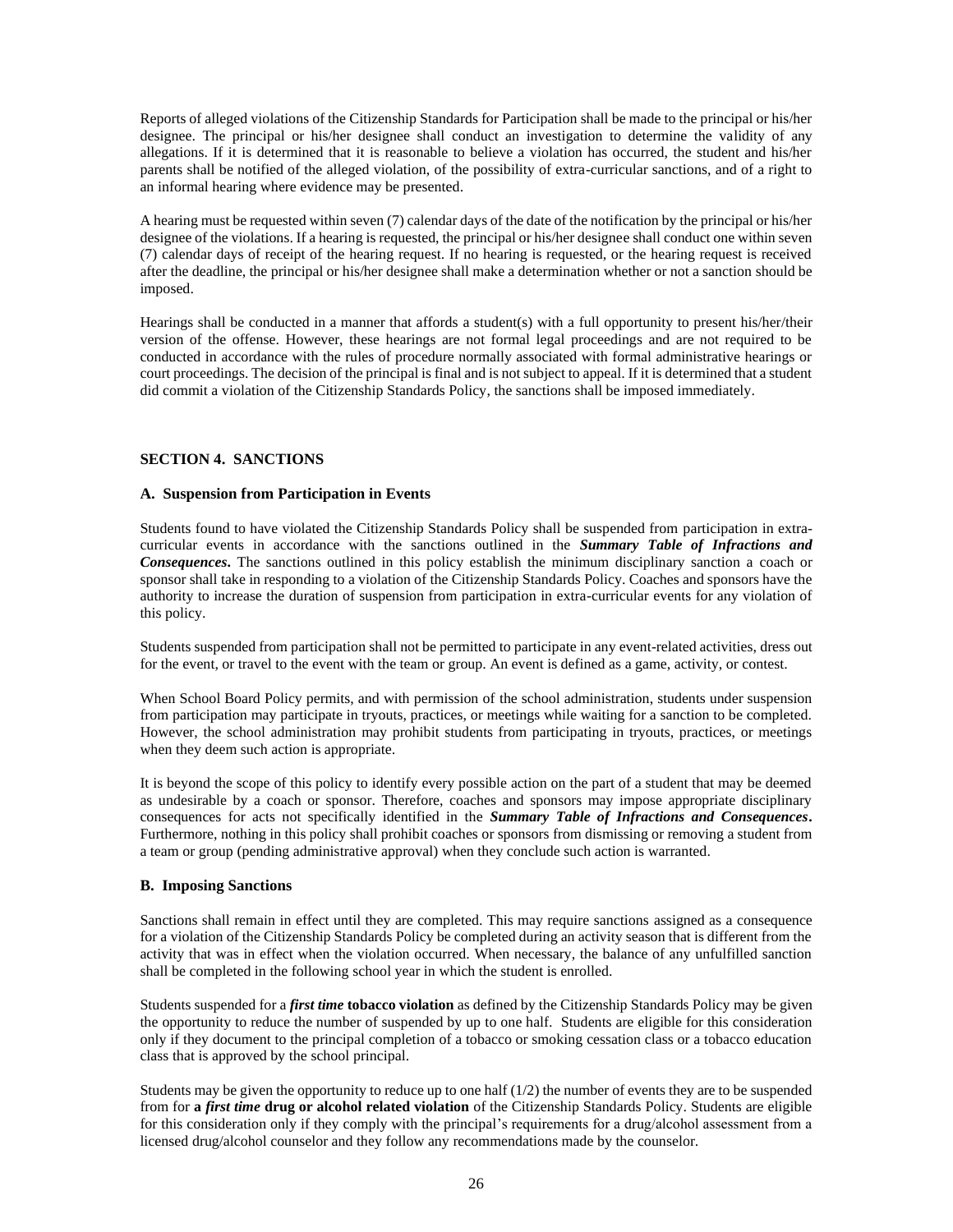# **Citizenship Standards for Participation Summary Table of Infractions and Consequences**

# **ON CAMPUS VIOLATIONS**

• **LEVEL 1 - IN-SCHOOL SUSPENSION -** If a student is assigned **In-School Suspension***,* then the student shall be suspended from a number of events ranging from:

# **1 Event to 10 Events**

• **LEVEL 2 - OUT-OF-SCHOOL SUSPENSION -** If a student is assigned **Out-of-School Suspension***,* then the student shall be suspended from a number of events ranging from:

## **10% of Events to all Events (minimum of 2)**

• **LEVEL 3 - ALTERNATIVE PLACEMENT UNDER THE CONDITIONS OF A WAIVER and DISTRICT BEHAVIOR CONTRACT -** If a student is allowed to attend the district alternative school or another Alternative Educational Assignment as an alternative to expulsion**,** then the student shall be suspended from a number of events ranging from:

> **All Events for the Duration of Placement to All Events for the Duration of the Student's Enrollment in the Seminole County Public Schools**

- **LEVEL 4 - RETURN TO ZONED SCHOOL UNDER THE CONDITIONS OF A WAIVER and DISTRICT BEHAVIOR CONTRACT – Students who return to the zone school after an alternative placement will regain their athletic eligibility upon return except if their athletic season has started.**
- **LEVEL 5 EXPULSION -** If a student is **Expelled** from all Seminole County Public Schools, then the student shall be suspended from a number of events ranging from:

**All Events for 1 Calendar Year and/or the extent of the expulsion to All Events for the Duration of the Student's Enrollment in the Seminole County Public Schools**

Nothing in this policy shall prohibit coaches or sponsors from dismissing or removing a student from a team or group (pending administrative approval) when they conclude such action is warranted.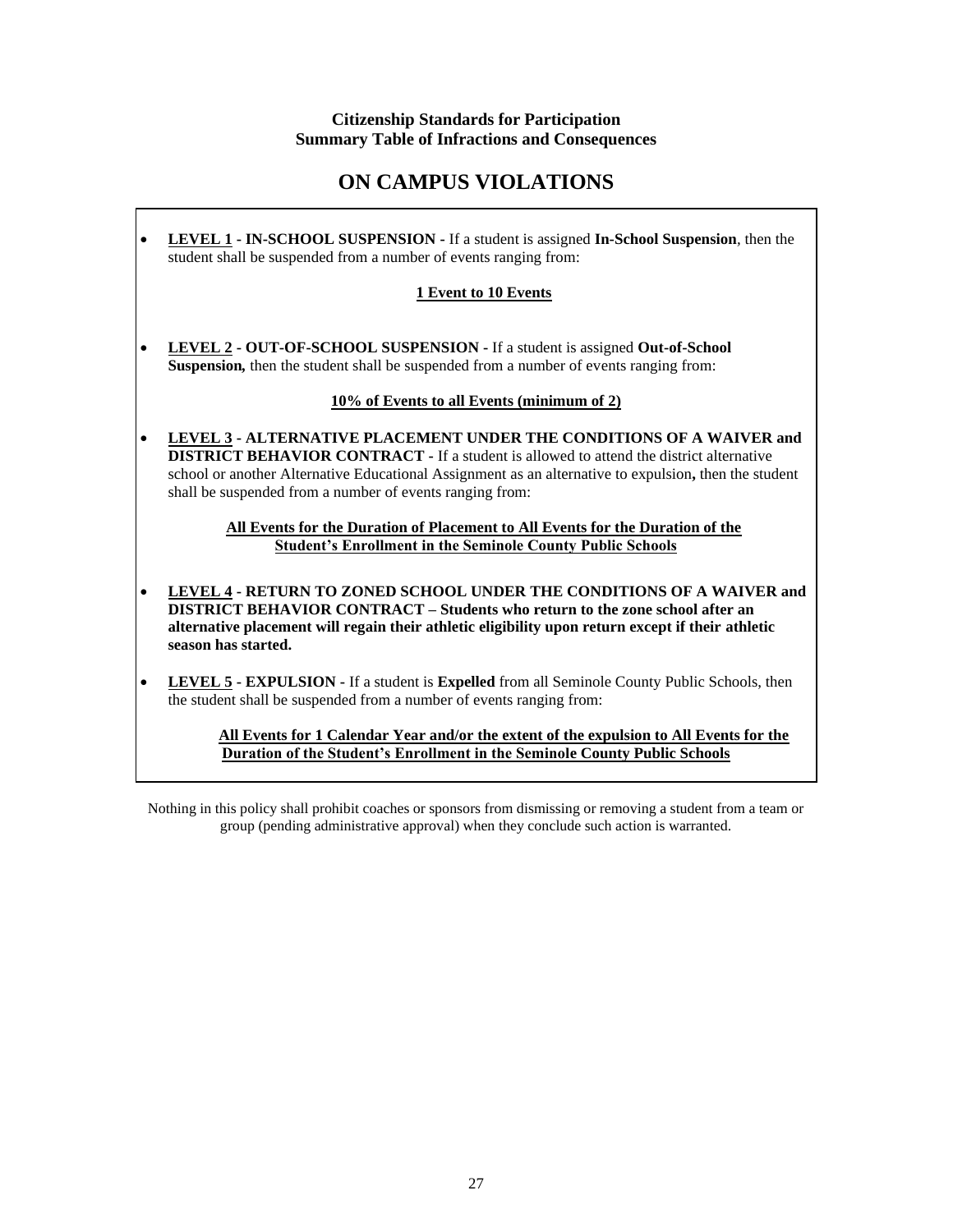# **Citizenship Standards for Participation Summary Table of Infractions and Consequences**

# **OFF CAMPUS VIOLATIONS**

**● LEVEL 1 - FALSE IDENTIFICATION or TOBACCO PRODUCT USE -** If a student is found to have possessed **or used False Identification**, or possessed or used **Tobacco Products***,* then the student shall be suspended from a number of events ranging from:

# **1 Events to All Events for 1 Calendar Year**

• **LEVEL 2 - DRUG/ALCOHOL VIOLATION -** If a student is found to have possessed, used, or been under the influence of **Drugs, Alcohol, Controlled Substances, Intoxicants, Substances Capable of Modifying Mood or Behavior, or Prescription Medication** without a physician's prescription, then the student shall be suspended from a number of events ranging from:

# **20% of Events to All Events for 1 Calendar Year**

• **LEVEL 3 - ARREST BY LAW ENFORCEMENT -** If a student is *a***rrested** for committing an off campus misdemeanor or delinquent act, then the student shall be suspended from a number of events ranging from:

# **1 to All Events Pending Executive Director Review**

• **LEVEL 4 - ARREST BY LAW ENFORCEMENT** *–* If a student is arrested for committing an off campus felony, then the student shall be suspended from a number of events ranging from:

# **2 to All Events Pending Executive Director Review**

• **LEVEL 5 - FORMAL CHARGES FILED -** If a student is **formally charged** with committing an off campus felony, misdemeanor, or a delinquent act**,** then the student shall be suspended from a number of events ranging from:

# **2 to All Events Pending Executive Director Review**

• **LEVEL 6 - CHARGES CONFIRMED** – If a student is found by a court of competent jurisdiction to have committed an off campus felony, misdemeanor, or a delinquent act, then the student shall be suspended from a number of events ranging from:

# **2 to All Events Pending Executive Director Review**

Nothing in this policy shall prohibit coaches or sponsors from dismissing or removing a student from a team or group (pending administrative approval) when they conclude such action is warranted.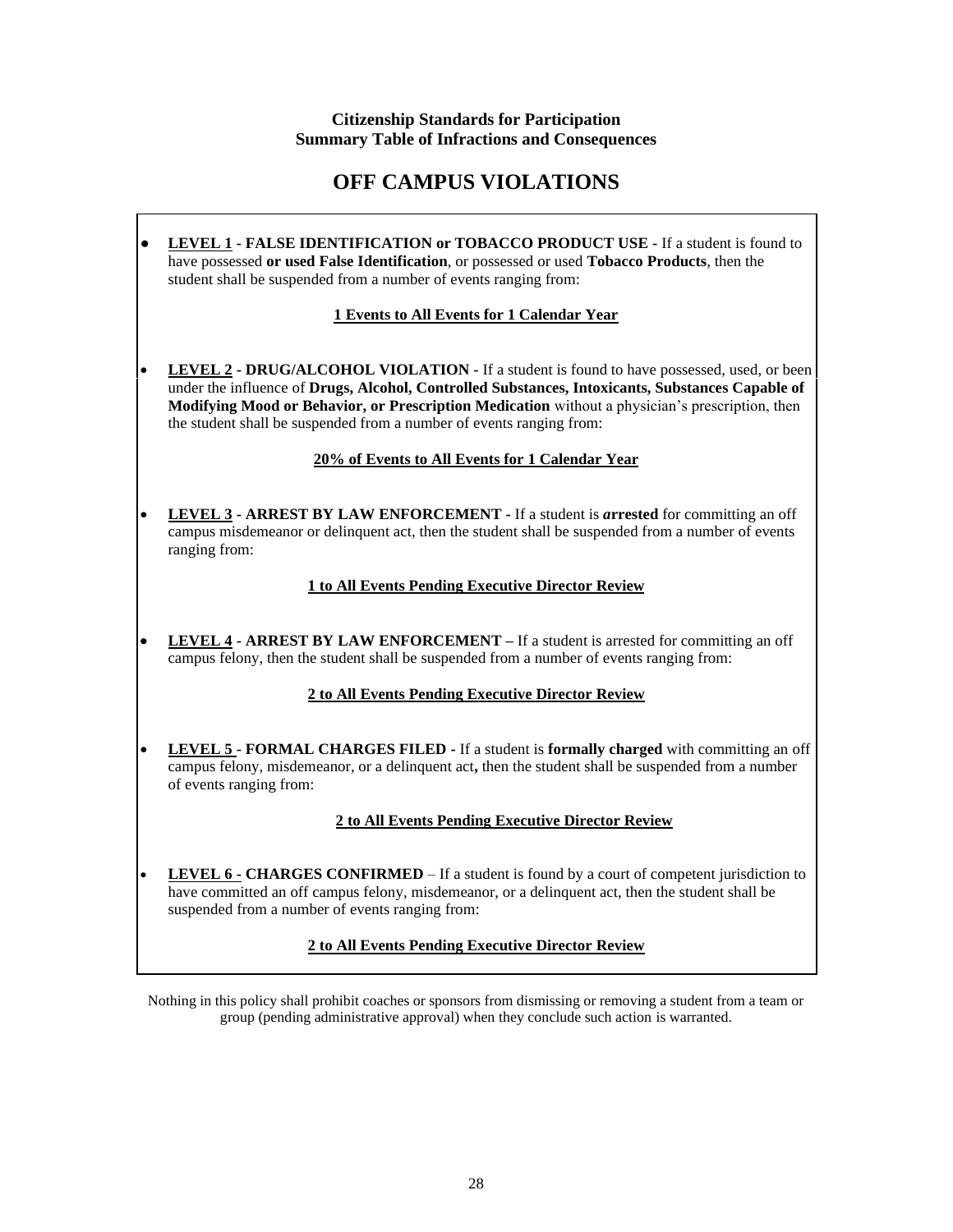## **PICTURES/VIDEOTAPING/TELEVISION BROADCASTS**

The photographing, videotaping, and broadcasting of class activities, school functions and events that are common and customary practices on public school campuses must be approved by the principal. When pictures, films, or broadcasts are restricted to use by the school, and not disseminated to outside sources for publication to the general public, no prior permission is necessary for such publication. Parents or students not wanting pictures, videotaping, or broadcasts of the student on campus or involved in school related activities should make their wishes known to the principal. This notification must be submitted in writing to the principal within ten (10) calendar days prior to the beginning of the school year, or submitted ten (10) calendar days from the date of enrollment of a student after the start of the school year.

#### **SUBPOENAS FOR STUDENT RECORDS**

School officials must comply with subpoenas from a court of competent jurisdiction for the production of student records. The production of these records must be accomplished in a lawful and timely manner.

If a student (18 years or older) or the parent(s) of a minor student object to the release of subpoenaed records, the student and/or parent must obtain an order to the contrary from a court of competent jurisdiction. After school receipt of a proper subpoena, the requested records will be produced within a reasonable time (preferably on the tenth working day following the service of the subpoena) if the student and/or parent does not provide the school with an order from a court of competent jurisdiction prohibiting the release of the requested records.

# **PROHIBITION OF DISCRIMINATION/HARASSMENT**

The School Board forbids discrimination against any student, by any student, employee, or non-employee (volunteer) on the basis of race, color, national origin, gender, age, religion, disability, marital status, or any other basis prohibited by law.

The School Board also forbids the harassment of other persons through the use of offensive or inflammatory words, symbols, gestures, or physical conduct that belittle, demean, disparage, mock, or ridicule another person.

**Procedures:** Any student who believes he/she has been discriminated against or has been harassed by another student, employee, or non-employee (volunteer) may use the student grievance procedures or may complain directly to the building **principal** or the District's Educational **Equity Coordinator**. The filing of a complaint or otherwise reporting discrimination or harassment will not affect a student's status, extracurricular activities, future grades, or homework assignments.

The right to confidentiality, both of the complainant and of the accused, will be respected, consistent with the School Board's legal obligations and with the necessity to investigate allegations of misconduct and take corrective action when this conduct has occurred.

In determining whether alleged conduct constitutes sexual/racial harassment, the totality of the circumstances, the nature of the conduct and the context in which the alleged conduct occurred will be investigated. The Superintendent or designee has the responsibility of investigating and resolving complaints of sexual/racial harassment.

**Disciplinary Action:** a substantiated charge of discrimination or harassment on the part of a student shall subject that student to disciplinary action, which may include suspension or expulsion, consistent with the *Student Conduct and Discipline Code*.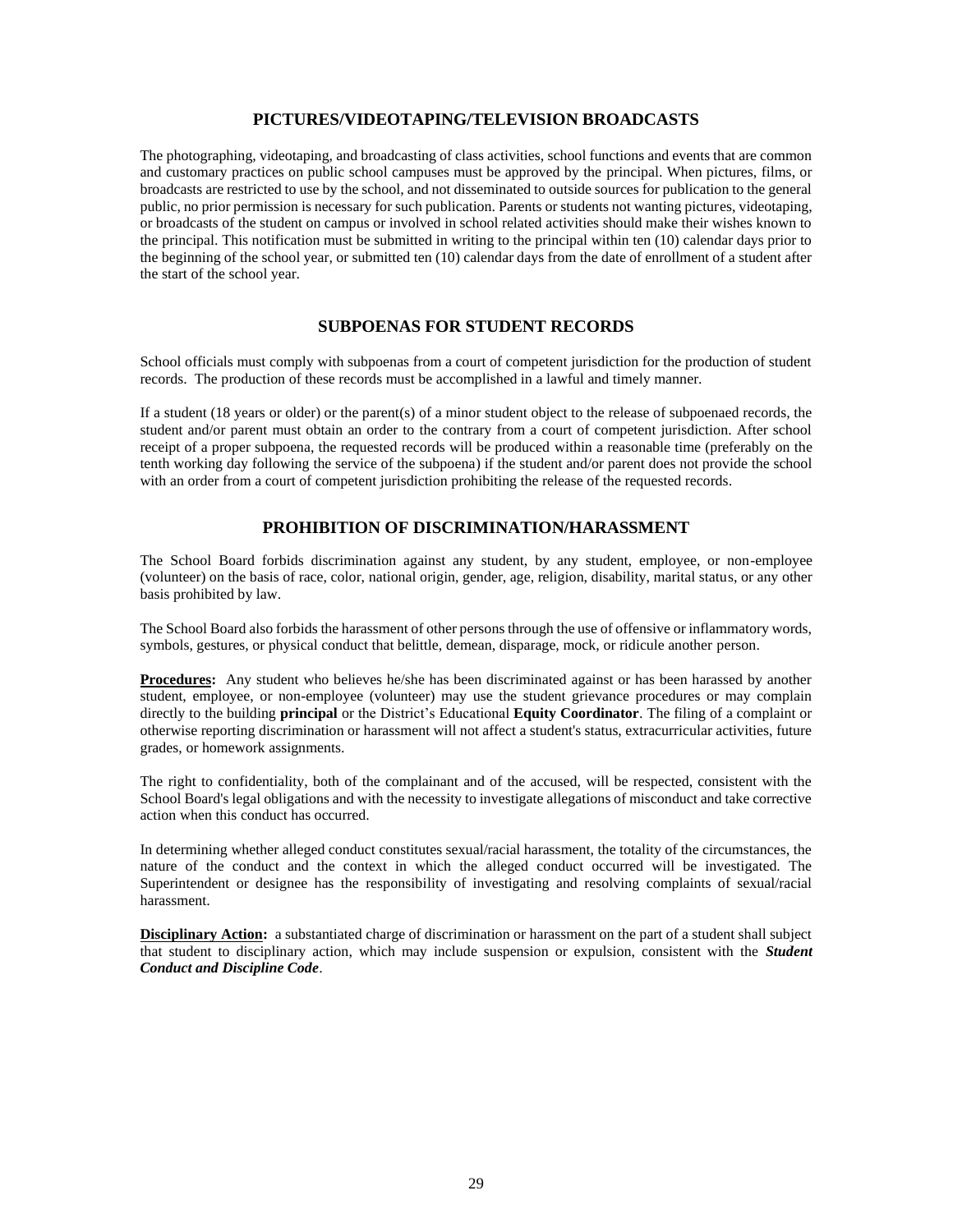## **STUDENT GRIEVANCE PROCEDURE (DISCRIMINATION**)

The student grievance procedure is **solely limited** to the questions and concerns that arise from Title IX of the Education Amendments Act, that prohibits sex discrimination in education; the Florida Equity Act, which prohibits discrimination in public education on the basis of race, national origin, sex, disability, or marital status of a student; or Section 504 of the Rehabilitation Act of 1973 and Title II of the Americans with Disabilities Act (ADA), which prohibit discrimination on the basis of disability.

**Note:** The student grievance procedure does not apply to the appeal of school disciplinary actions; unless the student asserts that the disciplinary sanctions are the result of discrimination, as defined by Title IX, the Florida Equity Act, Section 504 of the Rehabilitation Act of 1973, or Title II of the Americans with Disabilities Act (ADA).

To review the entire Seminole County Student Nondiscrimination Policy, including the student grievance procedure outlined therein, please visit the website <https://go.boarddocs.com/fl/semi/Board.nsf/Public> SBSC Policy 2260.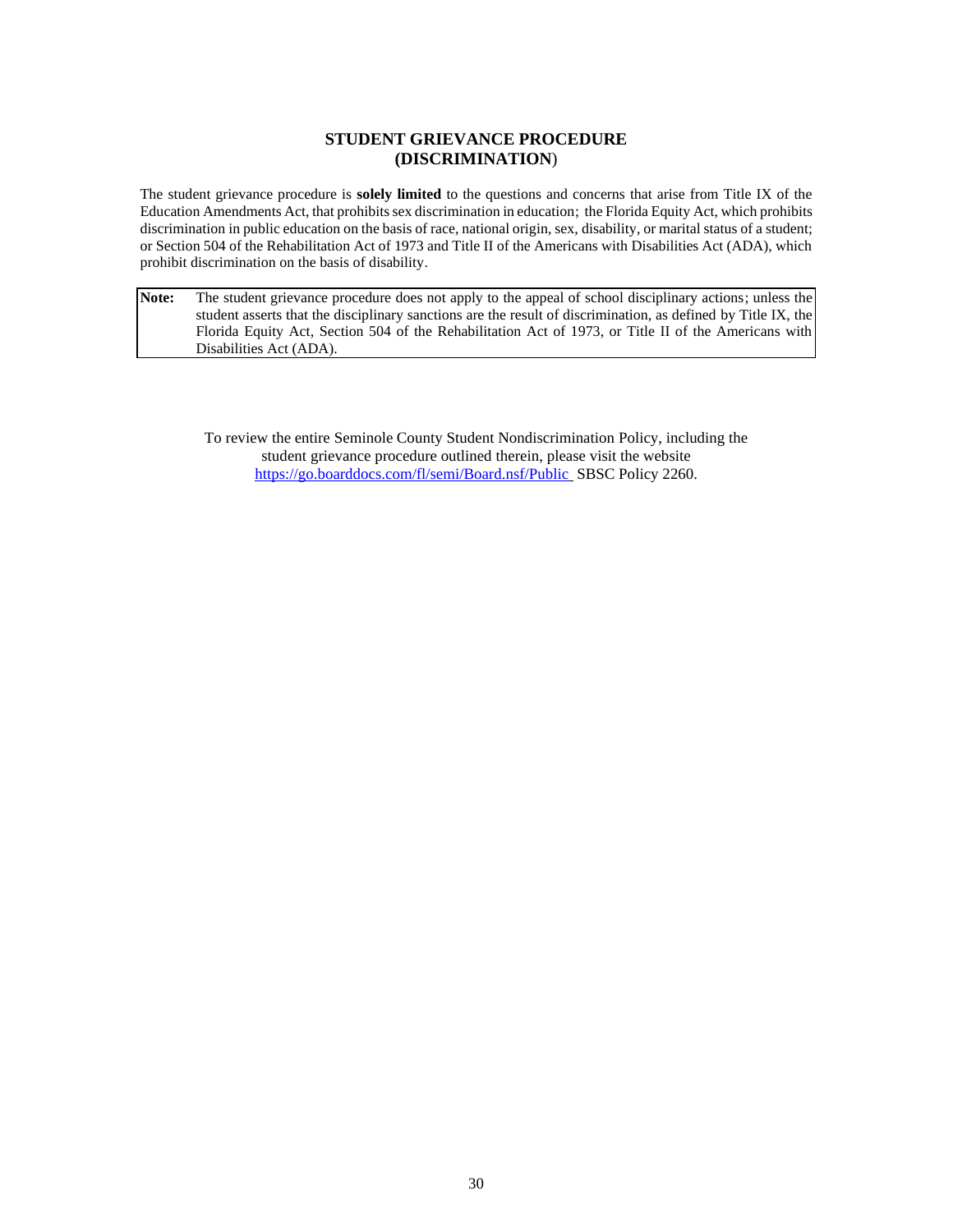# **LEGAL NOTICES**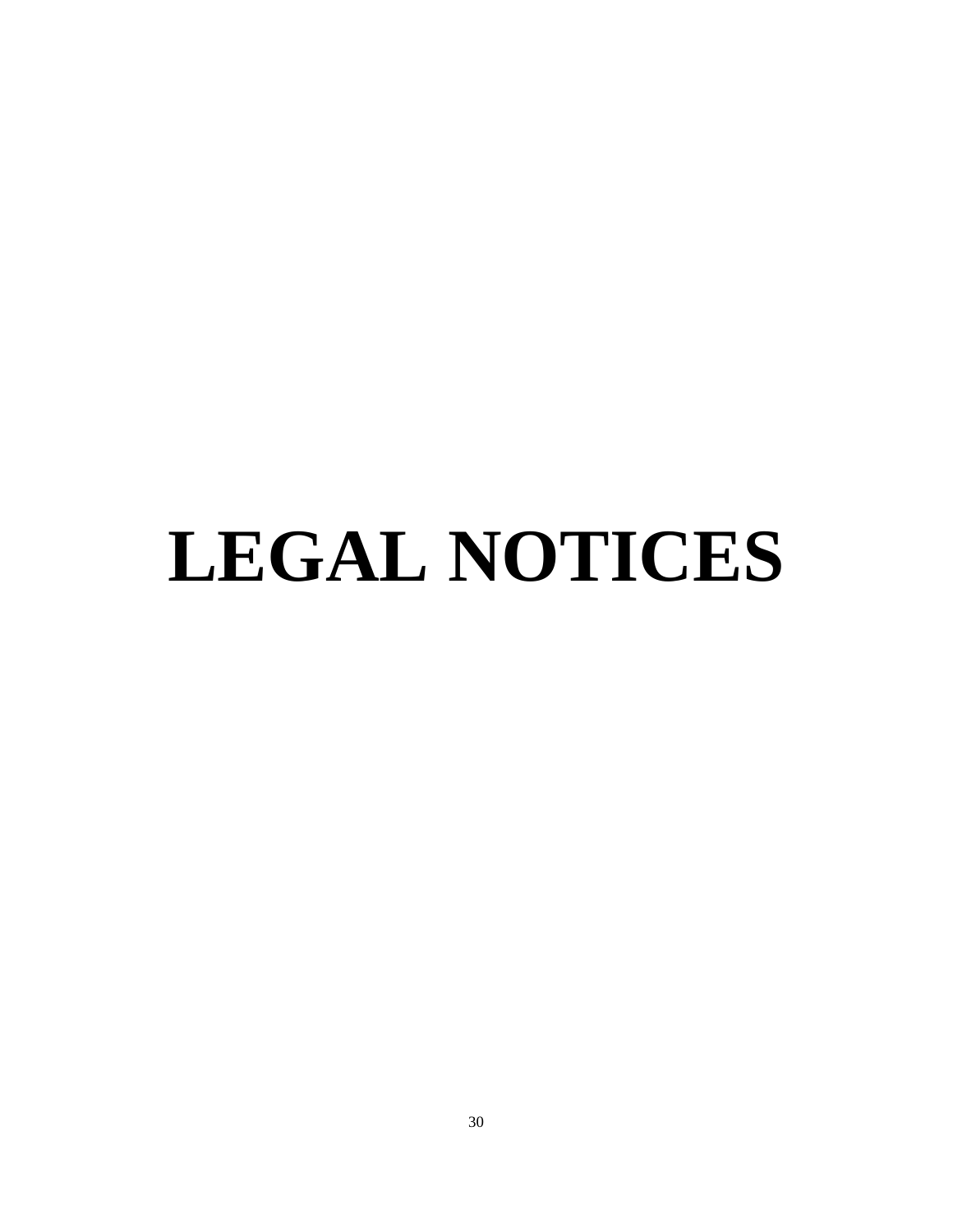#### **LEGAL NOTICES**

- 1. Illegal use, possession, or sale of controlled substances, as defined in chapter 893, Florida Statutes by any student while the student is upon school property or in attendance at a school function is grounds for disciplinary action by the school and may result in criminal penalties being imposed.
- 2. Use of a wireless communications device includes the possibility of the imposition of disciplinary action by the school or criminal penalties if the device is used in a criminal act. A student may possess a wireless communications device while the student is on school property or in attendance at a school function. **Note: Possession and use of wireless communications devices includes but not necessarily limited to: cell phone, electronic telephone pager, personal digital assistant [PDA] when used for wireless communication of any type, and like devices.**
- 3. The possession of a firearm or weapon as defined in chapter 790, Florida Statutes, by any student while the student is on school property or in attendance at a school function is grounds for disciplinary action and may result in criminal prosecution.
- 4. Violence against any district school board personnel by a student is grounds for out-of-school suspension, expulsion, or imposition of other disciplinary action by the school and may result in criminal penalties being imposed.
- 5. Violation of district transportation policies, including disruptive behavior on a school bus by a student is grounds for suspension of the student's privilege of riding on a school bus and may be grounds for disciplinary action by the school and may also result in criminal penalties being imposed.
- 6. Violation of the district school board's sexual harassment policy by a student is grounds for in-school suspension, out-of-school suspension, expulsion, or imposition of other disciplinary action by the school and may also result in criminal penalties being imposed.
- 7. Any student who is determined to have brought a firearm or weapon, as defined in Florida Statutes Chapter 790, to school, to any school function, or onto any school-sponsored transportation, or to have possessed a firearm at school, shall be recommended for expulsion, with or without continuing educational services, from the student's regular school for a period of not less than one full year and referred to the criminal justice of juvenile justice system. The School Board may assign the student to a disciplinary program or second chance school for the purpose of continuing educational services during the period of expulsion. The Superintendent may consider the one-year expulsion requirement on a case-by-case basis and request the School Board to modify the requirement by assigning the student to an alternative school or program or second chance school.
- 8. Any student who is determined to have made a threat or false report, as defined by ss. 790.162 and 790.163, respectively, involving school or school personnel's property, school transportation, or a school-sponsored activity will be recommended for expulsion, with or without continuing educational services, from the student's regular school for a period of not less than one full year and referred for criminal prosecution. The School Board may assign the student to a disciplinary program or second chance school for the purpose of continuing educational services during the period of expulsion. The Superintendent may consider the oneyear expulsion requirement on a case-by-case basis and request the district school board to modify the requirement by assigning the student to an alternative school or program or second chance school.
- 9. Students are entitled to a review of suspensions, administrative assignments, and assignments made by a hearing officer in lieu of suspension, according to the procedures set forth in the Discipline Procedures Manual.

#### **STATUTORY NOTICE**

#### 1. Wireless Communication Devices:

A student may possess a wireless communications device, including but not limited to a cell phone, electronic telephone pager, personal digital assistant (PDA), when used for wireless communication of any type, or a like device, while the student is on a school campus or while being transported by a school bus, but it may not be visible or create a disruption.

A wireless communications device, including but not limited to a cell phone, electronic telephone pager, personal digital assistant (PDA) when used for wireless communication of any type, or a like device, shall not be used while the student is on a school campus during the instructional day or while being transported by a school bus. The term "on campus during the instructional day" shall include participation in a field trip or other instructional activity that may take place off campus. The term "transportation by a school bus" shall include transportation for a field trip or other instructional activity, either by a district school bus or a commercial carrier.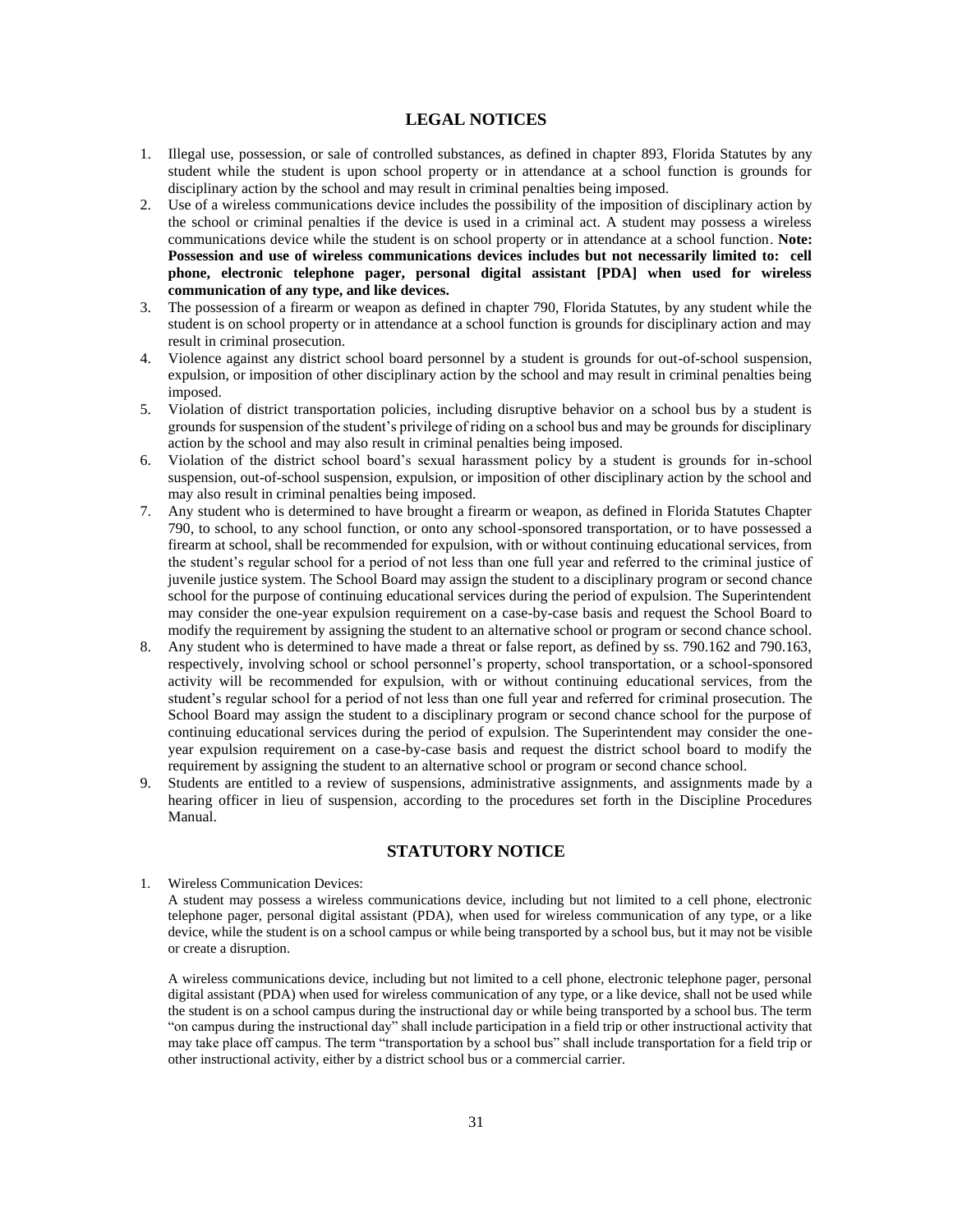Notice is hereby given that use of a wireless communications device includes the possibility of the imposition of disciplinary action by the School Board or criminal penalties if the device is used in a criminal act.

2. Pledge of Allegiance:

Florida Statute requires the Pledge of Allegiance to the flag to be recited in each school in the State of Florida at the beginning of each day. Upon receipt of a written request by his or her parent, a student has the right not to participate in reciting the Pledge. This includes not standing and placing the right hand over his or her chest. (1003.44, Florida Statute).

3. Teacher Teaching Out-of-Field:

A parent whose student is assigned an out-of-field teacher may request that his or her child be transferred to an in-field classroom teacher within the school and grade in which the student is currently enrolled. The request must be approved or denied within two (2) weeks of the request. An in-field teacher must be employed by the school in the student's course or grade level and the transfer must not violate the maximum class size pursuant to Section 1003.03, Florida Statutes, and Article IX, Section 1 of The Florida Constitution. If the transfer is denied the school must notify the parent within two (2) weeks after receiving the request and specify the reasons for denial. This process does not provide a parent the right to choose a specific teacher. (Section 1012.42, Florida Statutes)

4. Additional Choice Options:

A parent may request his or her child be transferred to another classroom teacher. A parent does not have the right to choose a specific classroom teacher. The request must be approved or denied by the school principal within two (2) weeks after receiving the request. If the request is denied the school must notify the parent and specify the reasons for the denial. (Section 1003.3101, Florida Statutes)

#### **Notification of Rights Under the Protection of Pupil Rights Amendment (PPRA)**

PPRA affords parents certain rights regarding our conduct of surveys, collection and use of information for marketing purposes, and certain physical exams. These include the right to:

- **Consent** before students are required to submit to a survey that concerns one or more of the following protected areas ("protected information survey") if the survey is funded in whole or in part by a program of the U.S. Department of Education (ED):-
	- 1. Political affiliations or beliefs of the student or student's parent;
	- 2. Mental or psychological problems of the student or student's family;
	- 3. Sex behavior or attitudes;
	- 4. Illegal, anti-social, self-incriminating, or demeaning behavior;
	- 5. Critical appraisals of others with whom respondents have close family relationships;
	- 6. Legally recognized privileged relationships, such as with lawyers, doctors, or ministers;
	- 7. Religious practices, affiliations, or beliefs of the student or parents; or
	- 8. Income, other than as required by law to determine program eligibility.

#### • **Receive notice and an opportunity to opt a student out of-**

- 1. Any other protected information survey, regardless of funding;
- 2. Any non-emergency, invasive physical exam or screening required as a condition of attendance, administered by the school or its agent, and not necessary to protect the immediate health and safety of a student, except for hearing, vision, or scoliosis screenings, or any physical exam or screening permitted or required under State law;
- 3. Activities involving collection, disclosure, or use of personal information obtained from students for marketing or to sell or otherwise distribute the information to others.
- **Inspect**, upon request and before administration or use
	- 1. Protected information surveys of students;
	- 2. Instruments used to collect personal information from students for any of the above marketing, sales, or other distribution purposes;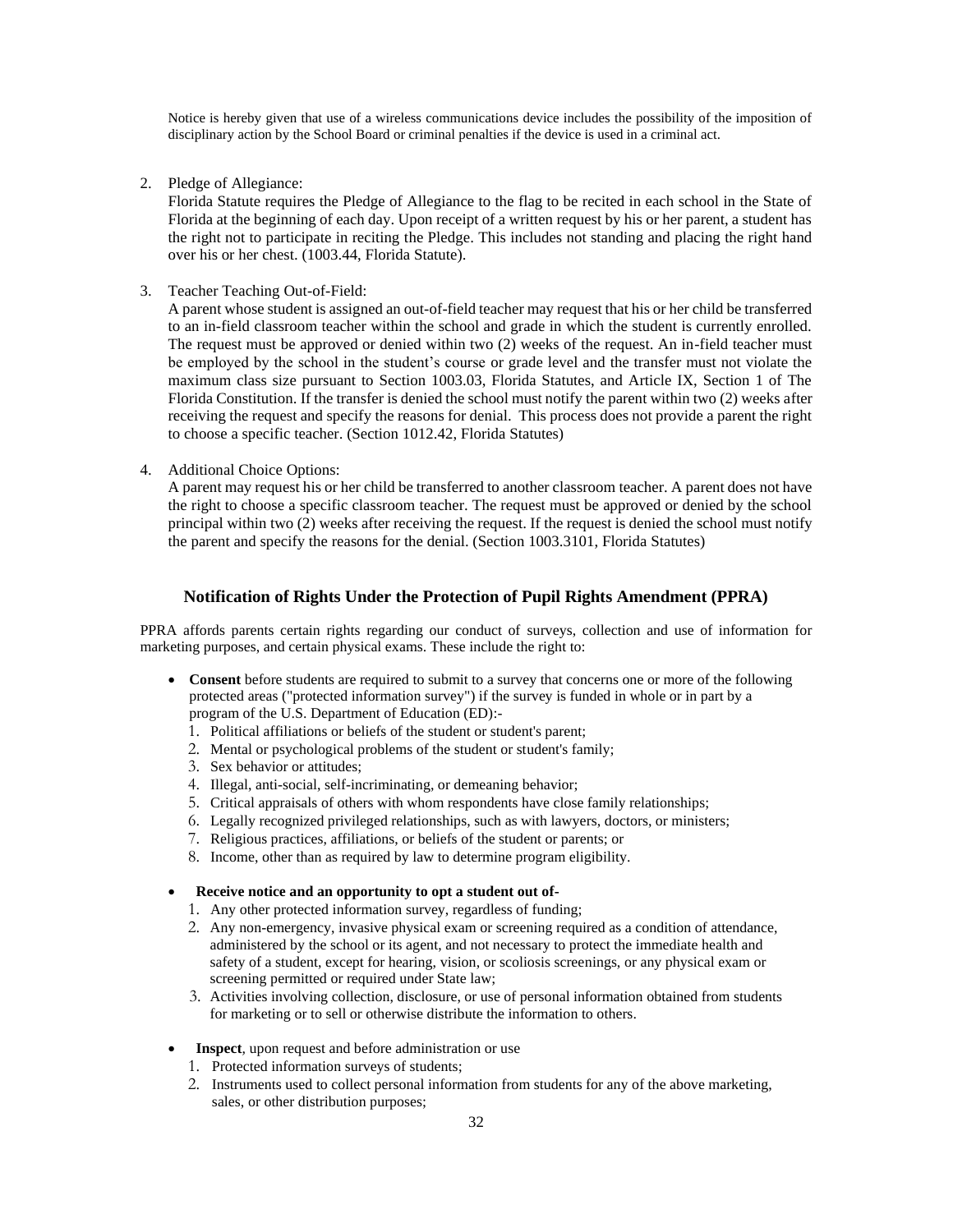3. Instructional material used as part of the educational curriculum.

These rights transfer from the parents to a student who is 18 years old or an emancipated minor under State law.

SCPS will develop policies, in consultation with parents, regarding these rights, as well as arrangements to protect student privacy in the administration of protected information surveys and the collection, disclosure, or use of personal information for marketing, sales, or other distribution purposes. SCPS will directly notify parents of these policies at least annually, at the start of each school year, and after any substantive changes. SCPS will also directly notify, such as through U.S. Mail or email, parents of students who are scheduled to participate in the specific activities or surveys noted below and will provide an opportunity for the parent to opt his or her child out of participation of the specific activity or survey. SCPS will make this notification to parents at the beginning of the school year if the District has identified the specific or approximate dates of the activities or surveys at that time. For surveys and activities scheduled after the school year starts, parents will be provided reasonable notification of the planned activities and surveys listed below and be provided an opportunity to opt their child out of such activities and surveys. Parents will also be provided an opportunity to review any pertinent surveys. Following is a list of the specific activities and surveys covered under this requirement:

- Collection, disclosure, or use of personal information for marketing, sales or other distribution;
- Administration of any protected information survey not funded in whole or in part by ED;
- Any non-emergency, invasive physical examination or screening as described above.

#### **Parents who believe their rights have been violated may file a complaint with:**

Family Policy Compliance Office U.S. Department of Education 400 Maryland Avenue, SW Washington, D.C. 20202-5901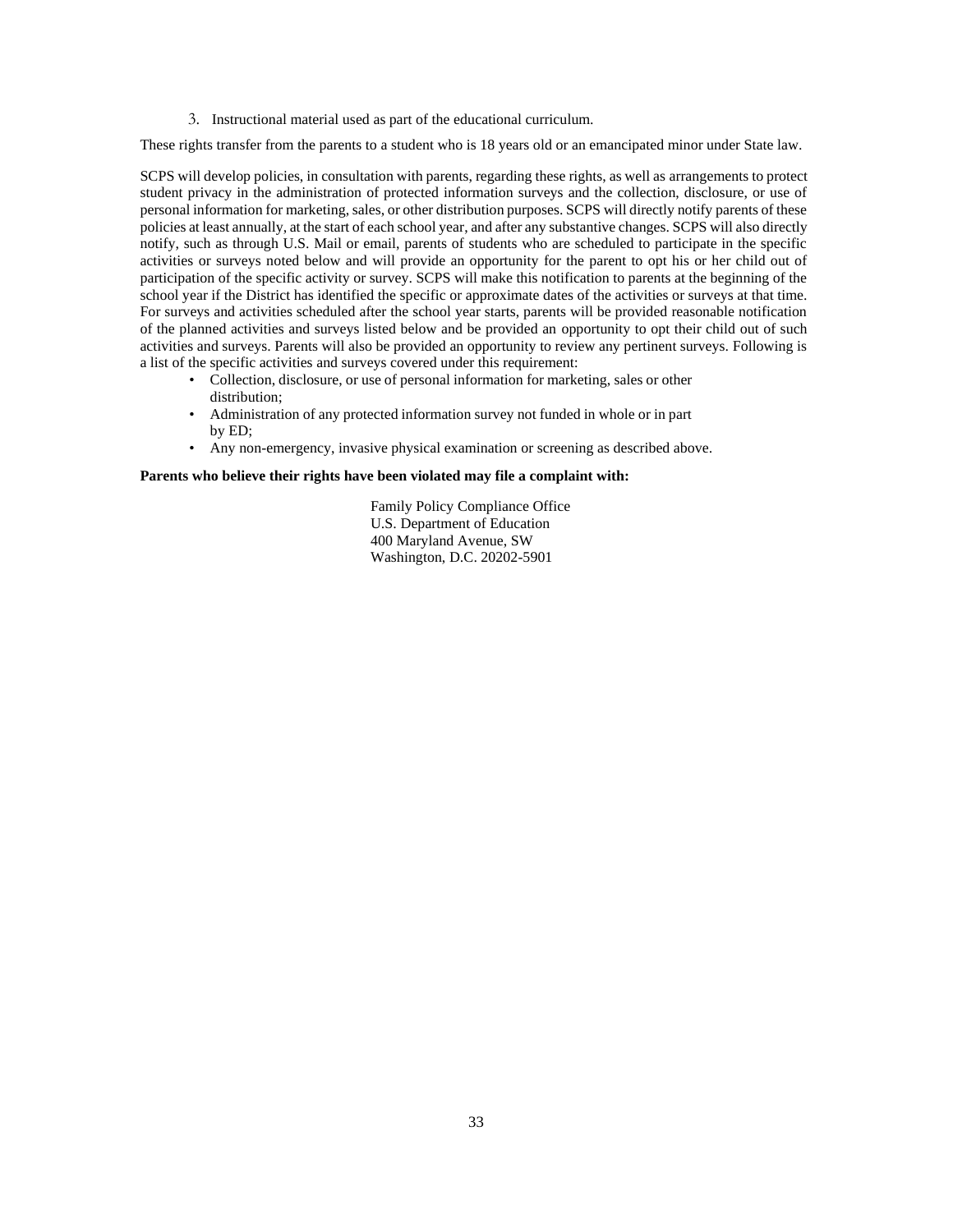# **Family Educational Rights and Privacy Act (FERPA) Notice for Directory Information**

The *Family Educational Rights and Privacy Act* (FERPA), a Federal law, and § 1002.22, Florida Statutes, require that the School Board of Seminole County and its constituent administrative departments and schools [SCPS], with certain exceptions, obtain your written consent prior to the disclosure of personally identifiable information from your child's education records. SCPS may, however, disclose appropriately designated "directory information" without written consent, unless you have advised your child's principal to the contrary in accordance with District procedures. The primary purpose of directory information is to allow SCPS to include this type of information from your child's education records in certain school publications. Components of directory information are routinely published in:

- A playbill, showing your student's role in a drama production;
- A school's yearbook or similar publication;
- Honor roll or other recognition lists;
- Graduation programs;
- School newspapers;
- School newsletters;
- Sports activity sheets, such as for wrestling, showing weight and height of team members.

Directory information, which is information that is generally not considered harmful or an invasion of privacy if released, will not be disclosed to outside organizations without a parent's prior written consent, except for companies that contract for school photographs, graduation invitations and related materials, and that manufacture class rings or publish yearbooks. Directory information will be released to local, state, and federal law enforcement agencies, for official business only. In addition, two federal laws require the SCPS that receives assistance under the *Elementary and Secondary Education Act of 1965* (ESEA) to provide military recruiters, upon request, with the following information – names, addresses and telephone listings of middle and high school students (secondary students) – unless parents have advised the LEA that they do not want their student's information disclosed without their prior written consent.  $<sup>1</sup>$ </sup>

If you do not want SCPS to disclose directory information from your child's education records without your prior written consent, you must notify your child's principal in writing by **September 03, 2021** SCPS has designated the following information as directory information:

- **Student's name Participation in officially**
- **Address recognized activities and sports**
- **Telephone listing Weight and height of members of athletic teams**
- Student ID number, user ID, Honors and awards received **or other unique personal identifier** <br>**•** Grade level<br>**•** Date of Birth used to communicate in electronic **systems that cannot be used to access •• Current or most recent school of attendance education records without a PIN, password, etc. (A student's SSN, whole or in part, may not be used for this purpose)**

Note: Opt out, however, does not apply to prevent SCPS disclosing or requiring the disclosure of a student's name, identifier, or institutional email address in a class in which the student is enrolled (Crooms AOIT) or to prevent the student from wearing or displaying a school or school board issued student ID card that exhibits information that may constitute directory information.

<sup>&</sup>lt;sup>1</sup> These laws are: Section 9528 of the Elementary and Secondary Education Act (20 U.S.C. § 7908) and 10 U.S.C. § 503(c).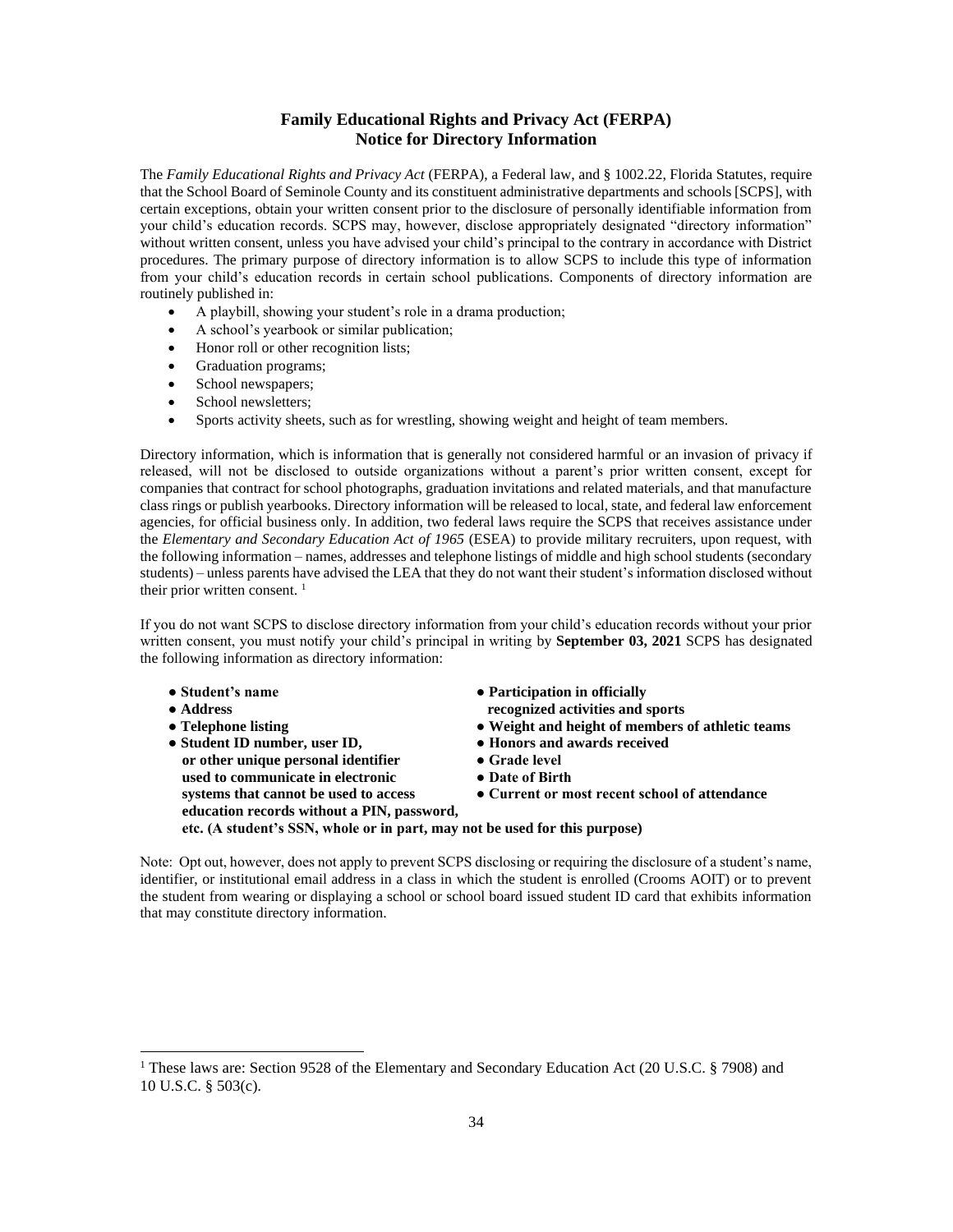

# **RELEASE OF DIRECTORY INFORMATION The School Board of Seminole County, Florida**

The School Board of Seminole County, Florida may release the following "directory information" without your permission unless you notify the principal in writing by **September 03, 2021**. Upon request, military recruiters will be provided with your child's name, address, and telephone listing unless you advise your child's school not to release their information to any military recruiter.

Directory Information is defined as: student's name; address; telephone number; current or most recent school attended; date of birth; weight and height of members of athletic teams; honors and awards received; participation in officially recognized activities and sports; grade level; and student ID number, user ID, or other unique personal identifier used to communicate in electronic systems that cannot be used to access education records without a PIN, password, etc., (a student's SSN, whole or in part, may not be used for this purpose)..

Under the provisions of the Family Educational Rights and Privacy Act, you have the right to withhold the release of the directory information listed above. If you decide you do not want the school to release the information listed above, any future requests for the "directory information" will be refused. Please indicate here your request to withhold the items listed above. You may request that directory information not be released except for having your child's name and photograph appear in the school yearbook.

I do not want my child's directory information released, including but not limited to any military recruiter.



I do not want my child's directory information released to higher education: colleges and universities



I do not want my child's directory information released to the public for media articles about students and schools, television stories about students and schools.

I do not want my child's directory information released except for the following purposes:

| school yearbook (Local)                                        |
|----------------------------------------------------------------|
| school website (Local/District)                                |
| school newsletter and newspapers (Local/District)              |
| school newscasts (Local)                                       |
| newspaper articles about students and schools (Local/District) |
| television stories about students and schools (Local/District) |
| Parent Signature:                                              |
|                                                                |
| Grade:<br>Date:                                                |

If this form is not received by the school principal or information changed in Family Access by **September 03, 2021,** it will be assumed that the above information may be released. Please note that, notwithstanding the completion and submission of this document or information changed in Family Access, directory information may be released to local, state, and federal law enforcement agencies to the extent disclosure is permissible by the Family Educational Rights and Privacy Act.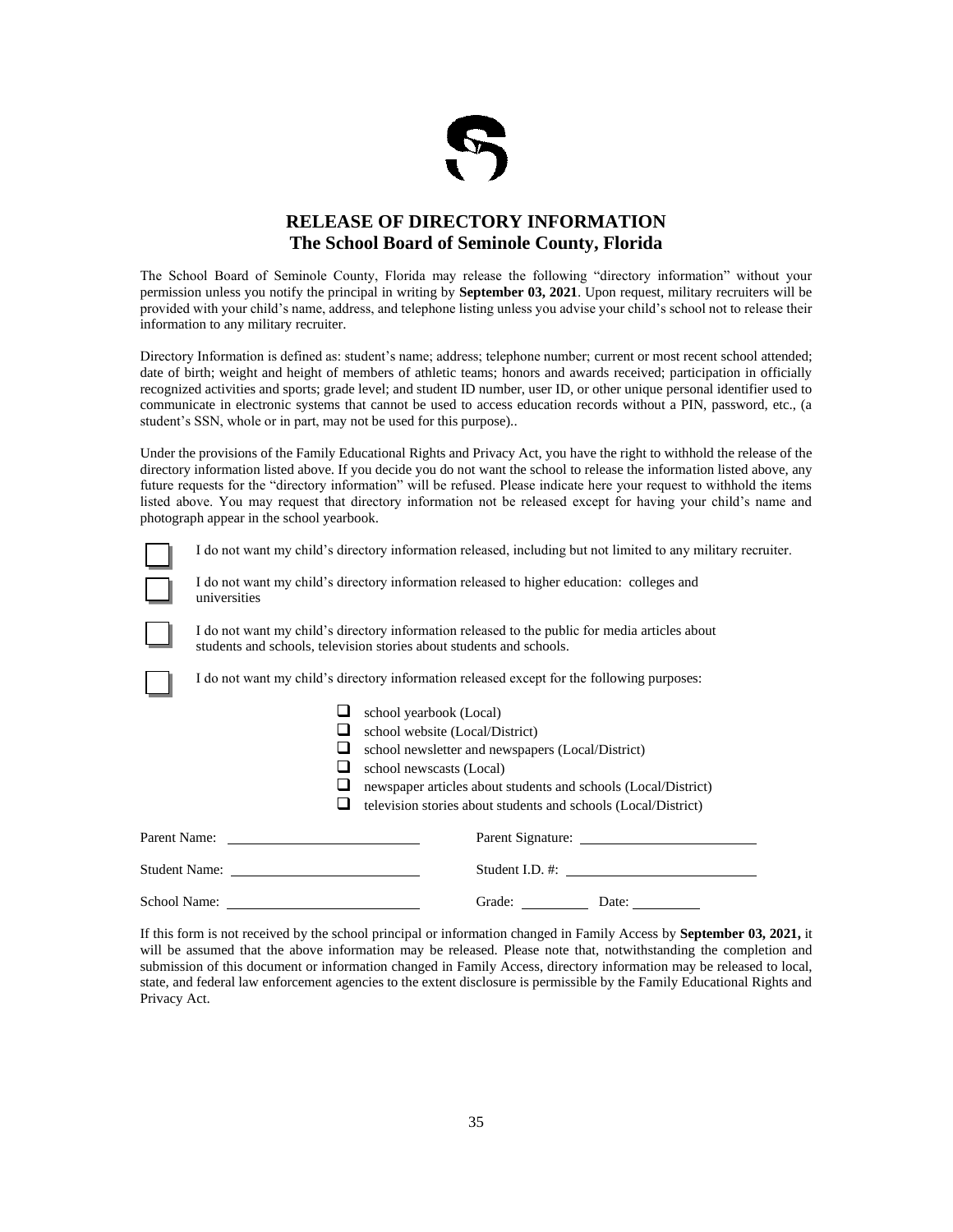#### **Notification of Rights under FERPA and § 1002.22, Fla. Stat. for Elementary and Secondary Schools**

The Family Educational Rights and Privacy Act (FERPA) afford parents and students over 18 years of age ("eligible students") certain rights with respect to the student's education records. These rights are:

(2) The right to inspect and review the student's education records within 45 days of the day the School receives a request for access.

Parents or eligible students should submit to the School principal, or appropriate school official, a written request that identifies the record(s) they wish to inspect. The School official will make arrangements for access and notify the parent or eligible student of the time and place where the records may be inspected.

(3) The right to request the amendment of the student's education records that the parent or eligible student believes are inaccurate, misleading, or otherwise in violation of the student's privacy rights under FERPA.

Parents or eligible students who wish to ask the School to amend a record should write the School principal, or appropriate school official, clearly identify the part of the record they want changed, and specify why it should be changed. If the School decides not to amend the record as requested by the parent or eligible student, the School will notify the parent or eligible student of the decision and advise them of their right to a hearing regarding the request for amendment. Additional information regarding the hearing procedures will be provided to the parent or eligible student when notified of the right to a hearing.

(4) The right to privacy of personally identifiable information in the student's education records, except to the extent that FERPA and state law authorizes disclosure without consent.

One exception, which permits disclosure without consent, is disclosure to school officials with legitimate educational interests. A school official is a person employed by the School as an administrator, supervisor, instructor, or support staff member (including health or medical staff); a person serving on the School Board; a person or company with whom the School has outsourced services or functions it would otherwise use its own employees to perform (such as an attorney, auditor, medical consultant, or therapist); a parent or student serving on an official committee, such as a disciplinary or grievance committee; or a parent, student, or other volunteer assisting another school official in performing his or her tasks, or an authorized representative of a state federal agency conducting an audit or enforcement activity in conjunction with any federal or state program.

A school official has a legitimate educational interest if the official needs to review an education record in order to fulfill his or her professional responsibility.

Upon request, the School discloses education records without consent to officials of another school district and/or an institution of postsecondary education in which a student seeks or intends to enroll, or is already enrolled if the disclosure is for purposes of the student's enrollment or transfer.

(5) The right to file a complaint with the U.S. Department of Education concerning alleged failures by the School to comply with the requirements of FERPA. The name and address of the Office that administers FERPA are:

> Family Policy Compliance Office U.S. Department of Education 400 Maryland Avenue, SW Washington, DC 20202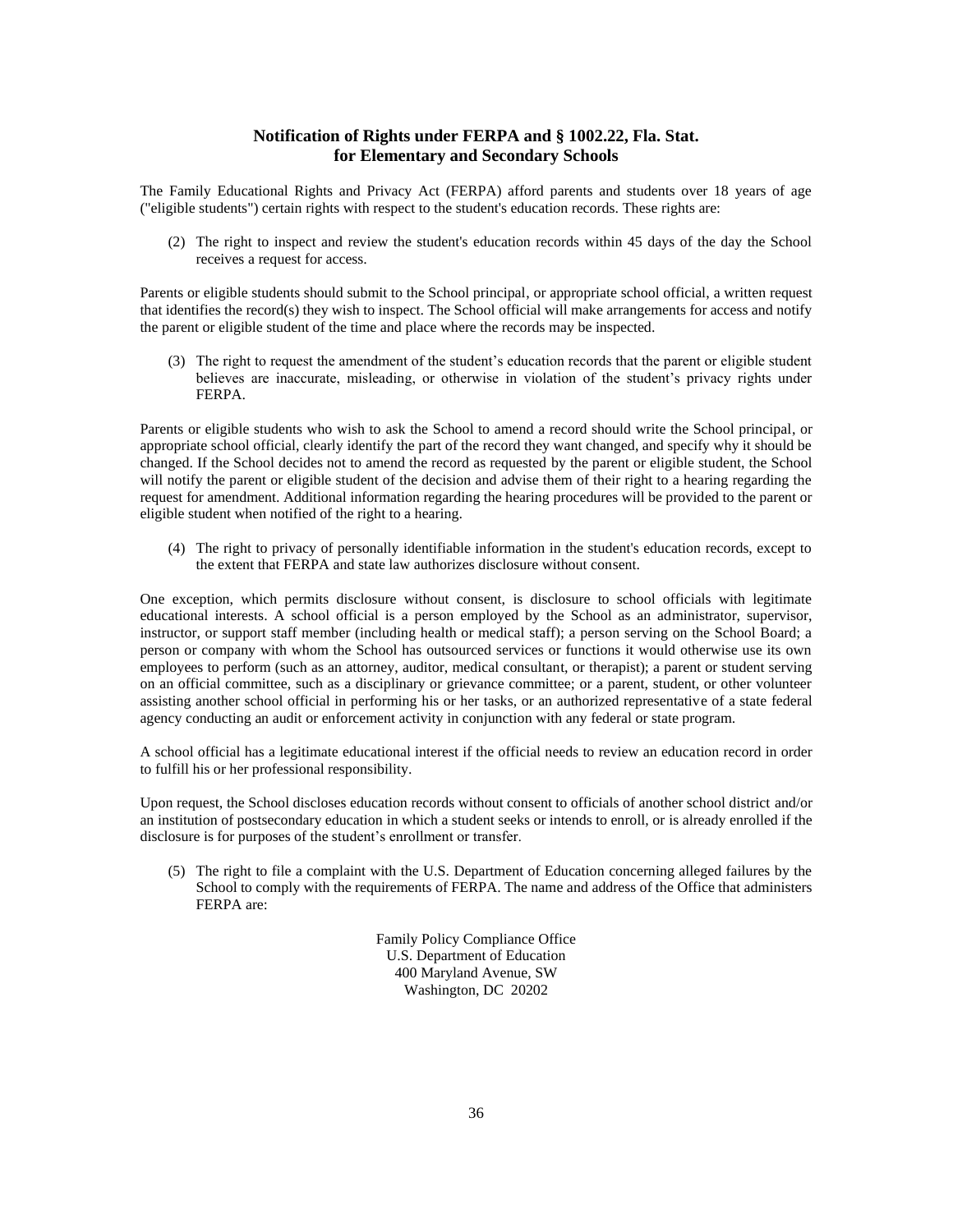# **DISCIPLINE REFERRAL**

|                                                         |                                                                                                                       | GRADE: |                        |  |  |  |  |
|---------------------------------------------------------|-----------------------------------------------------------------------------------------------------------------------|--------|------------------------|--|--|--|--|
| <b>OFFICE USE ONLY*</b>                                 |                                                                                                                       |        |                        |  |  |  |  |
| Offense $#$ :                                           |                                                                                                                       |        |                        |  |  |  |  |
| <b>TEACHER/STAFF</b>                                    |                                                                                                                       |        |                        |  |  |  |  |
|                                                         |                                                                                                                       |        | BUS #: $\qquad \qquad$ |  |  |  |  |
|                                                         | OFFENSE DATE:                                                                                                         | TIME:  | PERIOD:                |  |  |  |  |
|                                                         |                                                                                                                       |        |                        |  |  |  |  |
|                                                         |                                                                                                                       |        |                        |  |  |  |  |
| <b>TEACHER/STAFF ACTION</b> (Prior to current referral) |                                                                                                                       |        |                        |  |  |  |  |
|                                                         | Conference w/Student ___ Parent Contact (Date: __/ __/ _) (Date: __/ __/ __) ___ Parent Conference (Date: __/ __/ __) |        |                        |  |  |  |  |
|                                                         | Referral to Guidance Class Detention (Date: $\angle$ ) (Date: $\angle$ ) Referred to MTSS Team (Date: $\angle$ / )    |        |                        |  |  |  |  |
|                                                         |                                                                                                                       |        |                        |  |  |  |  |

# **ADMINISTRATIVE USE ONLY**

|                                                                                                                                                                                                                               |                                | Seminole County Public Schools, Florida<br><b>DISCIPLINE REFERRAL</b>                                                                                                         |                                                                                                                                                     |                                                         |
|-------------------------------------------------------------------------------------------------------------------------------------------------------------------------------------------------------------------------------|--------------------------------|-------------------------------------------------------------------------------------------------------------------------------------------------------------------------------|-----------------------------------------------------------------------------------------------------------------------------------------------------|---------------------------------------------------------|
|                                                                                                                                                                                                                               |                                |                                                                                                                                                                               |                                                                                                                                                     |                                                         |
| STUDENT NAME: __________________________________                                                                                                                                                                              |                                |                                                                                                                                                                               |                                                                                                                                                     |                                                         |
| <b>OFFICE USE ONLY*</b>                                                                                                                                                                                                       |                                |                                                                                                                                                                               |                                                                                                                                                     |                                                         |
| Offense #: $\_\_\_\_\_\_\_\_\_\_\_\_$                                                                                                                                                                                         |                                | $STUDENT :: \underline{\hspace{2cm}}$                                                                                                                                         |                                                                                                                                                     |                                                         |
| <b>TEACHER/STAFF</b>                                                                                                                                                                                                          |                                |                                                                                                                                                                               |                                                                                                                                                     |                                                         |
|                                                                                                                                                                                                                               |                                |                                                                                                                                                                               |                                                                                                                                                     | $BUS \#$ :                                              |
| REFERRAL DATE: ________________                                                                                                                                                                                               |                                | OFFENSE DATE: ____________                                                                                                                                                    | TIME: $\frac{1}{\sqrt{1-\frac{1}{2}}}\frac{1}{\sqrt{1-\frac{1}{2}}\sqrt{1-\frac{1}{2}}\sqrt{1-\frac{1}{2}}\sqrt{1-\frac{1}{2}}\sqrt{1-\frac{1}{2}}$ | PERIOD:                                                 |
|                                                                                                                                                                                                                               |                                |                                                                                                                                                                               |                                                                                                                                                     |                                                         |
| <b>TEACHER/STAFF ACTION</b> (Prior to current referral)                                                                                                                                                                       |                                |                                                                                                                                                                               |                                                                                                                                                     |                                                         |
|                                                                                                                                                                                                                               |                                | Conference w/Student ___ Parent Contact (Date: __/ __/ __) (Date: __/ __/ __) ___ Parent Conference (Date: __/ __/ __)                                                        |                                                                                                                                                     |                                                         |
|                                                                                                                                                                                                                               |                                | Referral to Guidance ______ Class Detention (Date: ___/___/___) (Date: __/___/___) ____ Referred to MTSS Team (Date: ___/___/___)                                             |                                                                                                                                                     |                                                         |
|                                                                                                                                                                                                                               |                                |                                                                                                                                                                               |                                                                                                                                                     |                                                         |
|                                                                                                                                                                                                                               |                                |                                                                                                                                                                               |                                                                                                                                                     |                                                         |
| <b>ADMINISTRATIVE USE ONLY</b>                                                                                                                                                                                                |                                |                                                                                                                                                                               |                                                                                                                                                     |                                                         |
| Offense:                                                                                                                                                                                                                      | (Name of offense)              |                                                                                                                                                                               |                                                                                                                                                     |                                                         |
|                                                                                                                                                                                                                               |                                |                                                                                                                                                                               |                                                                                                                                                     |                                                         |
|                                                                                                                                                                                                                               | Get/Obtain:                    | MTSS (Multi-Tiered System of Support) Check the one that most applies<br>__ Attention ____ Tangible ____ Sensory                                                              |                                                                                                                                                     |                                                         |
|                                                                                                                                                                                                                               |                                | Escape/Avoid: _ Attention _ _ Tangible _ _ Sensory                                                                                                                            |                                                                                                                                                     |                                                         |
| <b>PARENT CONTACT</b>                                                                                                                                                                                                         |                                | Parent Notification: ______ Personal Contact _________ Phone Message _________________ Written Communication                                                                  |                                                                                                                                                     |                                                         |
| Parent/Guardian Name: 2008. En al 2009 and 2008. The contract of the contract of the contract of the contract of the contract of the contract of the contract of the contract of the contract of the contract of the contract |                                |                                                                                                                                                                               |                                                                                                                                                     |                                                         |
|                                                                                                                                                                                                                               |                                |                                                                                                                                                                               |                                                                                                                                                     |                                                         |
| <b>ADMINISTRATIVE ACTION</b>                                                                                                                                                                                                  |                                |                                                                                                                                                                               |                                                                                                                                                     |                                                         |
| _ Alternative Educational Assignment                                                                                                                                                                                          |                                | _Detention                                                                                                                                                                    | _ Parking Revoked                                                                                                                                   |                                                         |
| _ Banned from Specified School Functions:                                                                                                                                                                                     |                                | _ Expulsion with services recommended<br>_ Expulsion without services recommended                                                                                             | $R$ estitution<br>__ Sat. School                                                                                                                    |                                                         |
| _ Behavioral Contract (Intervention)                                                                                                                                                                                          |                                | _Formal Referral to Law Enforcement                                                                                                                                           |                                                                                                                                                     | _ Student Conference (Intervention)                     |
| <b>Bus Expulsion</b>                                                                                                                                                                                                          |                                | _ Guidance Referral (Intervention)                                                                                                                                            |                                                                                                                                                     | _Temp. Class Placement                                  |
| <b>Bus Probation</b><br>_Bus Suspension                                                                                                                                                                                       |                                | _ In-School Suspension<br>_ Out-of-School Suspension                                                                                                                          | _ Verbal Reprimand<br>Wed. School                                                                                                                   |                                                         |
| $\_$ Confiscation                                                                                                                                                                                                             |                                | Parent Conference (Intervention)                                                                                                                                              | <b>Work Detail</b>                                                                                                                                  |                                                         |
| Number of Days: _____                                                                                                                                                                                                         | Beginning Dates: _____________ |                                                                                                                                                                               |                                                                                                                                                     | Return Date: ___________                                |
|                                                                                                                                                                                                                               |                                | <b>ESE STUDENT:</b> If the student has received more than ten cumulative days of suspension during the current school year a Manifestation meeting is required                |                                                                                                                                                     |                                                         |
|                                                                                                                                                                                                                               |                                | within ten school days, and a copy of the IDEA Procedural Safeguards must be attached to this form.<br>Please check, if a Manifestation meeting is required for this student. |                                                                                                                                                     |                                                         |
| <b>HONOR CODE VIOLATION:</b>                                                                                                                                                                                                  | $1ST$ Offense                  | $2nd$ Offense                                                                                                                                                                 | 3 <sup>rd</sup> Offense                                                                                                                             |                                                         |
| <b>CITIZENSHIP STANDARDS FOR PARTICIPATION</b>                                                                                                                                                                                |                                |                                                                                                                                                                               |                                                                                                                                                     |                                                         |
| _ On Campus Violation                                                                                                                                                                                                         | Level: $\_\_$                  |                                                                                                                                                                               |                                                                                                                                                     |                                                         |
| _Off Campus Violation                                                                                                                                                                                                         | Level: $\_\_$                  | # Events To Be Missed: _____________                                                                                                                                          |                                                                                                                                                     | <u> 1989 - Johann Barbara, martin amerikan basar da</u> |
|                                                                                                                                                                                                                               |                                |                                                                                                                                                                               |                                                                                                                                                     |                                                         |
| Administrator Signature:                                                                                                                                                                                                      |                                | SCPS 835D (Rev. 06/24/20) SB White Copy - School Yellow Copy - Teacher/Staff Pink Copy - Student/Parent Gold - Other ESE Student - Copy to SSRS                               |                                                                                                                                                     |                                                         |
| *The same OFFENSE # must be used for all individuals involved in this same incident.                                                                                                                                          |                                |                                                                                                                                                                               |                                                                                                                                                     |                                                         |
|                                                                                                                                                                                                                               |                                | 37                                                                                                                                                                            |                                                                                                                                                     |                                                         |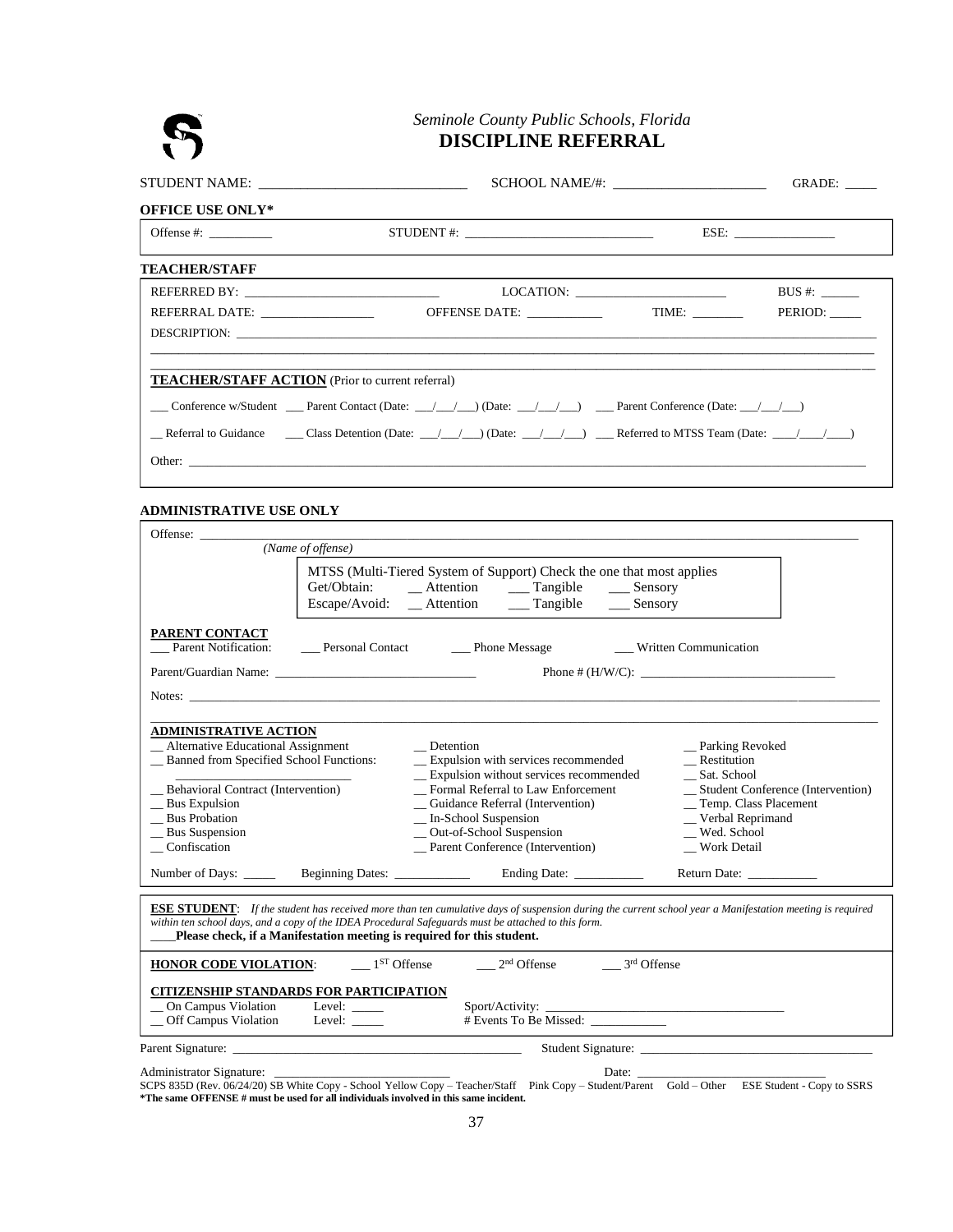# *SCHOOL ENVIRONMENTAL SAFETY INCIDENT REPORTING (SESIR) DISCIPLINE REFERRAL Florida Department of Education*

|                                                                                                                                                                             |                                                                                                                                                                                                                                                                                  |                                    | GRADE:                                 |  |  |  |  |  |  |
|-----------------------------------------------------------------------------------------------------------------------------------------------------------------------------|----------------------------------------------------------------------------------------------------------------------------------------------------------------------------------------------------------------------------------------------------------------------------------|------------------------------------|----------------------------------------|--|--|--|--|--|--|
| <b>OFFICE USE ONLY*</b>                                                                                                                                                     |                                                                                                                                                                                                                                                                                  |                                    |                                        |  |  |  |  |  |  |
|                                                                                                                                                                             |                                                                                                                                                                                                                                                                                  |                                    |                                        |  |  |  |  |  |  |
| <b>ADMINISTRATIVE USE ONLY</b>                                                                                                                                              |                                                                                                                                                                                                                                                                                  |                                    |                                        |  |  |  |  |  |  |
|                                                                                                                                                                             |                                                                                                                                                                                                                                                                                  | $\text{LOCATION:}$ BUS #:          |                                        |  |  |  |  |  |  |
|                                                                                                                                                                             |                                                                                                                                                                                                                                                                                  |                                    | PERIOD:                                |  |  |  |  |  |  |
|                                                                                                                                                                             |                                                                                                                                                                                                                                                                                  |                                    |                                        |  |  |  |  |  |  |
|                                                                                                                                                                             | <b>School Environmental Safety Incident Report (SESIR) must be reported to law enforcement:</b>                                                                                                                                                                                  |                                    | May not need to report to law          |  |  |  |  |  |  |
| <b>Aggravated Battery</b>                                                                                                                                                   | Hazing                                                                                                                                                                                                                                                                           | Sexual Assault                     | <b>Enforcement:</b><br><b>Bullying</b> |  |  |  |  |  |  |
| Alcohol                                                                                                                                                                     | Homicide                                                                                                                                                                                                                                                                         | Sexual Battery (Rape)              | Harassment                             |  |  |  |  |  |  |
| Arson                                                                                                                                                                       | Kidnapping                                                                                                                                                                                                                                                                       | Sexual Offenses (Other)            | Fighting<br>$\overline{\phantom{0}}$   |  |  |  |  |  |  |
| Burglary<br>Disruption on Campus/Major                                                                                                                                      | Other Major Incidents<br>$\overline{\phantom{0}}$<br>Physical Attack (Battery)                                                                                                                                                                                                   | Threat/Intimidation<br>Trespassing | <b>Sexual Harassment</b><br>Tobacco    |  |  |  |  |  |  |
| Drug Sale or Distribution                                                                                                                                                   | $\frac{1}{1}$<br>$\frac{1}{2}$<br>Robbery                                                                                                                                                                                                                                        | Vandalism (\$1,000)                |                                        |  |  |  |  |  |  |
| Drug Use or Possession                                                                                                                                                      | Larceny/Theft (\$750)<br>$\mathcal{L}^{\mathcal{L}}$ .                                                                                                                                                                                                                           | <b>Weapon Possession</b>           |                                        |  |  |  |  |  |  |
| <b>RELATED ELEMENTS (Please check all that apply to SESIR offenses)</b>                                                                                                     |                                                                                                                                                                                                                                                                                  |                                    |                                        |  |  |  |  |  |  |
| __ Bullying __ Gang<br>Alcohol<br>$\rule{1em}{0.15mm}$ Drugs:                                                                                                               | __ Hate Crime ______ Injury _____(A) More Serious ____(B) Less Serious<br>$M - \text{Marijuana/Hashish}$ $N - \text{Non-Controlled Substance Used as Drug}$ $Q - \text{Other Illicit Drugs}$                                                                                     |                                    | $\_\_$ Vaping                          |  |  |  |  |  |  |
| __ Weapon:                                                                                                                                                                  |                                                                                                                                                                                                                                                                                  | $\_\_\$ Knife                      |                                        |  |  |  |  |  |  |
|                                                                                                                                                                             |                                                                                                                                                                                                                                                                                  |                                    |                                        |  |  |  |  |  |  |
|                                                                                                                                                                             |                                                                                                                                                                                                                                                                                  |                                    |                                        |  |  |  |  |  |  |
|                                                                                                                                                                             | VICTIM(s) – For any offense highlighted above or any offense that is bullying related complete the following:                                                                                                                                                                    |                                    |                                        |  |  |  |  |  |  |
|                                                                                                                                                                             |                                                                                                                                                                                                                                                                                  |                                    |                                        |  |  |  |  |  |  |
|                                                                                                                                                                             | <b>SCHOOL -RELATED ARREST(S)</b> - For any student arrested for an activity on school grounds, during off-campus school activities or on school<br>transportation, or for arrests due to a referral by any school official complete the following: Name(s) of arrested person(s) |                                    |                                        |  |  |  |  |  |  |
| <b>PARENT CONTACT</b>                                                                                                                                                       |                                                                                                                                                                                                                                                                                  |                                    |                                        |  |  |  |  |  |  |
|                                                                                                                                                                             | __ Parent Notification: _______ Personal Contact _______ Phone Message                                                                                                                                                                                                           | __ Written Communication           |                                        |  |  |  |  |  |  |
|                                                                                                                                                                             |                                                                                                                                                                                                                                                                                  |                                    |                                        |  |  |  |  |  |  |
|                                                                                                                                                                             | Notes: Notes: 2008. The contract of the contract of the contract of the contract of the contract of the contract of the contract of the contract of the contract of the contract of the contract of the contract of the contra                                                   |                                    |                                        |  |  |  |  |  |  |
| <u>ADMINISTRATIVE ACTION</u><br><b>Alternative Placement</b>                                                                                                                | _ Expulsion without services recommended                                                                                                                                                                                                                                         |                                    | __ Out-of-School Suspension            |  |  |  |  |  |  |
| Expulsion with services recommended                                                                                                                                         | In-School Suspension                                                                                                                                                                                                                                                             |                                    |                                        |  |  |  |  |  |  |
| Number of Days: ______                                                                                                                                                      | Beginning Date: __________                                                                                                                                                                                                                                                       | Ending Date: _____________         | Return Date:                           |  |  |  |  |  |  |
|                                                                                                                                                                             | <b>ESE STUDENT:</b> If the student has received more than ten cumulative days of suspension during the current school year a Manifestation<br>meeting is required within ten school days, and a copy of the IDEA Procedural Safeguards must be attached to this form.            |                                    |                                        |  |  |  |  |  |  |
|                                                                                                                                                                             | Please check, if a Manifestation meeting is required for this student.                                                                                                                                                                                                           |                                    |                                        |  |  |  |  |  |  |
|                                                                                                                                                                             | DESCRIPTION: New York State State State State State State State State State State State State State State State State State State State State State State State State State State State State State State State State State St                                                   |                                    |                                        |  |  |  |  |  |  |
|                                                                                                                                                                             |                                                                                                                                                                                                                                                                                  | Administrator Signature:           |                                        |  |  |  |  |  |  |
|                                                                                                                                                                             |                                                                                                                                                                                                                                                                                  |                                    |                                        |  |  |  |  |  |  |
|                                                                                                                                                                             |                                                                                                                                                                                                                                                                                  |                                    |                                        |  |  |  |  |  |  |
| *The same OFFENSE # must be used for all individuals involved in this same incident.<br>SCPS 835DOE (Rev.06/24/20) FL<br>White Copy – School<br>Yellow Copy - Teacher/Staff | Pink Copy – Student/Parent                                                                                                                                                                                                                                                       | $Gold - Other$                     | ESE Student – Copy to SSRS             |  |  |  |  |  |  |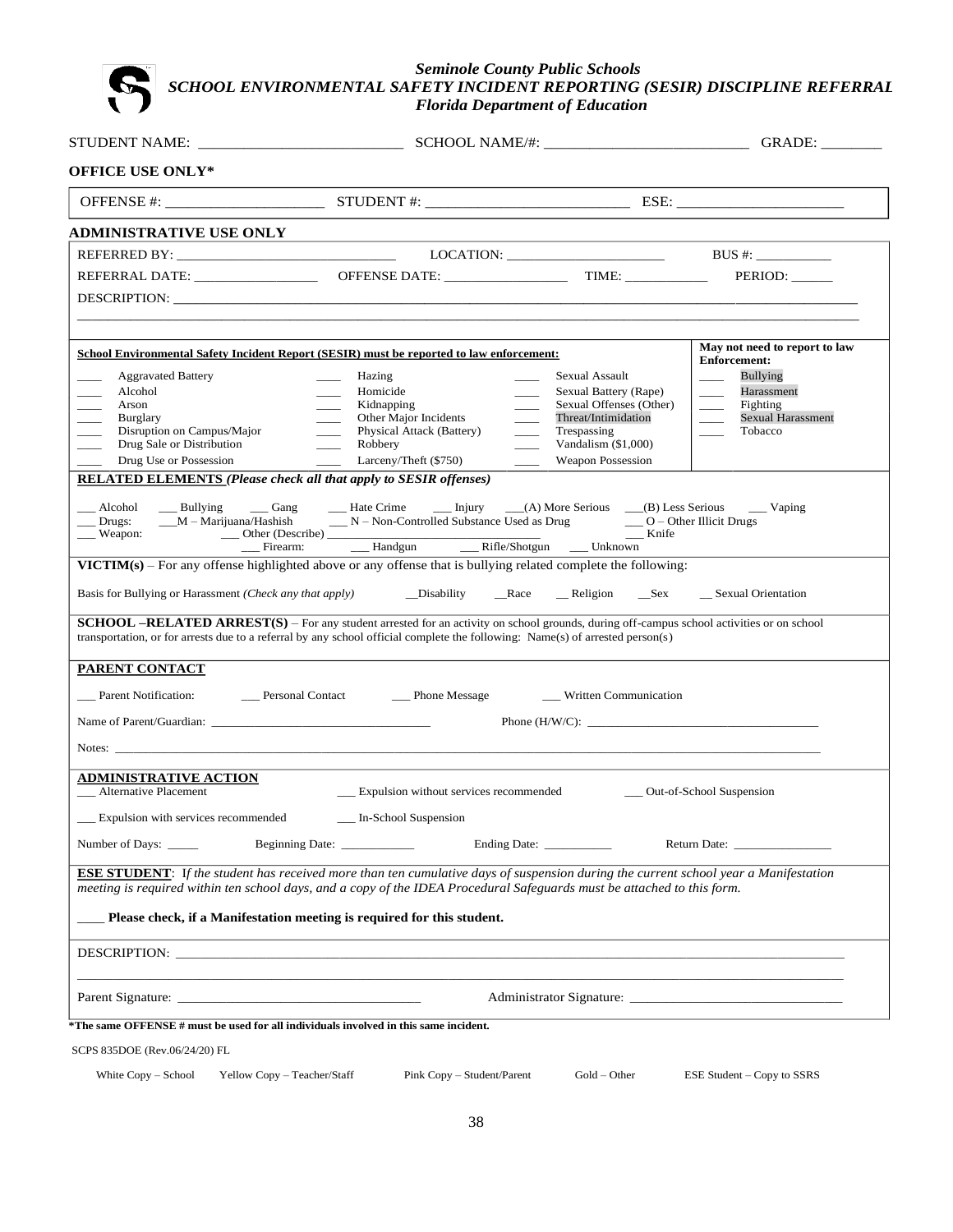## **MATRIX OF INFRACTIONS AND CONSEQUENCES FOR SESIR VIOLATIONS**

The following infractions **MUST** be placed on the **SCPS 835DOE SESIR** Discipline form. The minimum allowable consequence for a SESIR infraction is In-School Suspension. As with non-SESIR infractions, the principal or the principal's designee may assign consequences for a SESIR infraction in addition to or in excess of In-School Suspension based on factors such as the nature of the infraction, the student's past disciplinary record, the student's attitude, the student's age and grade level, and the severity of the problem as it exists in that particular school.

**Note:** SESIR incidents are classified in a rank order levels from Level I to Level IV (Level I incidents are the most serious and Level IV incidents are the least serious). The rank order levels determine which incident must be reported when more than one incident occurs during a single episode. The rank order level is listed beside each SESIR infraction in the discipline matrix below.

Mandatory Consequences are indicated by (M) and Optional Consequences are indicated by (O). \*\*\*

| <b>INFRACTIONS</b>                                         | Suspension<br>In-School | Out-of-School<br>Suspension | Administrative<br>Assignment | Recommended<br>for Expulsion | Referred to Law<br>Enforcement |
|------------------------------------------------------------|-------------------------|-----------------------------|------------------------------|------------------------------|--------------------------------|
| $(ALC)$ Alcohol $(S)$ IV                                   |                         | M                           | $0**$                        | $\Omega$                     | M                              |
| $(ARS)$ Arson $(S)$ I                                      |                         | M                           |                              | M                            | M                              |
| (BAT) Battery -Aggravated (S) I                            |                         | $\mathbf M$                 |                              | M                            | $\mathbf M$                    |
| (BRK) Burglary (S) II                                      |                         | M                           |                              | M                            | M                              |
| (BUL) Bullying (S) IV                                      | $\Omega$                | $\Omega$                    | $O**$                        | $\Omega$                     | $\Omega$                       |
| (DOC) Disruption on Campus-Major (S) III                   |                         | $\mathbf M$                 | $O**$                        | $\Omega$                     | $\Omega$                       |
| (DRD) Drug Sale or Distribution (S) II                     |                         | M                           |                              | M                            | M                              |
| (DRU) Drug Use or Possession (S) III                       |                         | M                           | $O**$                        | $\Omega$                     | M                              |
| (FIT) Fighting (S) III                                     | $\Omega$                | $\mathbf O$                 | $O**$                        | $\mathbf O$                  | $\mathbf{O}$                   |
| (HAR) Harassment (S) IV                                    | $\Omega$                | $\Omega$                    | $O**$                        | $\Omega$                     | $\Omega$                       |
| $(HAZ)$ Hazing $(S)$ III                                   | $\Omega$                | $\Omega$                    | $O**$                        | $\Omega$                     | M                              |
| (HOM) Homicide I                                           |                         | M                           |                              | M                            | M                              |
| (KID) Kidnapping I                                         |                         | M                           |                              | $\mathbf{M}$                 | M                              |
| (STL) Larceny/Theft (S) III \$750 AND OVER<br><b>SESIR</b> | $\Omega$                | $\Omega$                    | $O**$                        | $\Omega$                     | M                              |
| (OMC) Other Major (S) III                                  |                         | M                           |                              | M                            | M                              |
| (PHA) Physical Attack (Battery) (S) II                     |                         | M                           | M                            | $\Omega$                     | M                              |
| (ROB) Robbery (S) II                                       |                         | M                           |                              | M                            | M                              |
| (SXA) Sexual Assault (S) II                                |                         | M                           |                              | M                            | $\mathbf M$                    |
| (SXB) Sexual Battery (Rape) (S) I                          |                         | M                           |                              | M                            | M                              |
| (SXH) Sexual Harassment (S) III                            | $\Omega$                | $\Omega$                    | $O**$                        | $\Omega$                     | $\Omega$                       |
| (SXO) Sexual Offenses (Other) (S) III                      |                         | M                           | $0**$                        | $\Omega$                     | M                              |
| (TRE) Threat/Intimidation (S) III                          | $\Omega$                | $\Omega$                    | $O**$                        | $\Omega$                     | M                              |
| (TBC) Tobacco (S) IV UNDER 21 SESIR***                     | $\Omega$                | $\Omega$                    | $O**$                        | $\Omega$                     | $\Omega$                       |
| (TRS) Trespassing (S) III                                  | $\mathbf O$             | $\Omega$                    | $O^{**}$                     | $\mathbf O$                  | M                              |
| (VAN) Vandalism (S) III \$1000 AND OVER                    |                         | M                           | $O**$                        | $\Omega$                     | M                              |
| <b>SESIR</b>                                               |                         |                             |                              |                              |                                |
| (WPO) Weapons Possession (S) $II$ *                        |                         | M                           |                              | M                            | M                              |

**NOTE**: All unsubstantiated bullying (UBL) and unsubstantiated harassment (UHR) reports **MUST** be reported to SESIR. In Skyward, please use the Unknown Perpetrator choice and code the report as either UBL or UHR. These do not generate a discipline referral and are not attached to a student but do generate an offense number.

\* Will also require a referral for mental health services.

\*\* Students will be assigned to Journeys or may be assigned to Eugene Gregory Memorial Youth Academy.

\*\*\* The only exception to the required disciplinary sanction(s) is for a Tobacco offense. The principal or principal's designee may determine that it is appropriate to offer students the opportunity to participate in a voluntary tobacco education course in lieu of suspension for a Tobacco offense. \*\*\*\* Upon referral to law enforcement and after consideration of factors such as the nature and severity of the infraction, the student's past disciplinary record, the student's attitude including expression of remorse and truthfulness during the investigation, and the student's age and grade level, the principal or the principal's designee may recommend to law enforcement that a student who commits a criminal offense be allowed to participate in a law enforcementbased civil citation or similar prearrest diversion program as an alternative to arrest or expulsion. Notwithstanding, law enforcement will make the final decision whether to refer a student to civil citation or similar prearrest diversion program.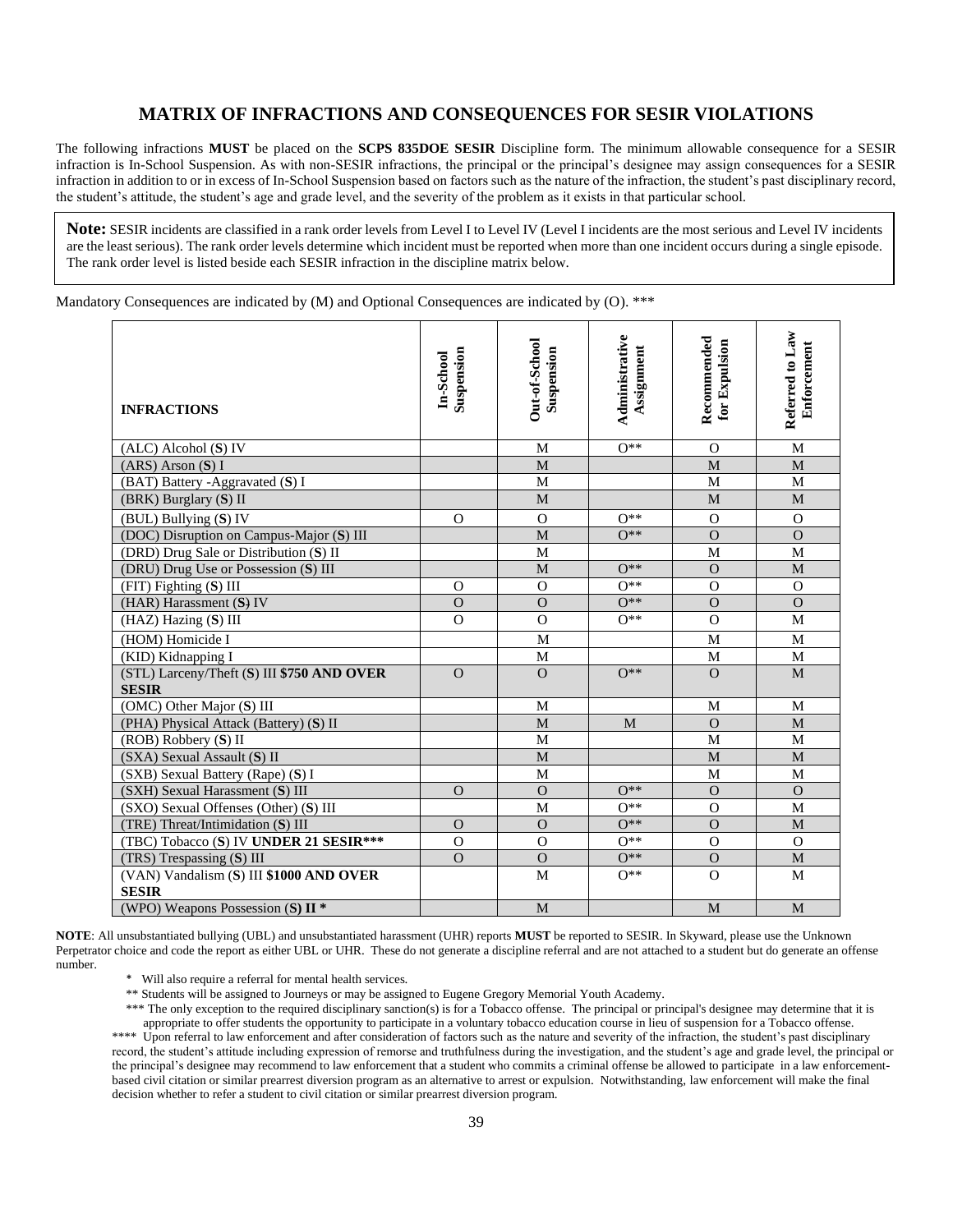# **MATRIX OF INFRACTIONS AND CONSEQUENCES**

The *Matrix of Infractions and Consequences* specifically identifies prohibited student conduct and lists the range of consequences that may be imposed for each infraction. When assigning a consequence, or a combination of consequences for misconduct, the principal or the principal's designee shall give consideration to factors such as **the nature of the infraction**, the student's **past disciplinary record**, the student's **attitude**, the student's **age and grade level**, and the **severity of the problem** as it exists in that particular school.

**Note:** SED center schools have the option of modifying consequences for inappropriate behavior considered to be an infraction of the *Student Discipline and Conduct Code*. The principal, in consultation with the Executive Director of Student Support Services or designee, shall determine the appropriate consequence to assign for an infraction.

## **Matrix of Infractions and Consequences**

# **Mandatory Consequences are indicated by (M) and Optional Consequences are indicated by (O).**

| <b>INFRACTIONS</b>                           | Verbal Reprimand           | Time Out | Confiscation | Restitution | Parking Decal Revoked | <b>s</b> Expense        | <b>Bus Probation</b> | <b>Bus Suspension</b> | <b>Bus Expulsion</b>           | <b>Work Detail</b>             | Detention                  | District Behavior Contract | <b>Banned From Specified School</b><br>Function | Saturday School      | In-School Suspension     | Out-of-School Suspension   | Administrative Assignment | Recommended for Expulsion | Referred to Law Enforcement |
|----------------------------------------------|----------------------------|----------|--------------|-------------|-----------------------|-------------------------|----------------------|-----------------------|--------------------------------|--------------------------------|----------------------------|----------------------------|-------------------------------------------------|----------------------|--------------------------|----------------------------|---------------------------|---------------------------|-----------------------------|
|                                              |                            |          |              |             |                       | Vehicle Towed at Owner' |                      |                       |                                |                                |                            |                            |                                                 |                      |                          |                            |                           |                           |                             |
| Aggression                                   |                            | $\Omega$ |              |             | $\Omega$              |                         | $\Omega$             | $\Omega$              |                                |                                | $\overline{O}$             | $\Omega$                   | $\Omega$                                        | $\Omega$             | $\Omega$                 | $\Omega$                   | $O^*$                     | $\Omega$                  | $\Omega$                    |
| Cheating/Honor Code Violation                |                            |          |              |             |                       |                         | <b>SEE</b>           |                       |                                |                                | <b>HONOR</b>               |                            |                                                 | <b>CODE</b>          |                          |                            |                           |                           |                             |
| <b>Classroom Disruption</b><br>Confrontation | $\Omega$<br>$\overline{O}$ |          |              |             |                       |                         |                      |                       |                                | $\mathbf{O}$                   | $\overline{O}$<br>$\Omega$ | $\Omega$<br>$\Omega$       | $\Omega$<br>$\overline{O}$                      | $\Omega$             | $\Omega$                 | $\Omega$<br>$\overline{O}$ | $O^*$<br>$O^*$            |                           |                             |
| Contraband                                   |                            | $\Omega$ | M            |             | $\Omega$              |                         | $\Omega$<br>$\Omega$ | $\Omega$<br>$\Omega$  | $\mathbf{O}$<br>$\overline{O}$ | $\mathbf{O}$<br>$\overline{O}$ | $\Omega$                   | $\Omega$                   | $\overline{O}$                                  | $\Omega$<br>$\Omega$ | $\Omega$<br>$\mathbf{O}$ | $\Omega$                   | $O*$                      | $\Omega$                  | $\mathbf{O}$                |
| Destruction of Property (Under \$1,000)      |                            |          |              | $\Omega$    | $\overline{O}$        |                         | $\Omega$             | $\mathbf{O}$          | $\Omega$                       | $\mathbf{O}$                   | $\mathbf{O}$               | $\Omega$                   | $\overline{O}$                                  | $\Omega$             | $\mathbf{O}$             | $\overline{O}$             | $\overline{O^*}$          | $\Omega$                  | $\Omega$                    |
| Disrespect                                   | $\Omega$                   | $\Omega$ |              |             |                       |                         | $\Omega$             | $\Omega$              |                                | $\overline{O}$                 | $\Omega$                   | $\Omega$                   | $\mathbf{O}$                                    | $\Omega$             | $\mathbf{O}$             | $\Omega$                   | $O^*$                     |                           |                             |
| <b>Dress Code Violation</b>                  | $\overline{O}$             |          | $\Omega$     |             |                       |                         |                      |                       |                                | $\mathbf{O}$                   | $\Omega$                   | $\Omega$                   | $\mathbf{O}$                                    | $\Omega$             | $\Omega$                 |                            |                           |                           |                             |
| <b>Electronic Device Misuse</b>              |                            |          | $\Omega$     |             |                       |                         |                      |                       |                                | $\Omega$                       | $\mathbf{O}$               | $\Omega$                   | $\mathbf{O}$                                    | $\mathbf O$          | $\mathbf{O}$             | $\mathbf{O}$               | $O*$                      | $\Omega$                  | $\mathbf{O}$                |
| Failure Report to Det./Sat. Sch.             |                            |          |              |             | $\Omega$              |                         |                      |                       |                                |                                | $\Omega$                   |                            | $\overline{O}$                                  | $\Omega$             | $\Omega$                 | $\Omega$                   | $O^*$                     |                           |                             |
| <b>False Accusation Against Staff</b>        |                            |          |              |             |                       |                         |                      |                       |                                |                                |                            | $\Omega$                   | $\Omega$                                        |                      | $\Omega$                 | $\Omega$                   | $O*$                      | $\Omega$                  | $\mathbf{O}$                |
| Gang-Related Activity                        |                            |          |              |             | $\mathbf{O}$          |                         |                      |                       |                                |                                |                            | $\Omega$                   | $\mathbf{o}$                                    |                      | $\Omega$                 | $\Omega$                   | $O^*$                     | $\mathbf{O}$              | $\mathbf{M}$                |
| Hate Crime                                   |                            |          |              |             |                       |                         |                      |                       |                                |                                |                            |                            | $\Omega$                                        |                      |                          | $\mathbf{M}$               |                           | M                         | $\mathbf{M}$                |
| Horseplay                                    | $\Omega$                   | $\Omega$ |              |             |                       |                         | $\Omega$             | $\mathbf{O}$          | $\Omega$                       | $\mathbf{O}$                   | $\overline{O}$             | $\Omega$                   | $\Omega$                                        | $\Omega$             | $\Omega$                 | $\Omega$                   |                           |                           | $\Omega$                    |
| <b>Illegal Organization Violation</b>        |                            |          |              |             |                       |                         |                      |                       |                                |                                |                            | $\Omega$                   | $\mathbf{O}$                                    |                      | $\mathbf{O}$             | $\mathbf{O}$               | $O*$                      | $\Omega$                  | $\mathbf M$                 |
| Inappropriate Act                            | $\mathbf{O}$               | $\Omega$ | $\mathbf{M}$ |             |                       |                         | $\Omega$             | $\mathbf{O}$          | $\mathbf{O}$                   | $\mathbf{O}$                   | $\mathbf{O}$               | $\Omega$                   | $\mathbf{O}$                                    | $\Omega$             | $\mathbf{O}$             | $\overline{O}$             | $O^*$                     | $\Omega$                  | $\Omega$                    |
| <b>Inattentive Behavior</b>                  | $\Omega$                   |          |              |             |                       |                         |                      |                       |                                | $\Omega$                       | $\mathbf{O}$               | $\Omega$                   | $\Omega$                                        | $\Omega$             |                          |                            |                           |                           |                             |
| Insubordination                              |                            | $\Omega$ |              |             |                       |                         | $\Omega$             | $\Omega$              | $\Omega$                       | $\Omega$                       | $\Omega$                   | $\Omega$                   | $\overline{O}$                                  | $\Omega$             | $\Omega$                 | $\Omega$                   |                           |                           | $\Omega$                    |
| Lying/Misrepresentation                      | $\mathbf{O}$               | $\Omega$ |              |             |                       |                         | $\Omega$             | $\mathbf{O}$          | $\Omega$                       | $\Omega$                       | $\overline{O}$             | $\Omega$                   | $\Omega$                                        | $\Omega$             | $\overline{O}$           | $\Omega$                   |                           |                           | $\Omega$                    |
| Medication Policy Violation                  | $\Omega$                   |          | M            |             |                       |                         |                      |                       |                                | $\overline{O}$                 | $\overline{O}$             | $\Omega$                   | $\overline{O}$                                  | $\Omega$             | $\Omega$                 | $\Omega$                   | $O^*$                     |                           |                             |
| Off-Campus Felony                            |                            |          |              |             | $\Omega$              |                         |                      | $\Omega$              | $\Omega$                       |                                |                            | $\Omega$                   | $\Omega$                                        |                      |                          | $\Omega$                   | $O^*$                     | $\Omega$                  | $\Omega$                    |
| Open Defiance                                |                            |          |              |             |                       |                         |                      | $\overline{O}$        | $\mathbf O$                    |                                |                            | $\Omega$                   | $\mathbf{O}$                                    |                      | $\Omega$                 | $\Omega$                   | $O*$                      | $\mathbf{O}$              |                             |
| Sexting                                      |                            |          |              |             |                       |                         |                      |                       |                                |                                |                            |                            | $\Omega$                                        | $\mathbf{O}$         | $\Omega$                 | $\Omega$                   | $O^*$                     | $\Omega$                  | $\mathbf M$                 |
| <b>Skipping Class</b>                        |                            |          |              |             | $\Omega$              |                         |                      |                       |                                | $\Omega$                       | $\Omega$                   | $\Omega$                   | $\Omega$                                        | $\Omega$             | $\Omega$                 |                            |                           |                           |                             |
| Skipping School                              |                            |          |              |             | $\mathcal{O}$         |                         |                      |                       |                                | $\Omega$                       | $\Omega$                   | $\Omega$                   | $\Omega$                                        | $\Omega$             | $\Omega$                 |                            |                           |                           | $\mathbf{O}$                |
|                                              |                            |          |              |             |                       |                         |                      |                       |                                |                                |                            |                            |                                                 |                      |                          |                            |                           |                           |                             |

\* If student has been previously assigned to Journeys Academy, the student may be assigned to the Eugene Gregory Memorial Youth Academy.